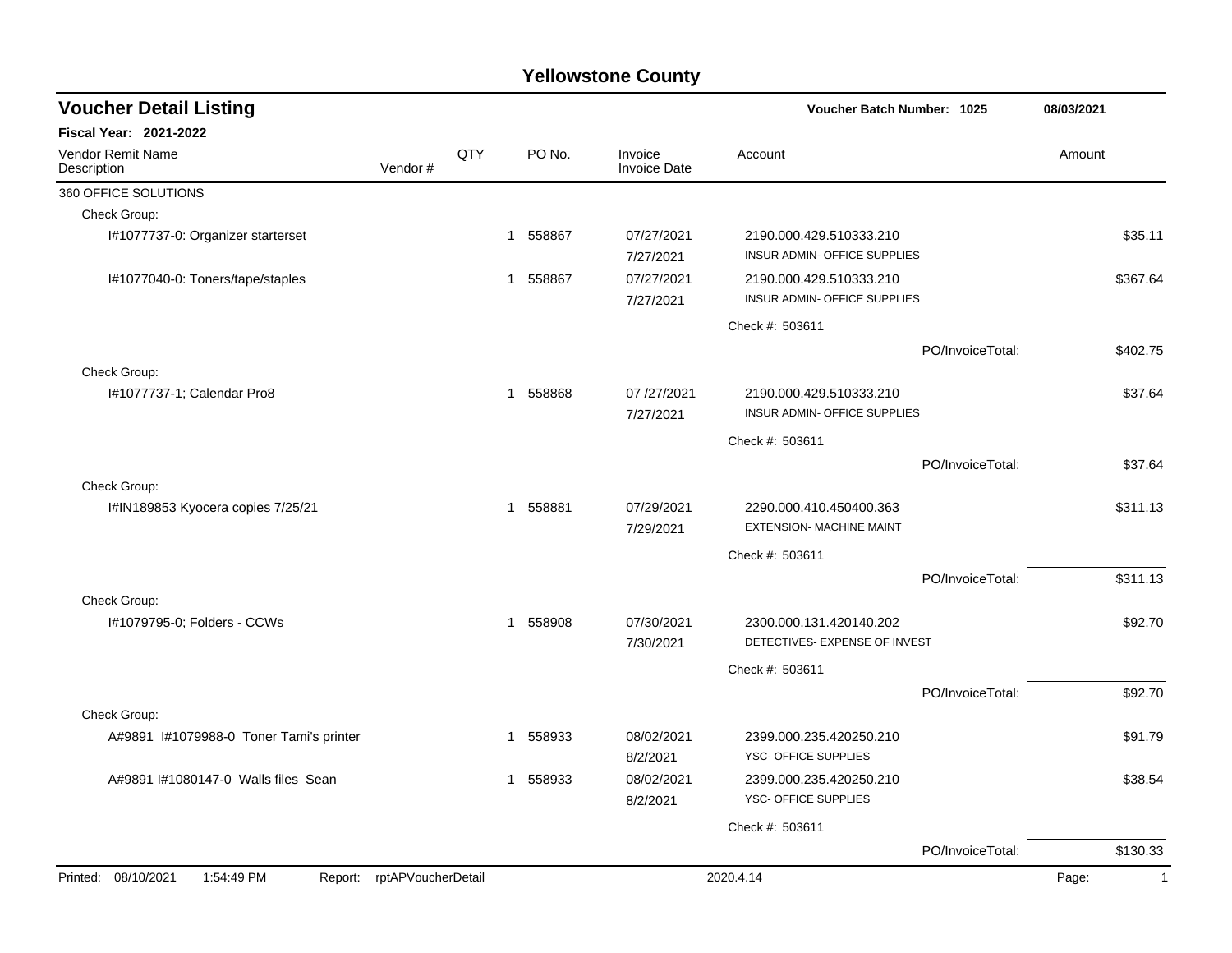| <b>Yellowstone County</b> |  |
|---------------------------|--|
|---------------------------|--|

| <b>Voucher Detail Listing</b>                                   |         |     |              |          |                                | <b>Voucher Batch Number: 1025</b>                                |                  | 08/03/2021 |
|-----------------------------------------------------------------|---------|-----|--------------|----------|--------------------------------|------------------------------------------------------------------|------------------|------------|
| <b>Fiscal Year: 2021-2022</b>                                   |         |     |              |          |                                |                                                                  |                  |            |
| <b>Vendor Remit Name</b><br>Description                         | Vendor# | QTY |              | PO No.   | Invoice<br><b>Invoice Date</b> | Account                                                          |                  | Amount     |
| Check Group:                                                    |         |     |              |          |                                |                                                                  |                  |            |
| I#1078618-0 7/21/21 PAPER CLIPS                                 |         |     | 1            | 558934   | 8/02/2021<br>8/2/2021          | 5810.000.551.460442.210<br>METRA ADMIN- OFFICE SUPPLIES          |                  | \$6.34     |
| I#1079292-0 7/22/21 OFFICE SUPPLIES                             |         |     | -1           | 558934   | 8/02/2021<br>8/2/2021          | 5810.000.556.460442.220<br>METRA ADMISSIONS- OPERATING SUPPLIES  |                  | \$52.14    |
| I#1079290-0 7/22/21 ENVELOPES                                   |         |     | $\mathbf{1}$ | 558934   | 8/02/2021<br>8/2/2021          | 5810.000.551.460442.210<br>METRA ADMIN- OFFICE SUPPLIES          |                  | \$49.36    |
| I#1079476-0 7/26/21 PENS                                        |         |     | 1            | 558934   | 8/02/2021<br>8/2/2021          | 5810.000.556.460442.220<br>METRA ADMISSIONS- OPERATING SUPPLIES  |                  | \$9.79     |
|                                                                 |         |     |              |          |                                | Check #: 503611                                                  |                  |            |
|                                                                 |         |     |              |          |                                |                                                                  | PO/InvoiceTotal: | \$117.63   |
| Check Group:                                                    |         |     |              |          |                                |                                                                  |                  |            |
| 1#1080500 COLOR PAPER/BANKER BOXES                              |         |     |              | 1 558935 | 08 /02/2021<br>8/2/2021        | 1000.000.113.410540.210<br>TREASURER- OFFICE SUPPLIES            |                  | \$94.47    |
|                                                                 |         |     |              |          |                                | Check #: 503611                                                  |                  |            |
|                                                                 |         |     |              |          |                                |                                                                  | PO/InvoiceTotal: | \$94.47    |
|                                                                 |         |     |              |          |                                |                                                                  | Vendor Total:    | \$1,186.65 |
| A & I DISTRIBUTORS<br>Check Group:                              | 001000  |     |              |          |                                |                                                                  |                  |            |
| I#3663875 / Rotary Pump                                         |         |     | $\mathbf{1}$ | 558854   | 07/27/2021<br>7/27/2021        | 2140.000.403.431100.220<br><b>WEED- OPERATING SUPPLIES</b>       |                  | \$88.72    |
|                                                                 |         |     |              |          |                                | Check #: 503612                                                  |                  |            |
|                                                                 |         |     |              |          |                                |                                                                  | PO/InvoiceTotal: | \$88.72    |
|                                                                 |         |     |              |          |                                |                                                                  | Vendor Total:    | \$88.72    |
| A-1 JDS LOCK                                                    |         |     |              |          |                                |                                                                  |                  |            |
| Check Group:                                                    |         |     |              |          |                                |                                                                  |                  |            |
| I#337955; Range keys                                            |         |     | -1           | 558906   | 07/30/2021<br>7/30/2021        | 2300.000.132.420155.220<br>TRAINING FACILITY- OPERATING SUPPLIES |                  | \$32.00    |
|                                                                 |         |     |              |          |                                | Check #: 503613                                                  |                  |            |
|                                                                 |         |     |              |          |                                |                                                                  | PO/InvoiceTotal: | \$32.00    |
| Report: rptAPVoucherDetail<br>Printed: 08/10/2021<br>1:54:49 PM |         |     |              |          |                                | 2020.4.14                                                        |                  | 2<br>Page: |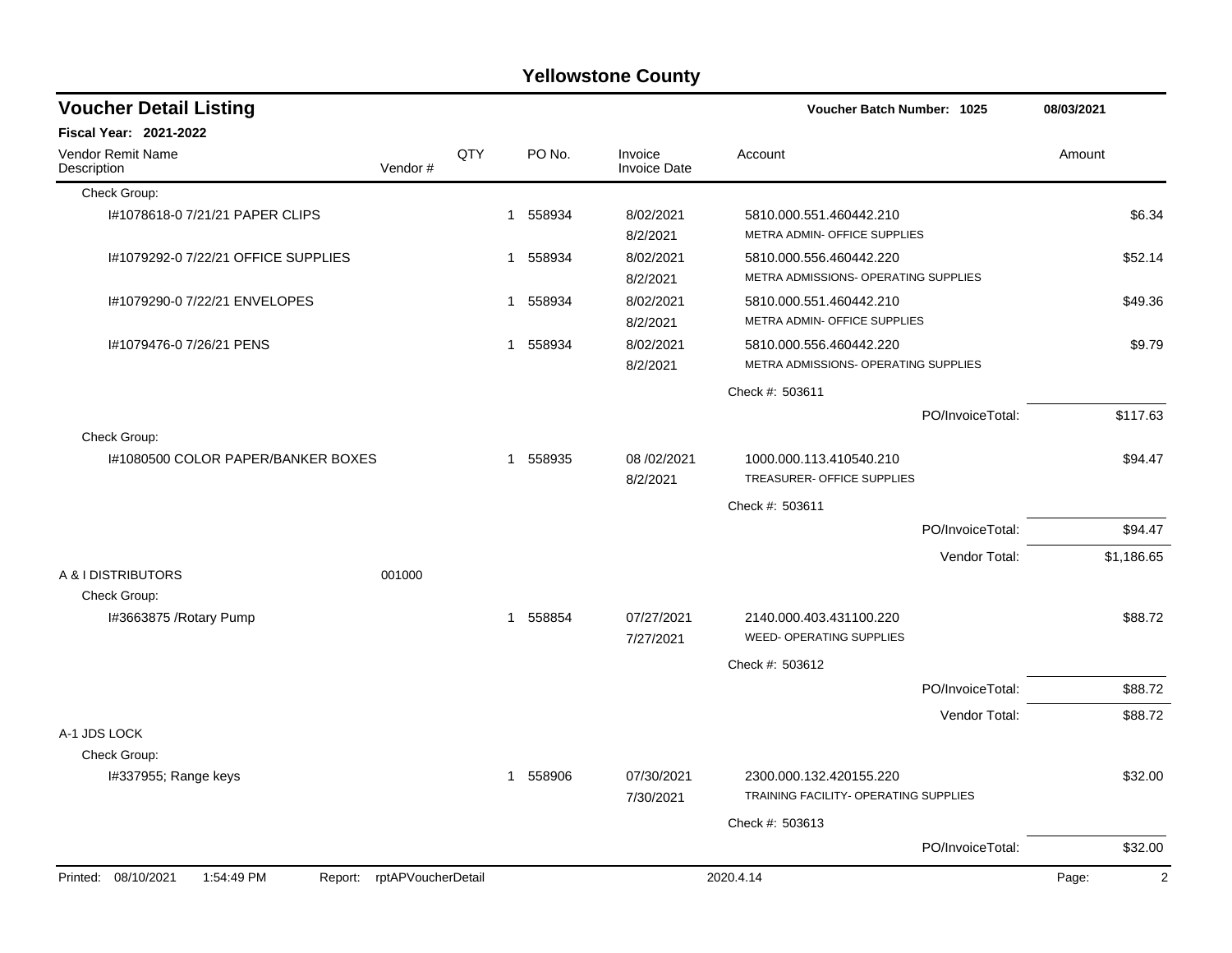| <b>Voucher Detail Listing</b>                |                    |          |                                | Voucher Batch Number: 1025                                     | 08/03/2021 |
|----------------------------------------------|--------------------|----------|--------------------------------|----------------------------------------------------------------|------------|
| Fiscal Year: 2021-2022                       |                    |          |                                |                                                                |            |
| Vendor Remit Name<br>Vendor#<br>Description  | QTY                | PO No.   | Invoice<br><b>Invoice Date</b> | Account                                                        | Amount     |
|                                              |                    |          |                                | Vendor Total:                                                  | \$32.00    |
| ACE HARDWARE.<br>002250                      |                    |          |                                |                                                                |            |
| Check Group:                                 |                    |          |                                |                                                                |            |
| I#216100/1 7/21/21 PLUMBING PARTS            |                    | 1 558924 | 08/02/2021                     | 5810.000.552.460442.230                                        | \$14.14    |
|                                              |                    |          | 8/2/2021                       | METRA FACILITIES- REPAIR & MAINT SUPPLIES                      |            |
|                                              |                    |          |                                | Check #: 503614                                                |            |
|                                              |                    |          |                                | PO/InvoiceTotal:                                               | \$14.14    |
|                                              |                    |          |                                | Vendor Total:                                                  | \$14.14    |
| ADVANCED PAYROLL SOLUTIONS                   |                    |          |                                |                                                                |            |
| Check Group:                                 |                    |          | 07/29/2021                     |                                                                |            |
| I#124 PR SVC K.W. 7/1-15/21                  | 1                  | 558887   | 7/29/2021                      | 7301.000.725.430900.398<br><b>CUSTER CEM- VAR CONTRACT SVC</b> | \$239.75   |
| I#124 PR SVC M.P. 7/1-15/21                  | 1                  | 558887   | 07/29/2021                     | 7301.000.725.430900.398                                        | \$171.25   |
|                                              |                    |          | 7/29/2021                      | <b>CUSTER CEM- VAR CONTRACT SVC</b>                            |            |
| 1#144 PR SVC K.W. 7/16-31/21                 | 1                  | 558887   | 07/29/2021                     | 7301.000.725.430900.398                                        | \$239.75   |
|                                              |                    |          | 7/29/2021                      | <b>CUSTER CEM- VAR CONTRACT SVC</b>                            |            |
| I#144 PR SVC M.P. 7/16-31/21                 | 1                  | 558887   | 07/29/2021                     | 7301.000.725.430900.398                                        | \$171.25   |
|                                              |                    |          | 7/29/2021                      | <b>CUSTER CEM-VAR CONTRACT SVC</b>                             |            |
|                                              |                    |          |                                | Check #: 503615                                                |            |
|                                              |                    |          |                                | PO/InvoiceTotal:                                               | \$822.00   |
| Check Group:                                 |                    |          |                                |                                                                |            |
| I#143 PR SVC M.H. 7/16-31/2021               | 500                | 558888   | 07/29/2021                     | 7302.000.726.430900.397                                        | \$675.00   |
|                                              |                    |          | 7/29/2021                      | HUNTLEY PROJ CEM- FIXED CONTRACT SVCS                          |            |
| 1#143 PR SVC R.P. 7/16-31/2021               | 737.5              | 558888   | 07/29/2021                     | 7302.000.726.430900.397                                        | \$995.63   |
|                                              |                    |          | 7/29/2021                      | HUNTLEY PROJ CEM- FIXED CONTRACT SVCS                          |            |
| 1#143 PR SVC L.S. 7/16-31/2021               | 250                | 558888   | 07/29/2021                     | 7302.000.726.430900.397                                        | \$337.50   |
|                                              |                    |          | 7/29/2021                      | HUNTLEY PROJ CEM- FIXED CONTRACT SVCS                          |            |
| 1#143 PR SVC J.I. 7/16-31/2021               | 250                | 558888   | 07/29/2021                     | 7302.000.726.430900.397                                        | \$337.50   |
|                                              |                    |          | 7/29/2021                      | HUNTLEY PROJ CEM- FIXED CONTRACT SVCS                          |            |
|                                              |                    |          |                                | Check #: 503615                                                |            |
| Printed: 08/10/2021<br>1:54:49 PM<br>Report: | rptAPVoucherDetail |          |                                | 2020.4.14                                                      | 3<br>Page: |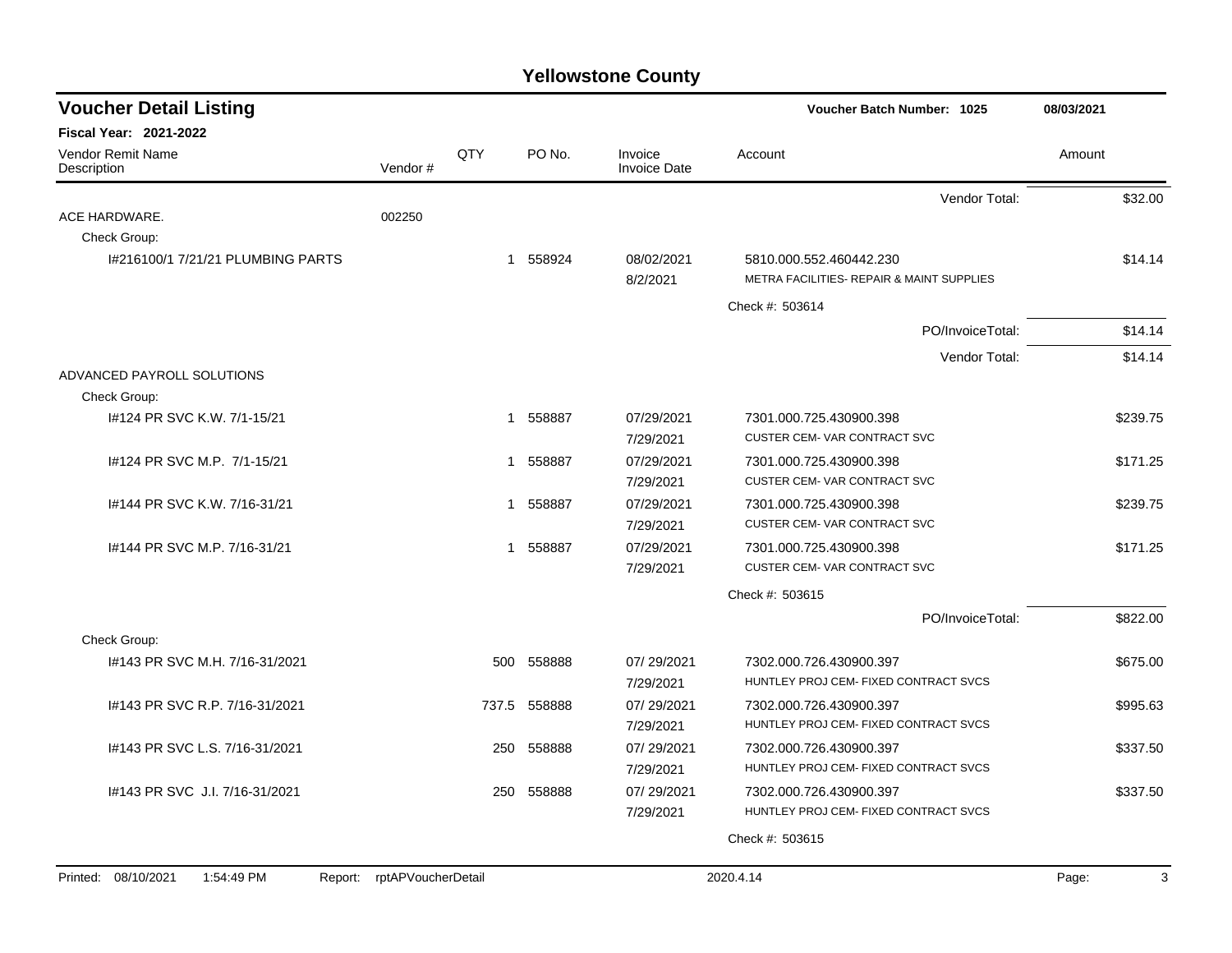| <b>Voucher Detail Listing</b>                                   |         |     |          |                                | <b>Voucher Batch Number: 1025</b>                                                  |                  | 08/03/2021              |
|-----------------------------------------------------------------|---------|-----|----------|--------------------------------|------------------------------------------------------------------------------------|------------------|-------------------------|
| <b>Fiscal Year: 2021-2022</b>                                   |         |     |          |                                |                                                                                    |                  |                         |
| Vendor Remit Name<br>Description                                | Vendor# | QTY | PO No.   | Invoice<br><b>Invoice Date</b> | Account                                                                            |                  | Amount                  |
|                                                                 |         |     |          |                                |                                                                                    | PO/InvoiceTotal: | \$2,345.63              |
|                                                                 |         |     |          |                                |                                                                                    | Vendor Total:    | \$3,167.63              |
| AL BEDOO SHRINE TEMPLE                                          |         |     |          |                                |                                                                                    |                  |                         |
| Check Group:                                                    |         |     |          |                                |                                                                                    |                  |                         |
| SHRINE TRAIN - 2021 MT FAIR                                     |         |     | 1 558948 | 08/02/2021<br>8/2/2021         | 5810.000.557.460443.399<br>METRA FAIR ENTERTAINMENT- OTHER CONTRACT<br><b>SVCS</b> |                  | \$4,000.00              |
|                                                                 |         |     |          |                                | Check #: 503616                                                                    |                  |                         |
|                                                                 |         |     |          |                                |                                                                                    | PO/InvoiceTotal: | \$4,000.00              |
|                                                                 |         |     |          |                                |                                                                                    | Vendor Total:    | \$4,000.00              |
| ALLIANT INSURANCE SERVICES INC - 8377<br>Check Group:           |         |     |          |                                |                                                                                    |                  |                         |
| A#YELLCOU-02, I#1711176, Consulting fee 7/2021                  |         |     | 1 558874 | 07/27/2021<br>7/27/2021        | 6050.000.601.500700.398<br>HEALTH INSUR- ADVISOR CONTRACT                          |                  | \$5,000.00              |
|                                                                 |         |     |          |                                |                                                                                    |                  |                         |
|                                                                 |         |     |          |                                | Check #: 503617                                                                    | PO/InvoiceTotal: | \$5,000.00              |
|                                                                 |         |     |          |                                |                                                                                    |                  |                         |
| AMERICAN DRILLING & SUPPLY<br>Check Group:                      | 001293  |     |          |                                |                                                                                    | Vendor Total:    | \$5,000.00              |
| I#283 7/20/21 IRRIGATION PUMP Svc Call                          |         |     | 1 558922 | 08/02/2021                     | 5810.000.552.460442.365                                                            |                  | \$185.00                |
|                                                                 |         |     |          | 8/2/2021                       | METRA FACILITIES- GROUND MAINT                                                     |                  |                         |
|                                                                 |         |     |          |                                | Check #: 503618                                                                    |                  |                         |
|                                                                 |         |     |          |                                |                                                                                    | PO/InvoiceTotal: | \$185.00                |
|                                                                 |         |     |          |                                |                                                                                    | Vendor Total:    | \$185.00                |
| ANGEL LIND'S DAIRY INC<br>Check Group:                          |         |     |          |                                |                                                                                    |                  |                         |
| I#8011267 A#YOUTHS Dairy                                        |         |     | 1 558863 | 07/27/2021<br>7/27/2021        | 2399.000.235.420250.223<br>YSC-FOOD                                                |                  | \$119.77                |
|                                                                 |         |     |          |                                | Check #: 503619                                                                    |                  |                         |
|                                                                 |         |     |          |                                |                                                                                    | PO/InvoiceTotal: | \$119.77                |
| Printed: 08/10/2021<br>Report: rptAPVoucherDetail<br>1:54:49 PM |         |     |          |                                | 2020.4.14                                                                          |                  | Page:<br>$\overline{4}$ |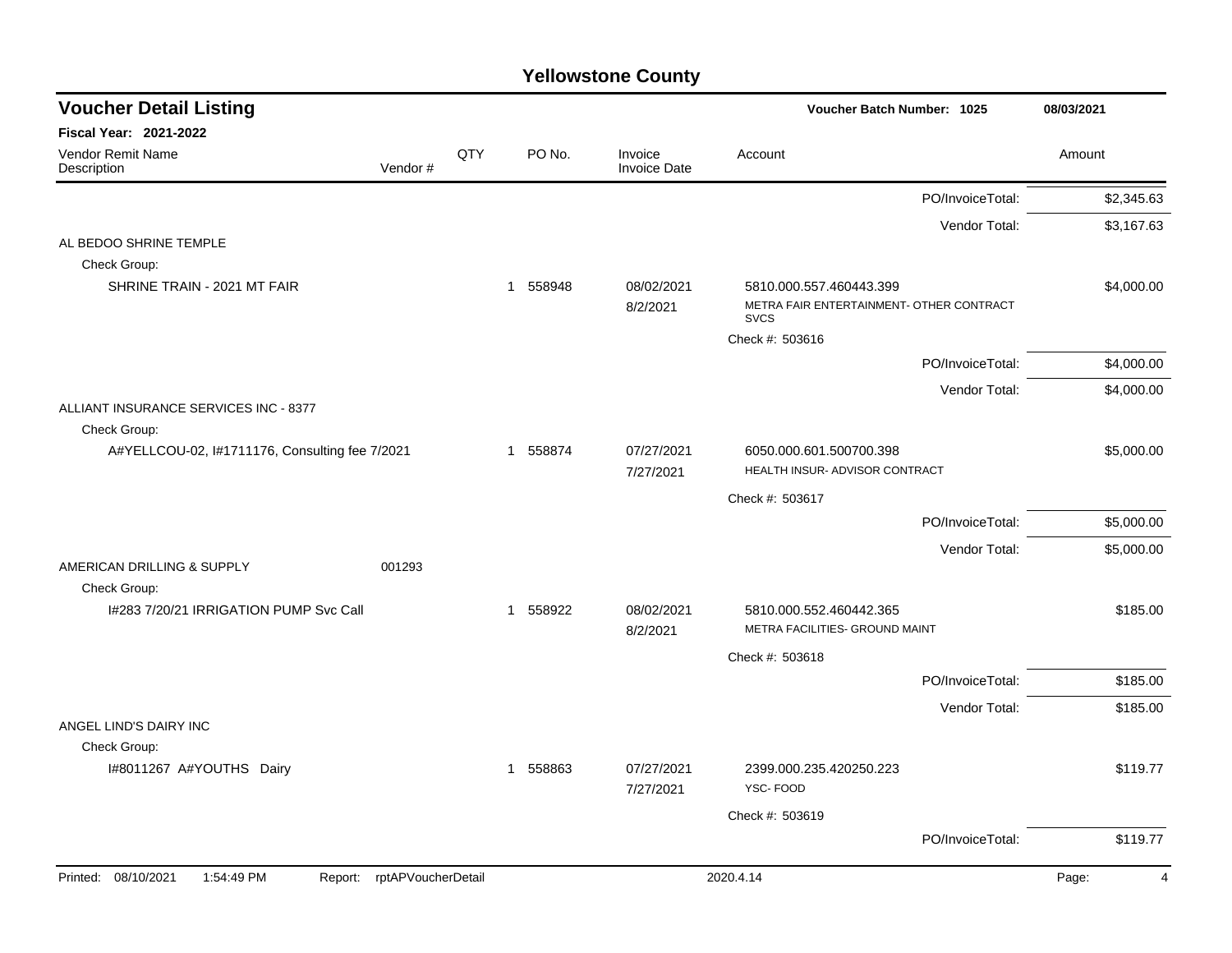#### Check Group: I#8011304 A#YOUTHS Dairy 1 558931 08/02/2021 2399.000.235.420250.223 \$109.05 8/2/2021 YSC- FOOD Check #: 503619 PO/InvoiceTotal: \$109.05 Vendor Total: \$228.82 ARCASEARCH CORPORATION Check Group: I#29188-03 Digital Preservation 7/23/21 1 1 558886 08/02/2021 2393.000.102.410950.325 \$1,641.20 8/2/2021 RECORDS PRES- MICROFILMING/ SCANNING Check #: 503620 PO/InvoiceTotal: \$1,641.20 Vendor Total: \$1,641.20 ARCHIE COCHRANE MOTORS 001410 Check Group: I#790924/1; Car #24 tire repair  $$1\quad 558899\quad 07/30/2021\quad 2300.000.132.420150.361$  \$16.50 7/30/2021 PATROL- VEHICLE REPAIRS I#791232/1; Car #62 front brakes 1 558899 07/30/2021 2300.000.132.420150.361 \$252.44 7/30/2021 PATROL- VEHICLE REPAIRS Check #: 503621 PO/InvoiceTotal: \$268.94 Vendor Total: \$268.94 BALCO UNIFORM CO INC 041513 Check Group: I#62913-3. Duty pants new hire DF.  $\qquad 1 \quad 558927 \quad 08/02/2021 \quad 2300.000.130.420110.226$ \$59.51 8/2/2021 ADMIN- CLOTHING & UNIFORMS I#62913-2: Vest new hire DF. 1 558927 08/02/2021 2300.000.130.420110.226 \$612.11 8/2/2021 ADMIN- CLOTHING & UNIFORMS Check #: 503622 PO/InvoiceTotal: \$671.62 **Voucher Batch Number: Yellowstone County** Vendor Remit Name Description **Voucher Detail Listing Fiscal Year: 2021-2022 1025 08/03/2021** PO No. Invoice Account Amount Amount Amount Amount Vendor # **QTY** Invoice Date Printed: 08/10/2021 1:54:49 PM Report: rptAPVoucherDetail 2020.4.14 2020.4.14 Page: 5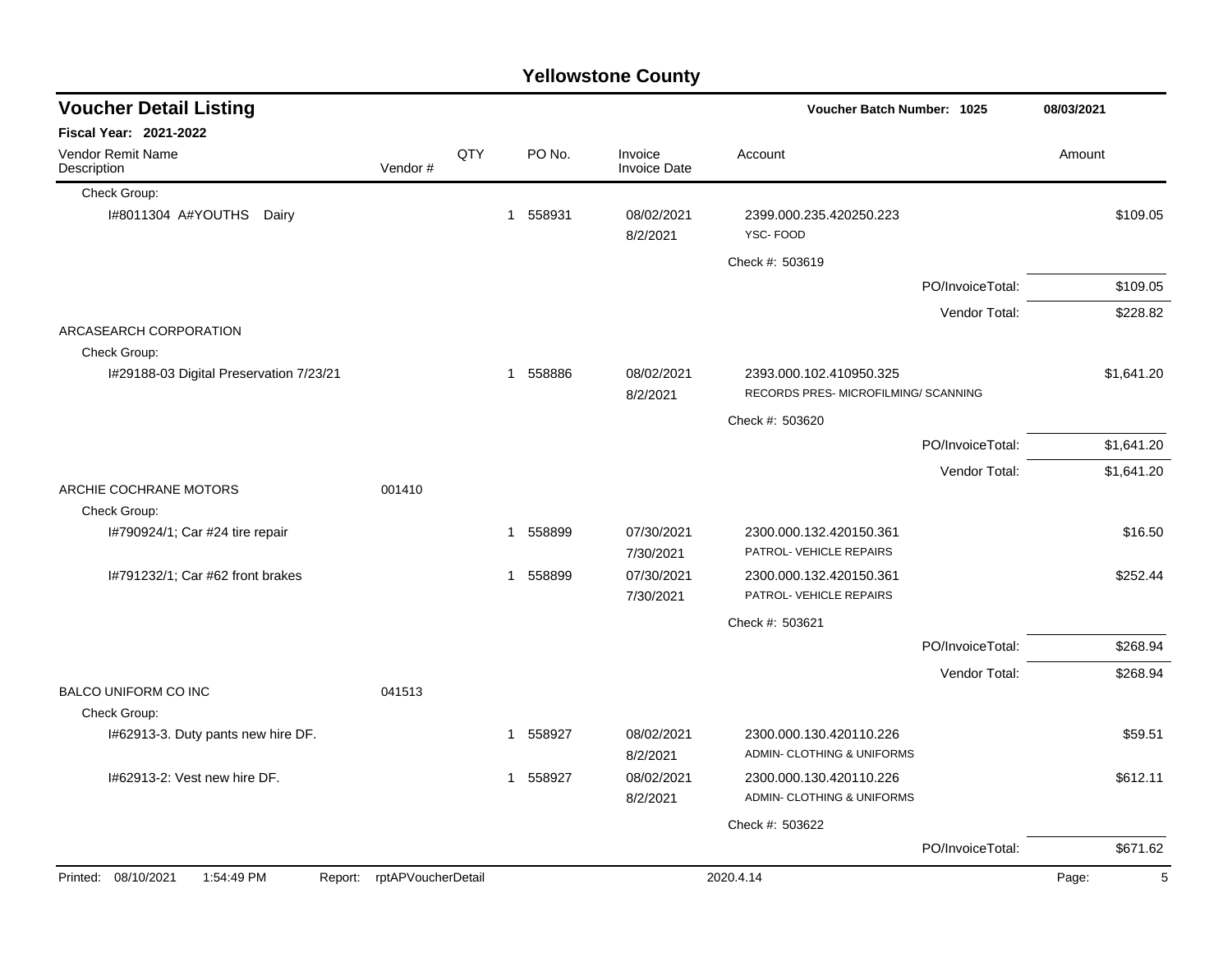| <b>Voucher Detail Listing</b>                |                    |     |           |                                | Voucher Batch Number: 1025                                          | 08/03/2021 |
|----------------------------------------------|--------------------|-----|-----------|--------------------------------|---------------------------------------------------------------------|------------|
| <b>Fiscal Year: 2021-2022</b>                |                    |     |           |                                |                                                                     |            |
| Vendor Remit Name<br>Description             | Vendor#            | QTY | PO No.    | Invoice<br><b>Invoice Date</b> | Account                                                             | Amount     |
|                                              |                    |     |           |                                | Vendor Total:                                                       | \$671.62   |
| <b>BARGREEN ELLINGSON INC</b>                | 046659             |     |           |                                |                                                                     |            |
| Check Group:                                 |                    |     |           |                                |                                                                     |            |
| I#009948703 TOILET PAPER                     |                    |     | 20 558862 | 07/27/2021<br>7/27/2021        | 2300.000.136.420200.220<br>DETENTION- OPERATING SUPPLIES            | \$820.80   |
| I#009948703 GARBAGE BAGS                     |                    |     | 9 558862  | 07/27/2021                     | 2300.000.136.420200.224<br>DETENTION- JANITORIAL SUPPLIES           | \$350.91   |
|                                              |                    |     |           | 7/27/2021                      |                                                                     |            |
| I#009948703 NITRILE GLOVES SZ MD             |                    | 100 | 558862    | 07/27/2021<br>7/27/2021        | 2300.000.136.420200.220<br>DETENTION- OPERATING SUPPLIES            | \$1,688.00 |
| I#009948703 BIO CLEAN DETERGENT              |                    | 4   | 558862    | 07/27/2021                     | 2300.000.136.420200.224                                             | \$253.00   |
|                                              |                    |     |           | 7/27/2021                      | DETENTION- JANITORIAL SUPPLIES                                      |            |
| 1#009948703 JUMBO TISSUE                     |                    |     | 4 558862  | 07/27/2021                     | 2300.000.136.420200.220                                             | \$123.12   |
|                                              |                    |     |           | 7/27/2021                      | DETENTION- OPERATING SUPPLIES                                       |            |
|                                              |                    |     |           |                                | Check #: 503623                                                     |            |
|                                              |                    |     |           |                                | PO/InvoiceTotal:                                                    | \$3,235.83 |
|                                              |                    |     |           |                                | Vendor Total:                                                       | \$3,235.83 |
| <b>BARRETT, MOSES</b>                        |                    |     |           |                                |                                                                     |            |
| Check Group:                                 |                    |     |           |                                |                                                                     |            |
| JUNEBUGS - 2021 MT FAIR GATE ACTS            |                    |     | 1 558954  | 08/02/2021<br>8/2/2021         | 5810.000.557.460443.399<br>METRA FAIR ENTERTAINMENT- OTHER CONTRACT | \$9,600.00 |
|                                              |                    |     |           |                                | <b>SVCS</b>                                                         |            |
|                                              |                    |     |           |                                | Check #: 503624                                                     |            |
|                                              |                    |     |           |                                | PO/InvoiceTotal:                                                    | \$9,600.00 |
| <b>BIG SKY LINEN SUPPLY</b>                  | 001710             |     |           |                                | Vendor Total:                                                       | \$9,600.00 |
| Check Group:                                 |                    |     |           |                                |                                                                     |            |
| I#0498579/Floor mats weed office             |                    |     | 1 558923  | 08/02/2021                     | 2140.000.403.431100.366                                             | \$35.12    |
|                                              |                    |     |           | 8/2/2021                       | WEED- REPAIR & MAINT BUILDINGS                                      |            |
|                                              |                    |     |           |                                | Check #: 503625                                                     |            |
|                                              |                    |     |           |                                | PO/InvoiceTotal:                                                    | \$35.12    |
|                                              |                    |     |           |                                | Vendor Total:                                                       | \$35.12    |
| Printed: 08/10/2021<br>1:54:49 PM<br>Report: | rptAPVoucherDetail |     |           |                                | 2020.4.14                                                           | Page:<br>6 |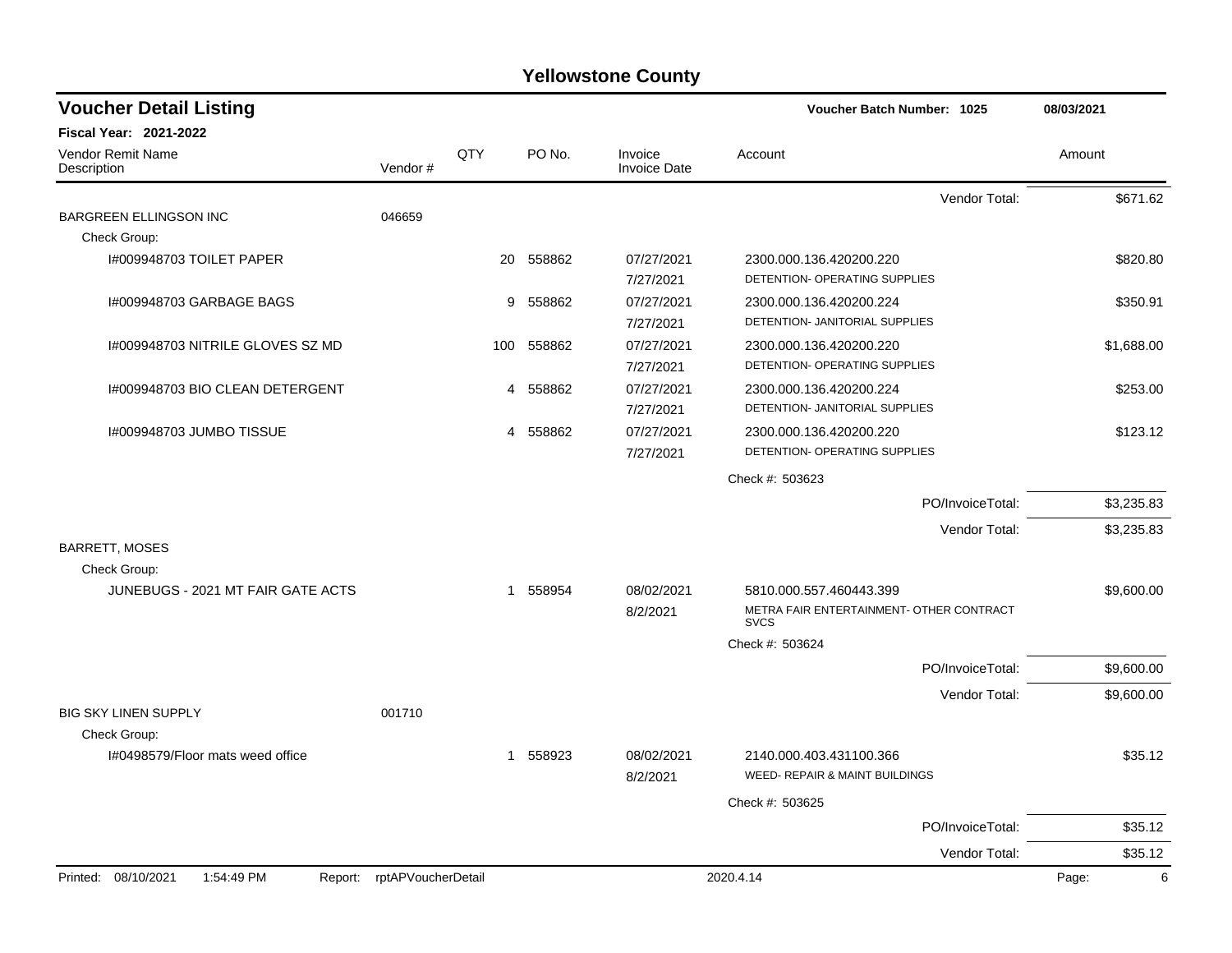| <b>Fiscal Year: 2021-2022</b><br>QTY<br>PO No.<br>Vendor Remit Name<br>Invoice<br>Account<br>Amount<br>Vendor#<br><b>Invoice Date</b><br>Description<br><b>BLIND GUY</b><br>Check Group:<br>1 558865<br>07/27/2021<br>1#126546 BAL BLINDS IN CPT OFFICE<br>2300.000.136.420200.362<br><b>DETENTION- MAINT &amp; REPAIRS</b><br>7/27/2021<br>Check #: 503626<br>PO/InvoiceTotal:<br>Vendor Total:<br><b>BOB BARKER COMPANY, INC</b><br>001977<br>Check Group:<br>I#INV1644117 12 oz tumblers<br>1 558860<br>07/27/2021<br>2399.000.235.420250.221<br>YSC- FOOD SUPPLIES<br>7/27/2021 | \$507.25 |
|-------------------------------------------------------------------------------------------------------------------------------------------------------------------------------------------------------------------------------------------------------------------------------------------------------------------------------------------------------------------------------------------------------------------------------------------------------------------------------------------------------------------------------------------------------------------------------------|----------|
|                                                                                                                                                                                                                                                                                                                                                                                                                                                                                                                                                                                     |          |
|                                                                                                                                                                                                                                                                                                                                                                                                                                                                                                                                                                                     |          |
|                                                                                                                                                                                                                                                                                                                                                                                                                                                                                                                                                                                     |          |
|                                                                                                                                                                                                                                                                                                                                                                                                                                                                                                                                                                                     |          |
|                                                                                                                                                                                                                                                                                                                                                                                                                                                                                                                                                                                     |          |
|                                                                                                                                                                                                                                                                                                                                                                                                                                                                                                                                                                                     |          |
|                                                                                                                                                                                                                                                                                                                                                                                                                                                                                                                                                                                     | \$507.25 |
|                                                                                                                                                                                                                                                                                                                                                                                                                                                                                                                                                                                     | \$507.25 |
|                                                                                                                                                                                                                                                                                                                                                                                                                                                                                                                                                                                     |          |
|                                                                                                                                                                                                                                                                                                                                                                                                                                                                                                                                                                                     |          |
|                                                                                                                                                                                                                                                                                                                                                                                                                                                                                                                                                                                     | \$51.01  |
|                                                                                                                                                                                                                                                                                                                                                                                                                                                                                                                                                                                     |          |
| I#INV1644117 Shirts/trousers for detention<br>1 558860<br>07/27/2021<br>2399.000.235.420250.226                                                                                                                                                                                                                                                                                                                                                                                                                                                                                     | \$322.44 |
| YSC- CLOTHING & UNIFORMS<br>7/27/2021                                                                                                                                                                                                                                                                                                                                                                                                                                                                                                                                               |          |
| Check #: 503627                                                                                                                                                                                                                                                                                                                                                                                                                                                                                                                                                                     |          |
| PO/InvoiceTotal:                                                                                                                                                                                                                                                                                                                                                                                                                                                                                                                                                                    | \$373.45 |
| Check Group:                                                                                                                                                                                                                                                                                                                                                                                                                                                                                                                                                                        |          |
| 2 558903<br>I#INV1644699 ODOR HOUND<br>07/30/2021<br>2300.000.136.420200.220                                                                                                                                                                                                                                                                                                                                                                                                                                                                                                        | \$159.00 |
| DETENTION- OPERATING SUPPLIES<br>7/30/2021                                                                                                                                                                                                                                                                                                                                                                                                                                                                                                                                          |          |
| 558903<br>I#INV1644699 SHOES SZ 6<br>$12 \overline{ }$<br>07/30/2021<br>2300.000.136.420200.226                                                                                                                                                                                                                                                                                                                                                                                                                                                                                     | \$80.28  |
| DETENTION- CLOTHING & UNIFORMS<br>7/30/2021                                                                                                                                                                                                                                                                                                                                                                                                                                                                                                                                         |          |
| I#INV1644699 SHOES SZ 7<br>07/30/2021<br>12 558903<br>2300.000.136.420200.226                                                                                                                                                                                                                                                                                                                                                                                                                                                                                                       | \$110.64 |
| <b>DETENTION- CLOTHING &amp; UNIFORMS</b><br>7/30/2021                                                                                                                                                                                                                                                                                                                                                                                                                                                                                                                              |          |
| I#INV1644699 SHOES SZ 8<br>12 558903<br>07/30/2021<br>2300.000.136.420200.226                                                                                                                                                                                                                                                                                                                                                                                                                                                                                                       | \$110.64 |
| DETENTION- CLOTHING & UNIFORMS<br>7/30/2021                                                                                                                                                                                                                                                                                                                                                                                                                                                                                                                                         |          |
| #INV1644699 SHOES SZ 10<br>558903<br>07/30/2021<br>36<br>2300.000.136.420200.226                                                                                                                                                                                                                                                                                                                                                                                                                                                                                                    | \$331.92 |
| DETENTION- CLOTHING & UNIFORMS<br>7/30/2021                                                                                                                                                                                                                                                                                                                                                                                                                                                                                                                                         |          |
| I#INV1644699 SHOES SZ 11<br>558903<br>07/30/2021<br>2300.000.136.420200.226<br>36                                                                                                                                                                                                                                                                                                                                                                                                                                                                                                   | \$331.92 |
| DETENTION- CLOTHING & UNIFORMS<br>7/30/2021                                                                                                                                                                                                                                                                                                                                                                                                                                                                                                                                         |          |
| I#INV1644699 SHOES SZ 12<br>558903<br>36<br>07/30/2021<br>2300.000.136.420200.226                                                                                                                                                                                                                                                                                                                                                                                                                                                                                                   |          |
| DETENTION- CLOTHING & UNIFORMS<br>7/30/2021                                                                                                                                                                                                                                                                                                                                                                                                                                                                                                                                         | \$331.92 |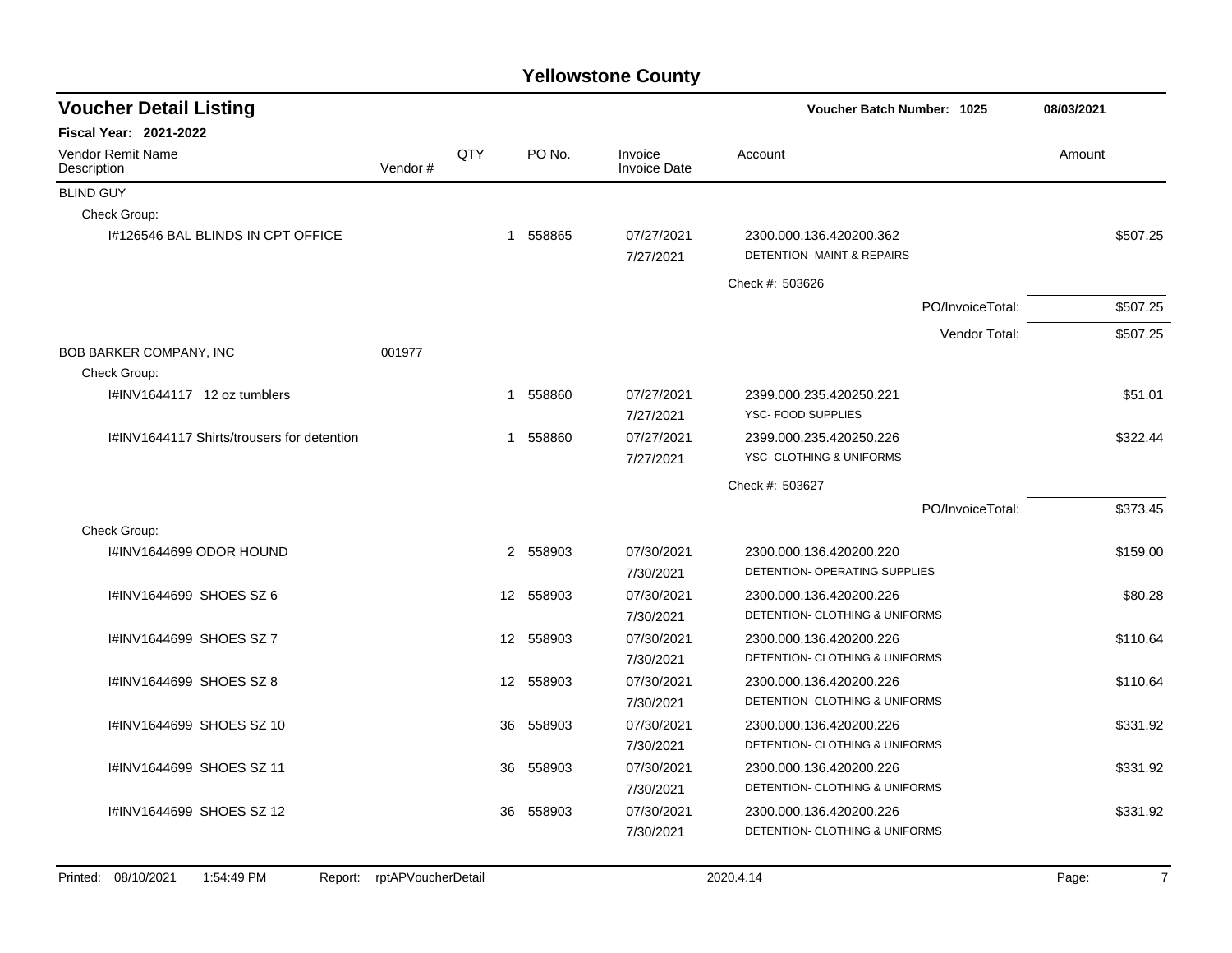| <b>Voucher Detail Listing</b>           |                            |     |                        |                                | Voucher Batch Number: 1025                                           | 08/03/2021   |
|-----------------------------------------|----------------------------|-----|------------------------|--------------------------------|----------------------------------------------------------------------|--------------|
| <b>Fiscal Year: 2021-2022</b>           |                            |     |                        |                                |                                                                      |              |
| Vendor Remit Name<br>Description        | Vendor#                    | QTY | PO No.                 | Invoice<br><b>Invoice Date</b> | Account                                                              | Amount       |
|                                         |                            |     |                        |                                | Check #: 503627                                                      |              |
|                                         |                            |     |                        |                                | PO/InvoiceTotal:                                                     | \$1,456.32   |
|                                         |                            |     |                        |                                | Vendor Total:                                                        | \$1,829.77   |
| BOBCAT OF BIG SKY INC                   |                            |     |                        |                                |                                                                      |              |
| Check Group:                            |                            |     |                        |                                |                                                                      |              |
| 1#82790 7/20/21 GRASS HOPPER PARTS      |                            |     | 558930<br>$\mathbf{1}$ | 08/02/2021<br>8/2/2021         | 5810.000.552.460442.230<br>METRA FACILITIES- REPAIR & MAINT SUPPLIES | \$64.47      |
|                                         |                            |     |                        |                                | Check #: 503628                                                      |              |
|                                         |                            |     |                        |                                | PO/InvoiceTotal:                                                     | \$64.47      |
|                                         |                            |     |                        |                                | Vendor Total:                                                        | \$64.47      |
| CARQUEST AUTO PARTS.                    | 006210                     |     |                        |                                |                                                                      |              |
| Check Group:                            |                            |     |                        |                                |                                                                      |              |
| 1#1935-639688/ Mirror & Dual Mounts     |                            |     | 558853<br>-1           | 07/27/2021<br>7/27/2021        | 2140.000.403.431100.230<br>WEED- REPAIR & MAINT SUPPLIES             | \$6.69       |
| 2% discount on I#1935-639688            |                            |     | 558853<br>$\mathbf 1$  | 07/27/2021<br>7/27/2021        | 2140.000.403.431100.230<br><b>WEED- REPAIR &amp; MAINT SUPPLIES</b>  | (\$0.13)     |
|                                         |                            |     |                        |                                | Check #: 503629                                                      |              |
|                                         |                            |     |                        |                                | PO/InvoiceTotal:                                                     | \$6.56       |
|                                         |                            |     |                        |                                | Vendor Total:                                                        | \$6.56       |
| CENTURYLINK                             |                            |     |                        |                                |                                                                      |              |
| Check Group:                            |                            |     |                        |                                |                                                                      |              |
| A#406-252-3159 286B Mthly 7/16/21       |                            |     | 558937<br>1            | 08/02/2021<br>8/2/2021         | 2399.000.235.420250.345<br>YSC- TELEPHONE & TECHNOLOGY               | \$25.46      |
|                                         |                            |     |                        |                                | Check #: 503630                                                      |              |
|                                         |                            |     |                        |                                | PO/InvoiceTotal:                                                     | \$25.46      |
|                                         |                            |     |                        |                                | Vendor Total:                                                        | \$25.46      |
| <b>CITY OF BILLINGS</b><br>Check Group: | 001775                     |     |                        |                                |                                                                      |              |
| I#173446839 1ST HALF FY22 LANDFILL      |                            |     | 558895<br>-1           | 07/29/2021                     | 5410.000.427.430800.395                                              | \$141,770.00 |
|                                         |                            |     |                        | 7/29/2021                      | REFUSE- LANDFILL CONTRACT                                            |              |
| Printed: 08/10/2021<br>1:54:49 PM       | Report: rptAPVoucherDetail |     |                        |                                | 2020.4.14                                                            | 8<br>Page:   |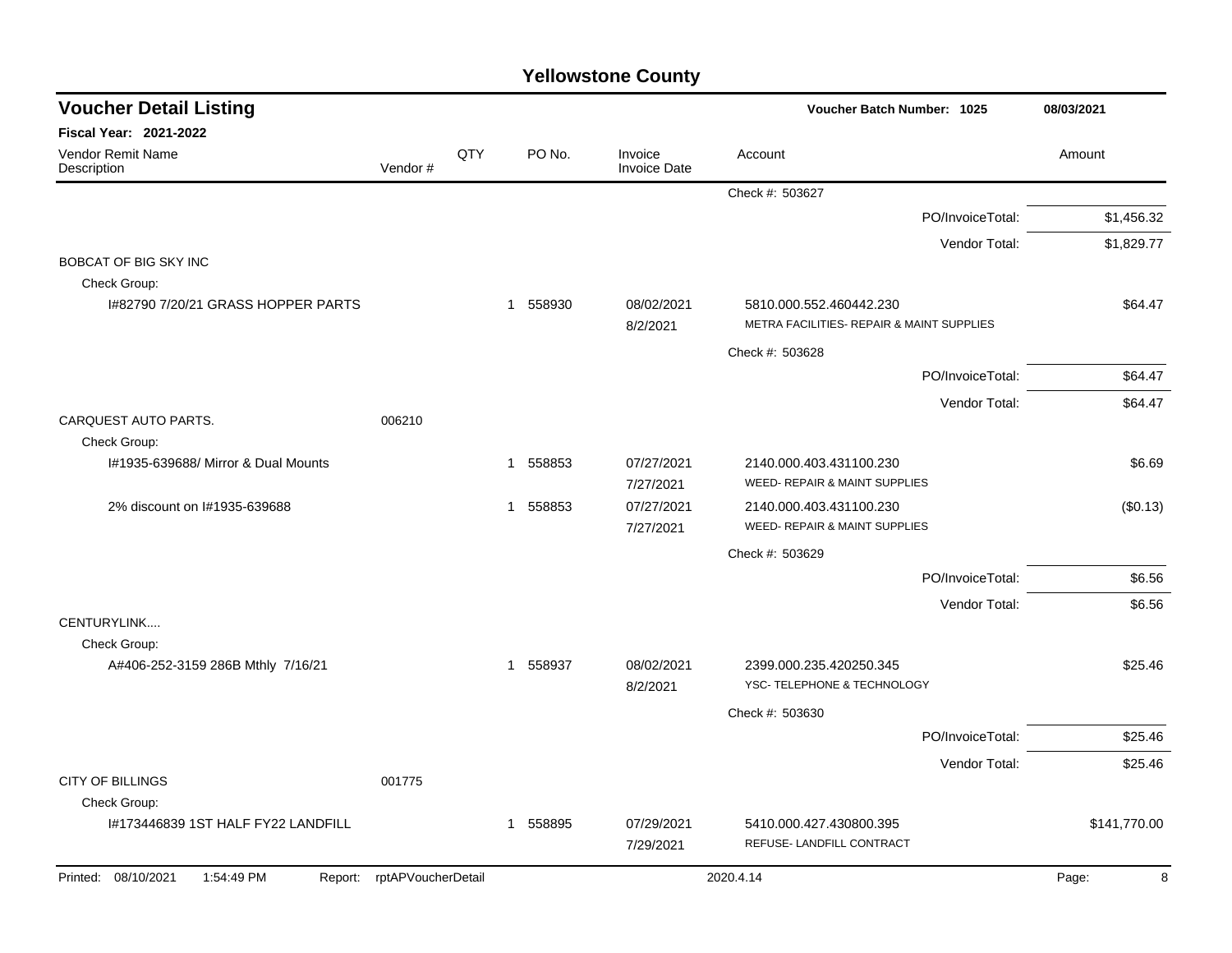| <b>Voucher Detail Listing</b>    |         |     |                        |                                | Voucher Batch Number: 1025                                          |                  | 08/03/2021   |
|----------------------------------|---------|-----|------------------------|--------------------------------|---------------------------------------------------------------------|------------------|--------------|
| Fiscal Year: 2021-2022           |         |     |                        |                                |                                                                     |                  |              |
| Vendor Remit Name<br>Description | Vendor# | QTY | PO No.                 | Invoice<br><b>Invoice Date</b> | Account                                                             |                  | Amount       |
|                                  |         |     |                        |                                | Check #: 503631                                                     |                  |              |
|                                  |         |     |                        |                                |                                                                     | PO/InvoiceTotal: | \$141,770.00 |
|                                  |         |     |                        |                                |                                                                     | Vendor Total:    | \$141,770.00 |
| CRAWFORD AARON MUSIC LLC         |         |     |                        |                                |                                                                     |                  |              |
| Check Group:                     |         |     |                        |                                |                                                                     |                  |              |
| 2021 MT FAIR GATE ACT            |         |     | 558957<br>$\mathbf{1}$ | 08/02/2021<br>8/2/2021         | 5810.000.557.460443.399<br>METRA FAIR ENTERTAINMENT- OTHER CONTRACT |                  | \$23,500.00  |
|                                  |         |     |                        |                                | <b>SVCS</b>                                                         |                  |              |
|                                  |         |     |                        |                                | Check #: 503632                                                     |                  |              |
|                                  |         |     |                        |                                |                                                                     | PO/InvoiceTotal: | \$23,500.00  |
|                                  |         |     |                        |                                |                                                                     | Vendor Total:    | \$23,500.00  |
| <b>CREATIVE MONOGRAMS</b>        | 010034  |     |                        |                                |                                                                     |                  |              |
| Check Group:                     |         |     |                        |                                |                                                                     |                  |              |
| I#87392 7/20/21 SHIRTS           |         |     | 1 558925               | 08/02/2021<br>8/2/2021         | 5810.000.551.460442.220<br>METRA ADMIN- OPERATING SUPPLIES          |                  | \$156.00     |
|                                  |         |     |                        |                                |                                                                     |                  |              |
|                                  |         |     |                        |                                | Check #: 503633                                                     | PO/InvoiceTotal: | \$156.00     |
|                                  |         |     |                        |                                |                                                                     |                  |              |
| CREATIVE PRODUCT SOURCE INC      |         |     |                        |                                |                                                                     | Vendor Total:    | \$156.00     |
| Check Group:                     |         |     |                        |                                |                                                                     |                  |              |
| I#CPI090530; YCSO stickers       |         |     | 1 558915               | 07/30/2021<br>7/30/2021        | 2300.000.130.420110.336<br>ADMIN- PUBLIC RELATIONS                  |                  | \$269.41     |
|                                  |         |     |                        |                                | Check #: 503634                                                     |                  |              |
|                                  |         |     |                        |                                |                                                                     | PO/InvoiceTotal: | \$269.41     |
|                                  |         |     |                        |                                |                                                                     | Vendor Total:    | \$269.41     |
| <b>CRITELLI GLASS INC</b>        | 021959  |     |                        |                                |                                                                     |                  |              |
| Check Group:                     |         |     |                        |                                |                                                                     |                  |              |
| I#I188946/windshield Truck #145  |         |     | 1 558856               | 07/27/2021                     | 2140.000.403.431100.230                                             |                  | \$365.00     |
|                                  |         |     |                        | 7/27/2021                      | WEED- REPAIR & MAINT SUPPLIES                                       |                  |              |
|                                  |         |     |                        |                                |                                                                     |                  |              |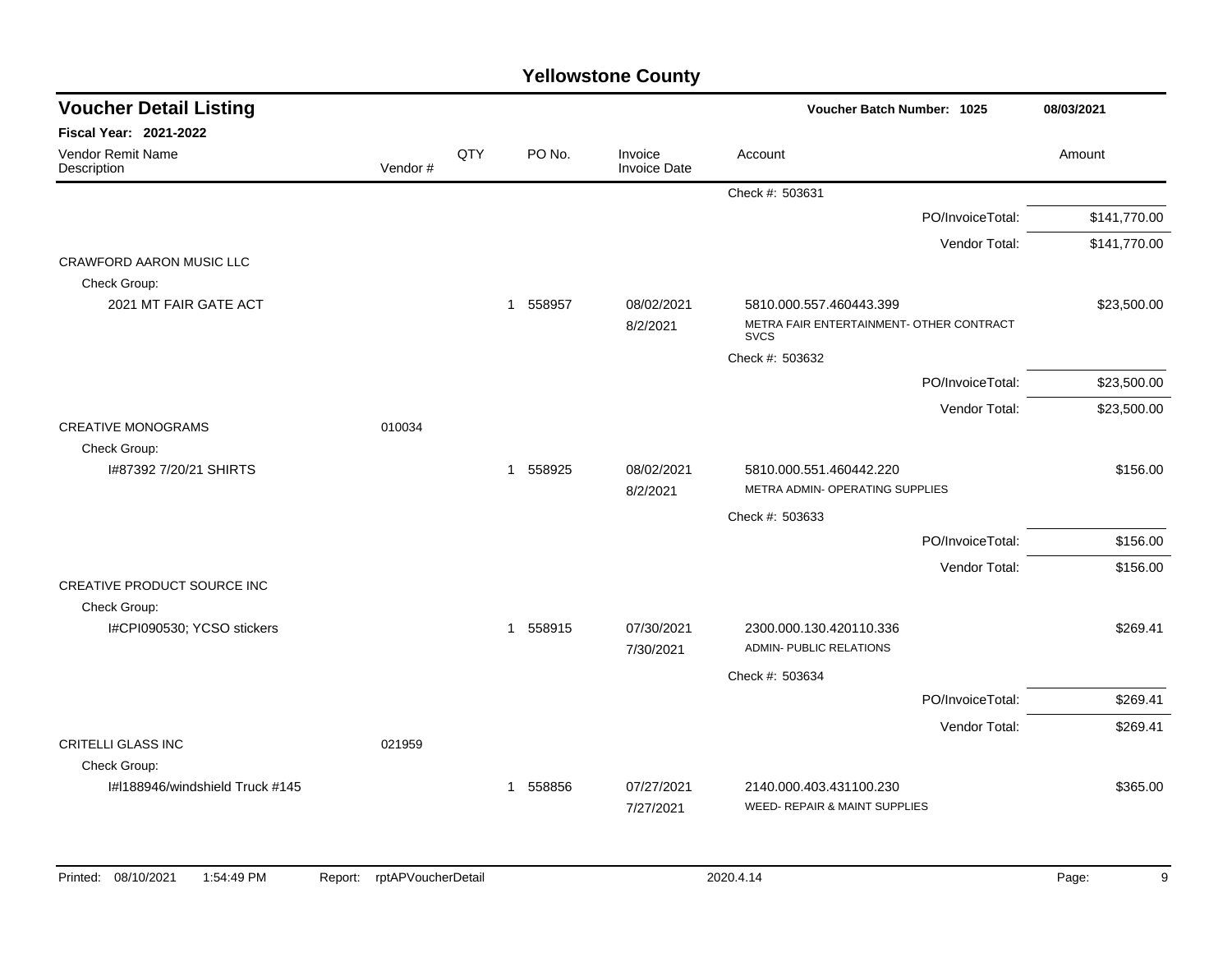#### I#l188945/windshield Truck #125 F350 Spray Truck 1 558856 07/27/2021 2140.000.403.431100.230 \$338.00 7/27/2021 WEED- REPAIR & MAINT SUPPLIES Check #: 503635 PO/InvoiceTotal: \$703.00 Vendor Total: \$703.00 DANA SAFETY SUPPLY INC Check Group: I#736520; Drug test kits 1 1 558910 1 558910 07/30/2021 2300.000.132.420150.220 7/30/2021 PATROL- OPERATING SUPPLIES Check #: 503636 PO/InvoiceTotal: \$206.05 Vendor Total: \$206.05 DENNY MENHOLT CHEVROLET Check Group: I#166354/Extra Keys Truck #145 Chevy 1 Ton 1 558872 07/27/2021 2140.000.403.431100.230 \$237.41 7/27/2021 WEED- REPAIR & MAINT SUPPLIES Check #: 503637 PO/InvoiceTotal: \$237.41 Vendor Total: \$237.41 ECONOPRINT Check Group: I#308958 - Envelopes 1 558870 07/27/2021 1000.000.121.410340.210 \$339.44 7/27/2021 JP- OFFICE SUPPLIES Check #: 503638 PO/InvoiceTotal: \$339.44 Check Group: I#308970; Business cards Lester 1 558914 07/30/2021 2300.000.130.420110.210 \$102.14 7/30/2021 ADMIN- OFFICE SUPPLIES Check #: 503638 **Voucher Batch Number: Yellowstone County** Vendor Remit Name **Description Voucher Detail Listing Fiscal Year: 2021-2022 1025 08/03/2021** PO No. Invoice Account Amount Amount Amount Amount Vendor # **QTY** Invoice Date Printed: 08/10/2021 1:54:49 PM Report: rptAPVoucherDetail 2020.4.14 2020.4.14 Page: 10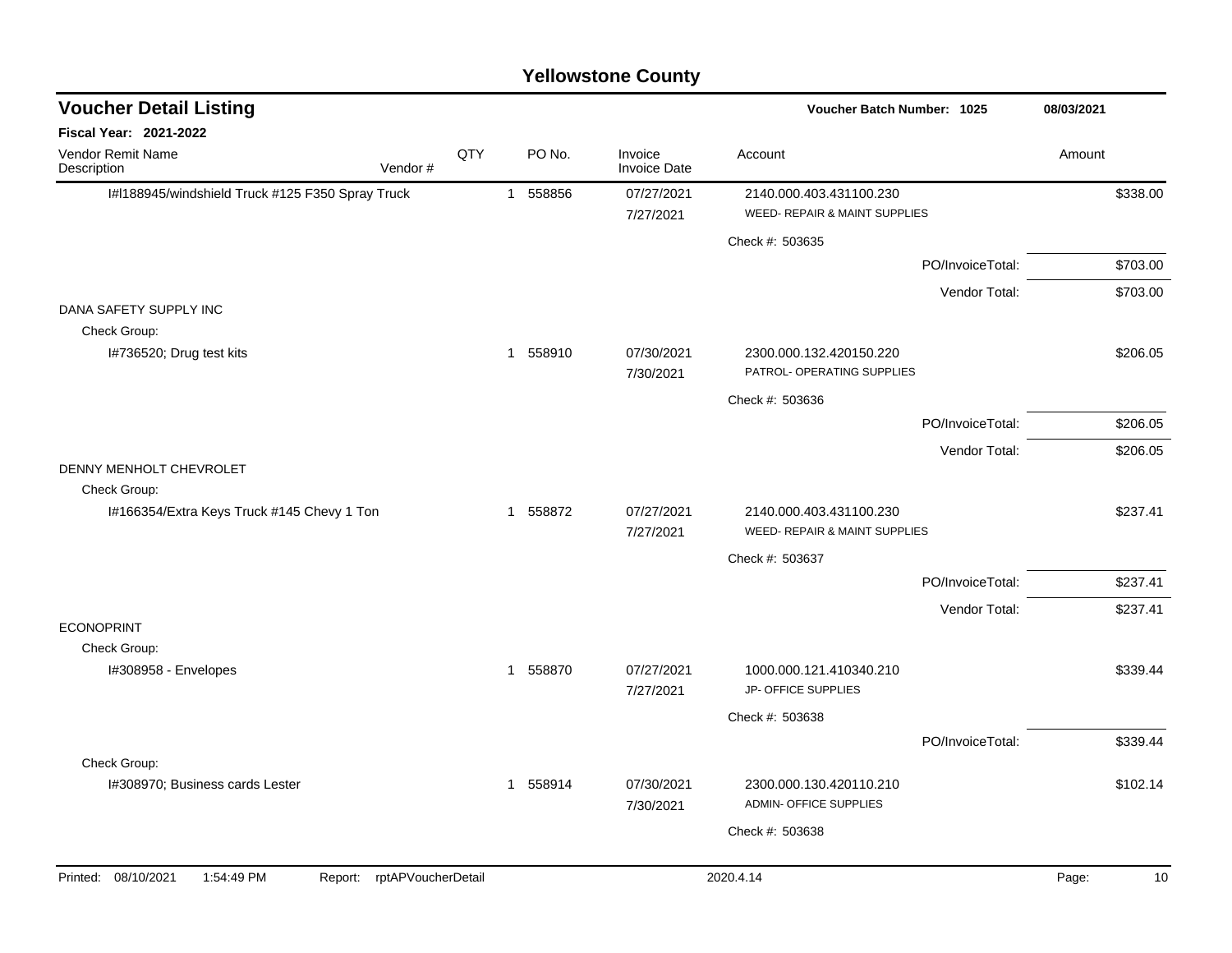| <b>Voucher Detail Listing</b>                                 |                    |     |             |                                | <b>Voucher Batch Number: 1025</b>                         | 08/03/2021  |
|---------------------------------------------------------------|--------------------|-----|-------------|--------------------------------|-----------------------------------------------------------|-------------|
| Fiscal Year: 2021-2022                                        |                    |     |             |                                |                                                           |             |
| Vendor Remit Name<br>Description                              | Vendor#            | QTY | PO No.      | Invoice<br><b>Invoice Date</b> | Account                                                   | Amount      |
|                                                               |                    |     |             |                                | PO/InvoiceTotal:                                          | \$102.14    |
| Check Group:                                                  |                    |     |             |                                |                                                           |             |
| 1#308884 7/22/21 FAIR COMPETIITVE EVENTS<br><b>PACKETS</b>    |                    |     | 558936<br>1 | 08/02/2021                     | 5810.000.557.460442.220                                   | \$161.18    |
|                                                               |                    |     |             | 8/2/2021                       | METRA FAIR- OPERATING SUPPLIES                            |             |
|                                                               |                    |     |             |                                | Check #: 503638                                           |             |
|                                                               |                    |     |             |                                | PO/InvoiceTotal:                                          | \$161.18    |
|                                                               |                    |     |             |                                | Vendor Total:                                             | \$602.76    |
| ELI YOUNG LLC                                                 |                    |     |             |                                |                                                           |             |
| Check Group:<br>2021 MT FAIR ELI YOUNG BAND 8.15.21 NIGHTSHOW |                    |     | 558969<br>1 | 08/02/2021                     | 5810.000.557.460443.398                                   | \$75,000.00 |
|                                                               |                    |     |             | 8/2/2021                       | METRA FAIR ENTERTAINMENT- VAR CONTRACT<br><b>SERVICES</b> |             |
|                                                               |                    |     |             |                                | Check #: 503639                                           |             |
|                                                               |                    |     |             |                                | PO/InvoiceTotal:                                          | \$75,000.00 |
|                                                               |                    |     |             |                                | Vendor Total:                                             | \$75,000.00 |
| EYERS-YERLIG, CHRISTOPHER<br>Check Group:                     |                    |     |             |                                |                                                           |             |
| MIMEALOT - 2021 MT FAIR GATE ACT                              |                    |     | 558962<br>1 | 08/02/2021                     | 5810.000.557.460443.399                                   | \$5,400.00  |
|                                                               |                    |     |             | 8/2/2021                       | METRA FAIR ENTERTAINMENT- OTHER CONTRACT<br><b>SVCS</b>   |             |
|                                                               |                    |     |             |                                | Check #: 503640                                           |             |
|                                                               |                    |     |             |                                | PO/InvoiceTotal:                                          | \$5,400.00  |
|                                                               |                    |     |             |                                | Vendor Total:                                             | \$5,400.00  |
| FEI INC<br>Check Group:                                       | 045194             |     |             |                                |                                                           |             |
| I#019785/Sprayer Parts                                        |                    |     | 1 558852    | 07/27/2021                     | 2140.000.403.431100.230                                   | \$3.44      |
|                                                               |                    |     |             | 7/27/2021                      | <b>WEED- REPAIR &amp; MAINT SUPPLIES</b>                  |             |
|                                                               |                    |     |             |                                | Check #: 503641                                           |             |
|                                                               |                    |     |             |                                | PO/InvoiceTotal:                                          | \$3.44      |
|                                                               |                    |     |             |                                | Vendor Total:                                             | \$3.44      |
| Printed: 08/10/2021<br>1:54:49 PM<br>Report:                  | rptAPVoucherDetail |     |             |                                | 2020.4.14                                                 | Page:<br>11 |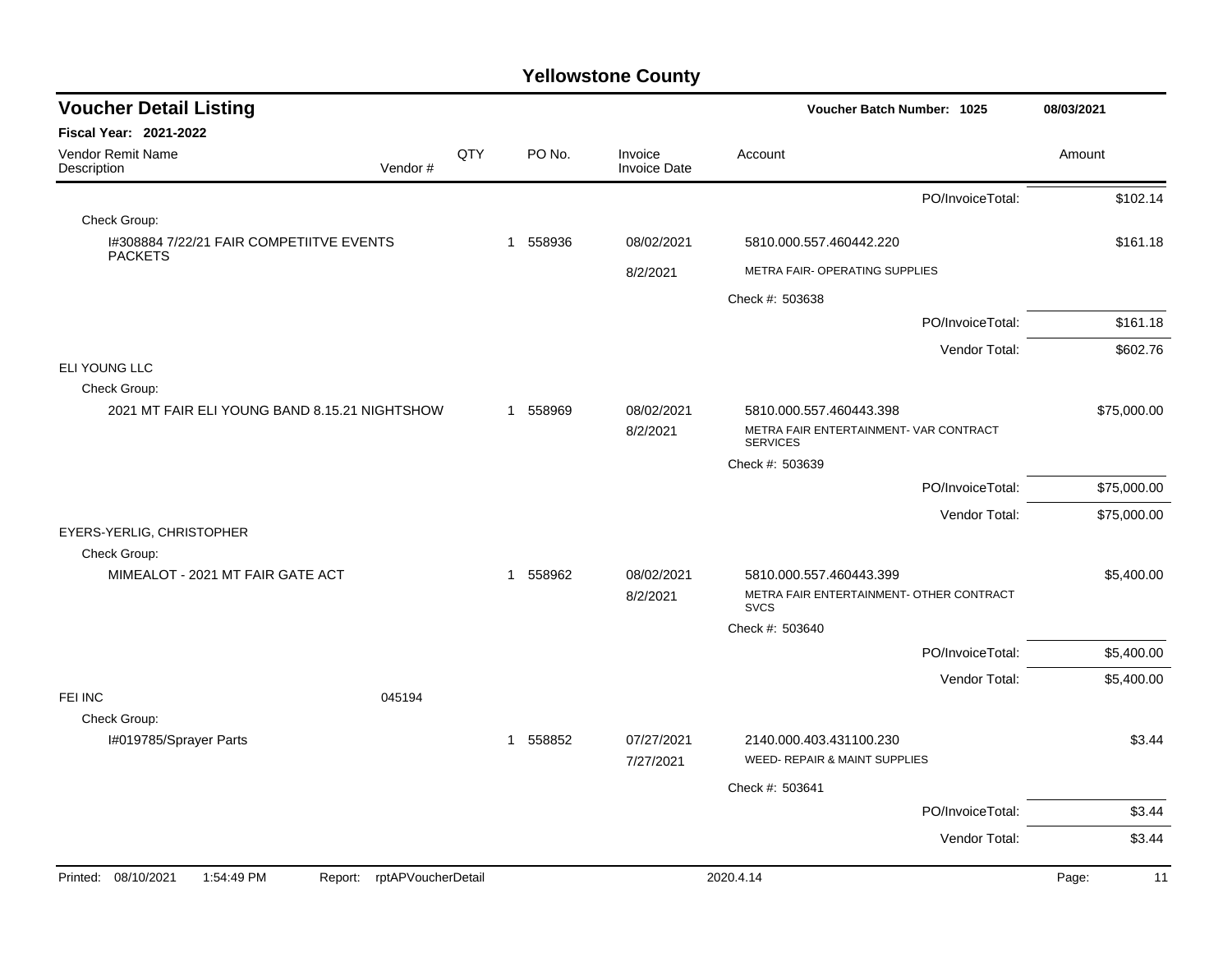| <b>Voucher Detail Listing</b>                          |     |                        |                                | Voucher Batch Number: 1025                                | 08/03/2021  |
|--------------------------------------------------------|-----|------------------------|--------------------------------|-----------------------------------------------------------|-------------|
| <b>Fiscal Year: 2021-2022</b>                          |     |                        |                                |                                                           |             |
| Vendor Remit Name<br>Description<br>Vendor#            | QTY | PO No.                 | Invoice<br><b>Invoice Date</b> | Account                                                   | Amount      |
| <b>GRAPE JUICE ENTERTAINMENT INC</b>                   |     |                        |                                |                                                           |             |
| Check Group:                                           |     |                        |                                |                                                           |             |
| 2021 MT FAIR MUSACDINE BLOODLINE NIGHT SHOW<br>8/15/21 |     | 1 558967               | 08/02/2021                     | 5810.000.557.460443.398                                   | \$15,000.00 |
|                                                        |     |                        | 8/2/2021                       | METRA FAIR ENTERTAINMENT- VAR CONTRACT<br><b>SERVICES</b> |             |
|                                                        |     |                        |                                | Check #: 503642                                           |             |
|                                                        |     |                        |                                | PO/InvoiceTotal:                                          | \$15,000.00 |
|                                                        |     |                        |                                | Vendor Total:                                             | \$15,000.00 |
| <b>GUARDIAN TAX MT LLC</b>                             |     |                        |                                |                                                           |             |
| Check Group:                                           |     |                        |                                |                                                           |             |
| D12659A REDEMPTION (230)                               |     | 558938<br>-1           | 08/02/2021                     | 7150.000.000.021250.000                                   | \$1,860.19  |
|                                                        |     |                        | 8/2/2021                       | REDEMPTION DUE TO OTHERS                                  |             |
| C04594 REDEMPTION (229)                                |     | 558938<br>$\mathbf{1}$ | 08/02/2021<br>8/2/2021         | 7150.000.000.021250.000<br>REDEMPTION DUE TO OTHERS       | \$11,204.28 |
| B00033 REDEMPTION (228)                                |     | 558938<br>-1           | 08/02/2021                     | 7150.000.000.021250.000                                   | \$4,106.86  |
|                                                        |     |                        | 8/2/2021                       | REDEMPTION DUE TO OTHERS                                  |             |
| A31567 REDEMPTION (226)                                |     | 558938<br>1            | 08/02/2021                     | 7150.000.000.021250.000                                   | \$10,130.10 |
|                                                        |     |                        | 8/2/2021                       | REDEMPTION DUE TO OTHERS                                  |             |
|                                                        |     |                        |                                | Check #: 503643                                           |             |
|                                                        |     |                        |                                | PO/InvoiceTotal:                                          | \$27,301.43 |
|                                                        |     |                        |                                | Vendor Total:                                             | \$27,301.43 |
| HANSER'S WRECKER COMPANY                               |     |                        |                                |                                                           |             |
| Check Group:                                           |     |                        |                                |                                                           |             |
| I#BIL14384 Claim #01-22; Tow bill                      |     | 1 558871               | 07/28/2021                     | 2190.000.429.510200.751                                   | \$125.00    |
|                                                        |     |                        | 7/28/2021                      | DEFENSE COSTS- AUTO COLLISION & COMP                      |             |
|                                                        |     |                        |                                | Check #: 503644                                           |             |
|                                                        |     |                        |                                | PO/InvoiceTotal:                                          | \$125.00    |
|                                                        |     |                        |                                | Vendor Total:                                             | \$125.00    |
| <b>HAYDEN, THOMAS</b>                                  |     |                        |                                |                                                           |             |
| Check Group:                                           |     |                        |                                |                                                           |             |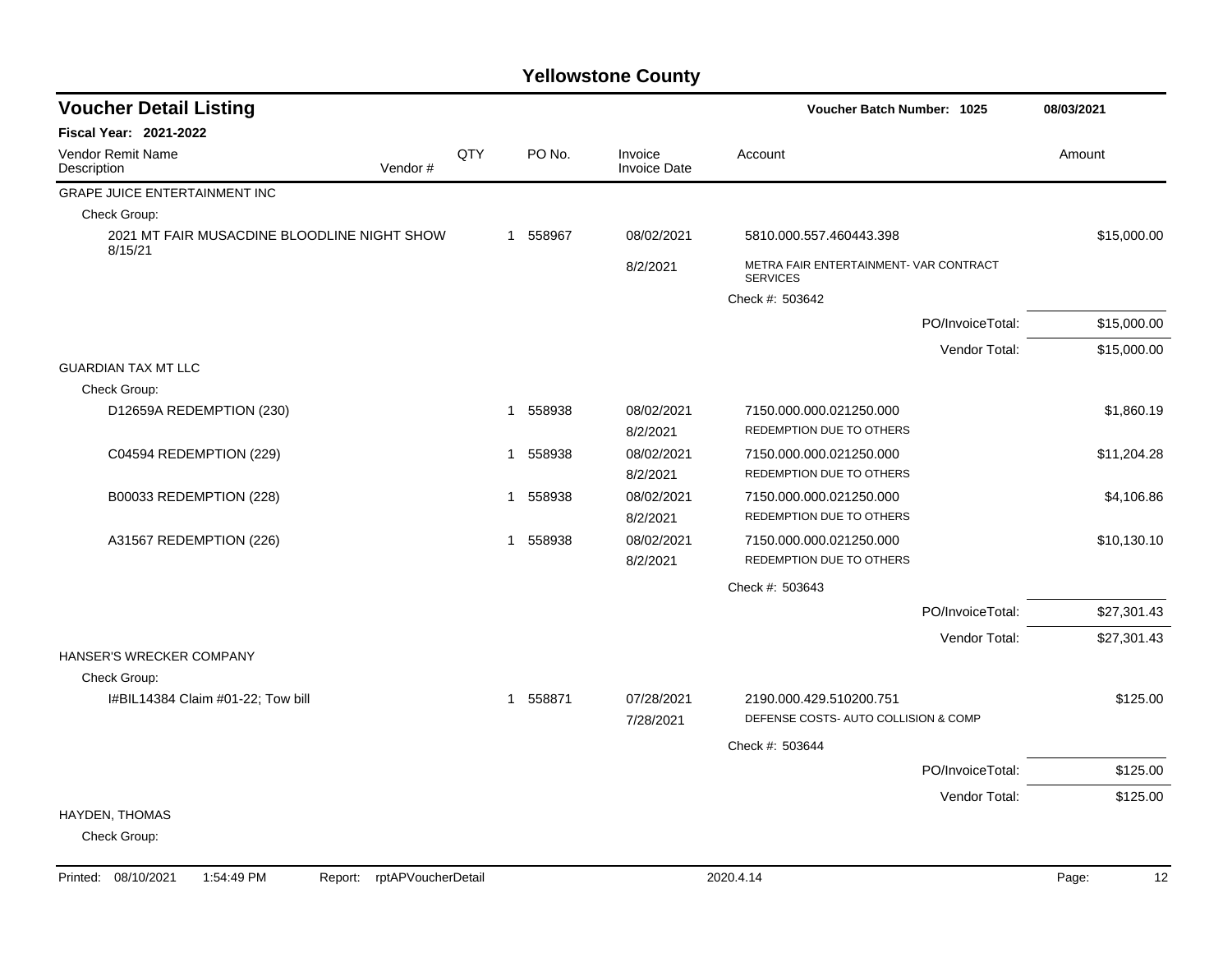#### Claim #01-22; Reimb for tire replacement 1 1 558875 07/27/2021 2190.000.429.510200.751 \$126.04 7/27/2021 DEFENSE COSTS- AUTO COLLISION & COMP Check #: 503645 PO/InvoiceTotal: \$126.04 Vendor Total: \$126.04 HILL, JEFF Check Group: YCWD Herbicide Cost Share Program 7/14-15/2021 1 558885 07/29/2021 2140.000.403.431100.740 \$253.75 7/29/2021 WEED- COST SHARE Check #: 503646 PO/InvoiceTotal: \$253.75 Vendor Total: \$253.75 HOLSINGER, THERESA Check Group: THERESA HOLSINGER - 2021 CONTRACT SRVCS FAIR JUDGE 1 558960 08/02/2021 5810.000.557.460442.743 \$100.00 8/2/2021 METRA FAIR- JUDGES/SUPERINTENDANCE Check #: 503647 PO/InvoiceTotal: \$100.00 Vendor Total: \$100.00 INTERSTATE ENGINEERING. Check Group: I#44324 Prof Svcs 6/1-7/17/21 Y1400126.11 1 558880 07/29/2021 2275.000.423.430264.398 \$12,280.88 7/29/2021 LOCKWOOD PED- VARIABLE CONTRACT SERVICES Check #: 503648 PO/InvoiceTotal: \$12,280.88 Vendor Total: \$12,280.88 INVESTMENT PROPERTIES FINANCE GROUP LLC Check Group: **Voucher Batch Number:** Vendor Remit Name **Description Voucher Detail Listing Fiscal Year: 2021-2022 1025 08/03/2021** PO No. Invoice Account Amount Amount Amount Amount Vendor # **QTY** Invoice Date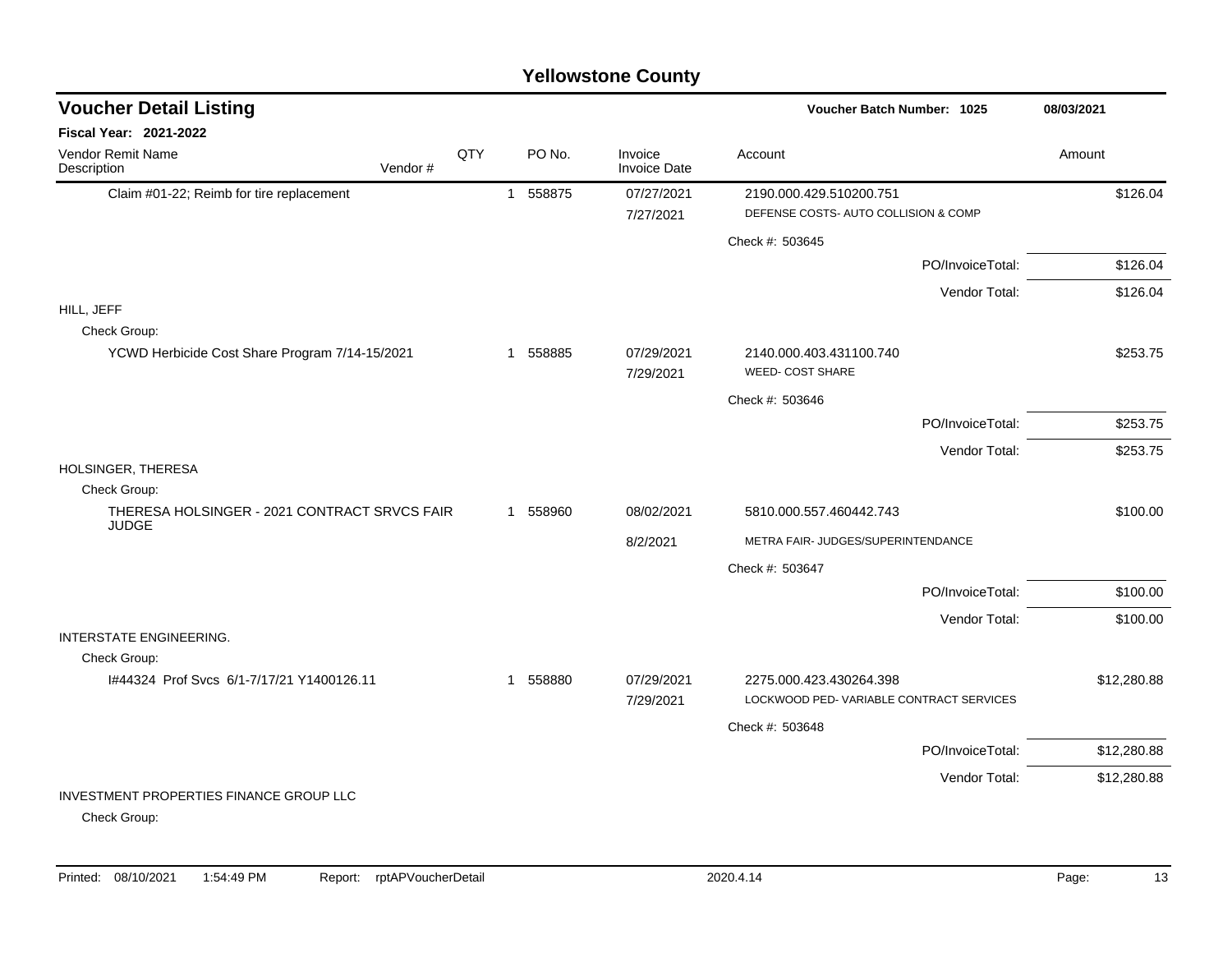|                                         |         |     |                        | <b>Yellowstone County</b>      |                                                           |              |
|-----------------------------------------|---------|-----|------------------------|--------------------------------|-----------------------------------------------------------|--------------|
| <b>Voucher Detail Listing</b>           |         |     |                        |                                | Voucher Batch Number: 1025                                | 08/03/2021   |
| <b>Fiscal Year: 2021-2022</b>           |         |     |                        |                                |                                                           |              |
| <b>Vendor Remit Name</b><br>Description | Vendor# | QTY | PO No.                 | Invoice<br><b>Invoice Date</b> | Account                                                   | Amount       |
| A01500 REDEMPTION (227)                 |         |     | 558932<br>$\mathbf{1}$ | 08/02/2021<br>8/2/2021         | 7150.000.000.021250.000<br>REDEMPTION DUE TO OTHERS       | \$3,972.07   |
|                                         |         |     |                        |                                | Check #: 503649                                           |              |
|                                         |         |     |                        |                                | PO/InvoiceTotal:                                          | \$3,972.07   |
|                                         |         |     |                        |                                | Vendor Total:                                             | \$3,972.07   |
| <b>JURO'S MEDICAL INC</b>               |         |     |                        |                                |                                                           |              |
| Check Group:                            |         |     |                        |                                |                                                           |              |
| I#00416044 STANDARD WHEELCHAIR          |         |     | 558869<br>1            | 07/27/2021                     | 2300.000.136.420200.351                                   | \$200.00     |
|                                         |         |     |                        | 7/27/2021                      | DETENTION- MEDICAL/DENTAL SUPPLIES                        |              |
| 1#00416044 FOOTREST                     |         |     | 558869<br>1            | 07/27/2021                     | 2300.000.136.420200.351                                   | \$45.00      |
|                                         |         |     |                        | 7/27/2021                      | DETENTION- MEDICAL/DENTAL SUPPLIES                        |              |
| 1#00416044 FOOTREST                     |         |     | 558869<br>1            | 07/27/2021                     | 2300.000.136.420200.351                                   | \$45.00      |
|                                         |         |     |                        | 7/27/2021                      | DETENTION- MEDICAL/DENTAL SUPPLIES                        |              |
| I#00416044 DROP ARM COMMODE             |         |     | 558869<br>1            | 07/27/2021                     | 2300.000.136.420200.351                                   | \$175.50     |
|                                         |         |     |                        | 7/27/2021                      | DETENTION- MEDICAL/DENTAL SUPPLIES                        |              |
| I#00416044 TRANSFER BOARD               |         |     | 558869<br>1            | 07/27/2021                     | 2300.000.136.420200.351                                   | \$45.98      |
|                                         |         |     |                        | 7/27/2021                      | DETENTION- MEDICAL/DENTAL SUPPLIES                        |              |
| I#00416044 BED WEDGE                    |         |     | 558869<br>1            | 07/27/2021                     | 2300.000.136.420200.351                                   | \$53.98      |
|                                         |         |     |                        | 7/27/2021                      | DETENTION- MEDICAL/DENTAL SUPPLIES                        |              |
| I#00416044 BED PAN                      |         |     | 558869<br>1            | 07/27/2021                     | 2300.000.136.420200.351                                   | \$13.98      |
|                                         |         |     |                        | 7/27/2021                      | DETENTION- MEDICAL/DENTAL SUPPLIES                        |              |
| I#00416044 WASHCLOTH                    |         |     | 558869<br>1            | 07/27/2021                     | 2300.000.136.420200.351                                   | \$20.94      |
|                                         |         |     |                        | 7/27/2021                      | DETENTION- MEDICAL/DENTAL SUPPLIES                        |              |
|                                         |         |     |                        |                                | Check #: 503650                                           |              |
|                                         |         |     |                        |                                | PO/InvoiceTotal:                                          | \$600.38     |
|                                         |         |     |                        |                                | Vendor Total:                                             | \$600.38     |
| <b>K\$TOURING LTD</b>                   |         |     |                        |                                |                                                           |              |
| Check Group:                            |         |     |                        |                                |                                                           |              |
| 2021 FAIR KESHA - NIGHT SHOW 8/13/21    |         |     | 558966<br>1            | 08/02/2021                     | 5810.000.557.460443.398                                   | \$215,000.00 |
|                                         |         |     |                        | 8/2/2021                       | METRA FAIR ENTERTAINMENT- VAR CONTRACT<br><b>SERVICES</b> |              |

#### Printed: 08/10/2021 1:54:49 PM Report: rptAPVoucherDetail 2020.4.14 2020.4.14 2020.4.14 Page: 14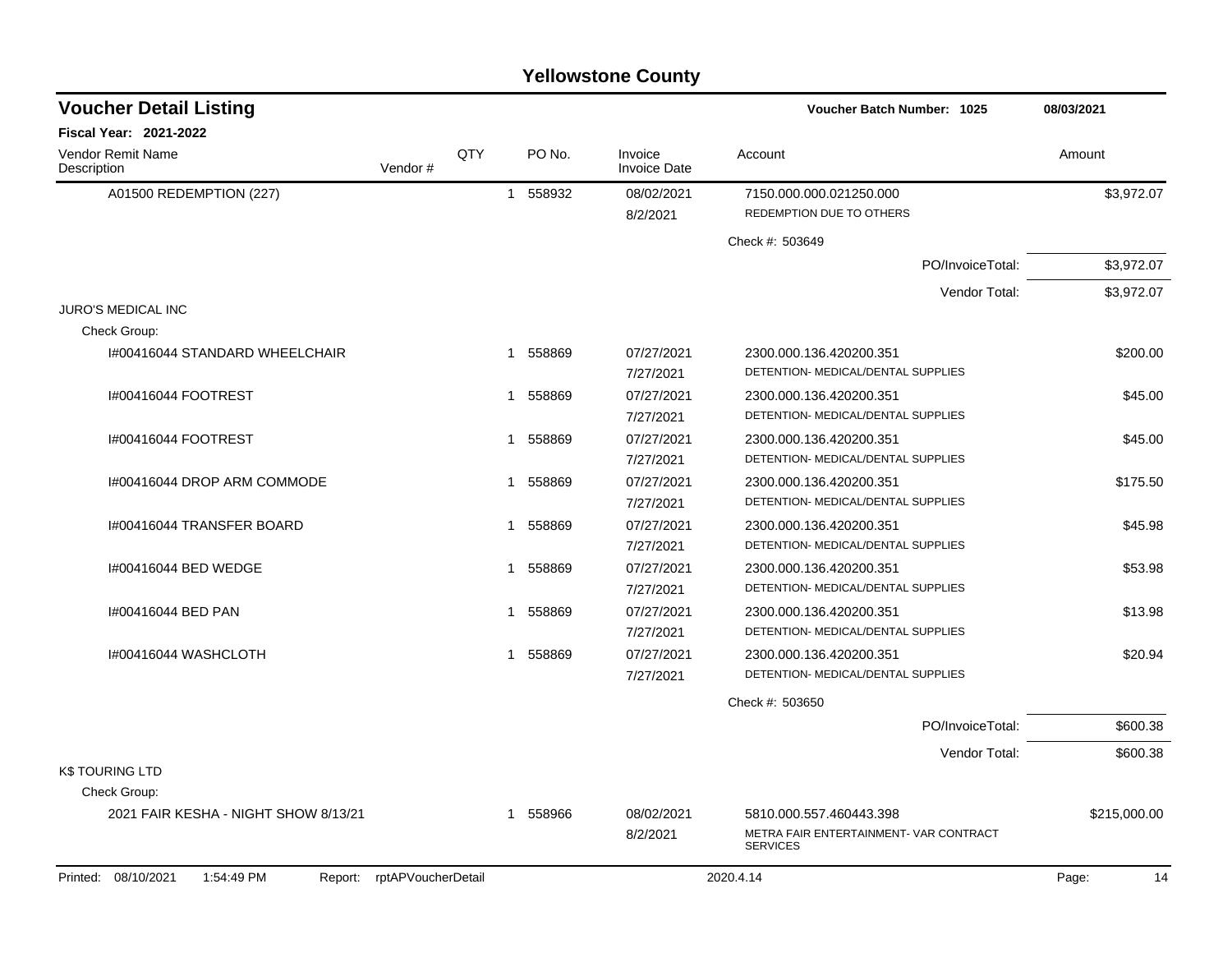| <b>Voucher Detail Listing</b><br><b>Voucher Batch Number: 1025</b> |         | 08/03/2021 |                        |                         |                                                               |                  |              |
|--------------------------------------------------------------------|---------|------------|------------------------|-------------------------|---------------------------------------------------------------|------------------|--------------|
| <b>Fiscal Year: 2021-2022</b>                                      |         |            |                        |                         |                                                               |                  |              |
| Vendor Remit Name<br>Description                                   | Vendor# | QTY        | PO No.                 | Invoice<br>Invoice Date | Account                                                       |                  | Amount       |
|                                                                    |         |            |                        |                         | Check #: 503651                                               |                  |              |
|                                                                    |         |            |                        |                         |                                                               | PO/InvoiceTotal: | \$215,000.00 |
|                                                                    |         |            |                        |                         |                                                               | Vendor Total:    | \$215,000.00 |
| KACZMAREK, TIM.<br>Check Group:                                    |         |            |                        |                         |                                                               |                  |              |
| O#7877811 YCCH; DOOR SPRING                                        |         |            | 558883<br>$\mathbf{1}$ | 07/29/2021<br>7/29/2021 | 1000.000.145.411200.360<br>FACILITIES- REPAIR & MAINT SERVICE |                  | \$70.64      |
|                                                                    |         |            |                        |                         | Check #: 503652                                               |                  |              |
|                                                                    |         |            |                        |                         |                                                               | PO/InvoiceTotal: | \$70.64      |
|                                                                    |         |            |                        |                         |                                                               | Vendor Total:    | \$70.64      |
| <b>KELLING, TAMI</b><br>Check Group:                               |         |            |                        |                         |                                                               |                  |              |
| Jully 2021 Mileage                                                 |         |            | 558939<br>$\mathbf{1}$ | 08/02/2021<br>8/2/2021  | 2399.000.235.420250.370<br><b>YSC-TRAVEL</b>                  |                  | \$62.05      |
|                                                                    |         |            |                        |                         | Check #: 503653                                               |                  |              |
|                                                                    |         |            |                        |                         |                                                               | PO/InvoiceTotal: | \$62.05      |
|                                                                    |         |            |                        |                         |                                                               | Vendor Total:    | \$62.05      |
| KINETIC MARKETING & CREATIVE                                       |         |            |                        |                         |                                                               |                  |              |
| Check Group:                                                       |         |            |                        |                         |                                                               |                  |              |
| 1#070621MET Social Media Plan                                      |         |            | 558897<br>$\mathbf 1$  | 7/30/21<br>7/30/2021    | 2900.000.280.411800.397<br>PILT- FIXED CONTRACT SERVICES      |                  | \$5,000.00   |
| I#070621MET Microsite Updates                                      |         |            | 558897<br>$\mathbf{1}$ | 7/30/21<br>7/30/2021    | 2900.000.280.411800.397<br>PILT- FIXED CONTRACT SERVICES      |                  | \$3,200.00   |
| I#070621MET-1 Designing Trust, LLC                                 |         |            | 558897<br>$\mathbf{1}$ | 7/30/21<br>7/30/2021    | 7111.000.000.021250.000<br>METRA MASTER PLAN DUE TO OTHERS    |                  | \$1,525.00   |
| I#071421MET-2 Acct Mgmt                                            |         |            | 558897<br>1            | 7/30/21<br>7/30/2021    | 7111.000.000.021250.000<br>METRA MASTER PLAN DUE TO OTHERS    |                  | \$10,000.00  |
| I#071421MET-2 Hard Costs Acct Mgmt                                 |         |            | 558897                 | 7/30/21<br>7/30/2021    | 7111.000.000.021250.000<br>METRA MASTER PLAN DUE TO OTHERS    |                  | \$238.10     |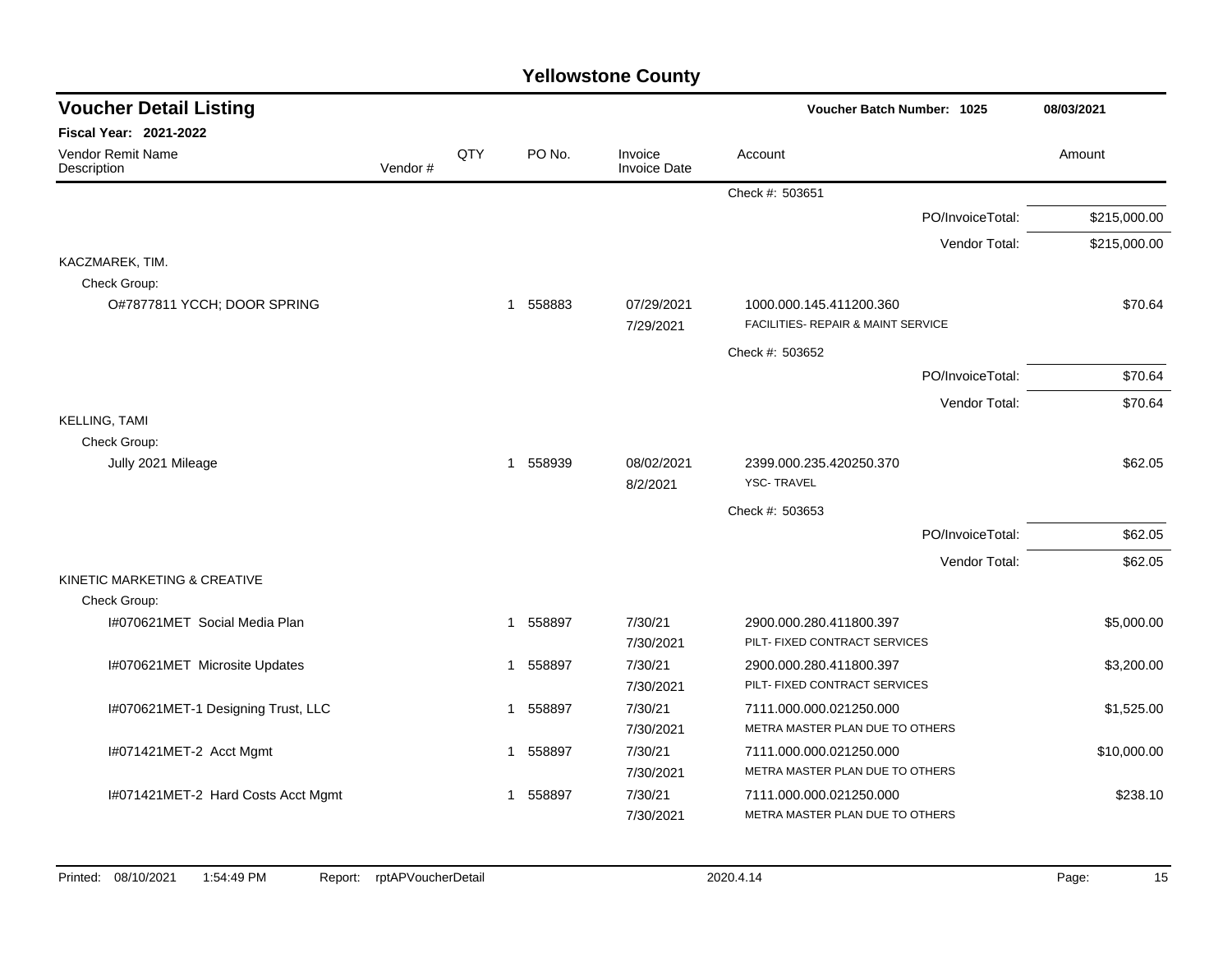|                                      |         |     |              |          | <b>Yellowstone County</b>      |                                                               |             |
|--------------------------------------|---------|-----|--------------|----------|--------------------------------|---------------------------------------------------------------|-------------|
| <b>Voucher Detail Listing</b>        |         |     |              |          |                                | <b>Voucher Batch Number: 1025</b>                             | 08/03/2021  |
| <b>Fiscal Year: 2021-2022</b>        |         |     |              |          |                                |                                                               |             |
| Vendor Remit Name<br>Description     | Vendor# | QTY |              | PO No.   | Invoice<br><b>Invoice Date</b> | Account                                                       | Amount      |
| I#071421MET-2 Moving Forward Video   |         |     | $\mathbf{1}$ | 558897   | 7/30/21<br>7/30/2021           | 7111.000.000.021250.000<br>METRA MASTER PLAN DUE TO OTHERS    | \$1,519.64  |
| I#071421MET-2 Interactive Map        |         |     | 1            | 558897   | 7/30/21<br>7/30/2021           | 7111.000.000.021250.000<br>METRA MASTER PLAN DUE TO OTHERS    | \$3,100.00  |
| I#071421MET-2 Post Research Report   |         |     | 1            | 558897   | 7/30/21<br>7/30/2021           | 7111.000.000.021250.000<br>METRA MASTER PLAN DUE TO OTHERS    | \$2,528.00  |
| I#071421MET-2 Vision Master Brochure |         |     |              | 1 558897 | 7/30/21<br>7/30/2021           | 7111.000.000.021250.000<br>METRA MASTER PLAN DUE TO OTHERS    | \$1,800.00  |
|                                      |         |     |              |          |                                | Check #: 503654                                               |             |
|                                      |         |     |              |          |                                | PO/InvoiceTotal:                                              | \$28,910.74 |
|                                      |         |     |              |          |                                | Vendor Total:                                                 | \$28,910.74 |
| KINGS ACE HARDWARE, STATE            |         |     |              |          |                                |                                                               |             |
| Check Group:                         |         |     |              |          |                                |                                                               |             |
| I#742589/2 WATERHOSE                 |         |     |              | 1 558911 | 07/30/2021<br>7/30/2021        | 2300.000.136.420200.362<br>DETENTION- MAINT & REPAIRS         | \$22.99     |
| 1#742589/2 MOUSE TRAP                |         |     | $\mathbf 1$  | 558911   | 07/30/2021<br>7/30/2021        | 2300.000.136.420200.362<br>DETENTION- MAINT & REPAIRS         | \$2.59      |
|                                      |         |     |              |          |                                | Check #: 503655                                               |             |
|                                      |         |     |              |          |                                | PO/InvoiceTotal:                                              | \$25.58     |
|                                      |         |     |              |          |                                | Vendor Total:                                                 | \$25.58     |
| KITTELMANN, ELIN<br>Check Group:     |         |     |              |          |                                |                                                               |             |
| 4H FAIR JUDGE - 2021 CONTRACT SRVS   |         |     |              | 1 558951 | 08/02/2021<br>8/2/2021         | 5810.000.557.460442.743<br>METRA FAIR- JUDGES/SUPERINTENDANCE | \$485.60    |
|                                      |         |     |              |          |                                | Check #: 503656                                               |             |
|                                      |         |     |              |          |                                | PO/InvoiceTotal:                                              | \$485.60    |
|                                      |         |     |              |          |                                | Vendor Total:                                                 | \$485.60    |
| LEHMAN, GARY                         |         |     |              |          |                                |                                                               |             |
| Check Group:                         |         |     |              |          |                                |                                                               |             |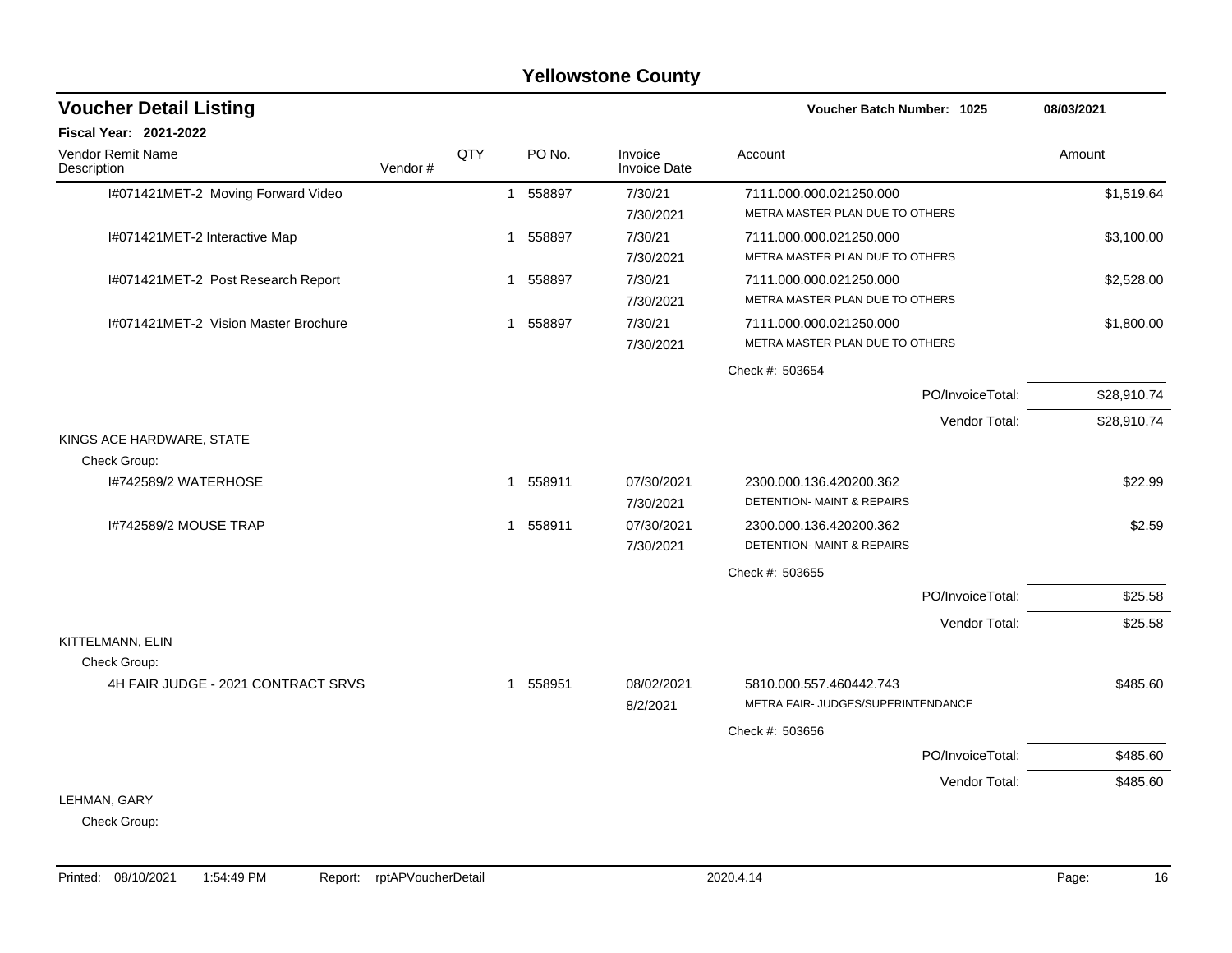|                                              | <b>Yellowstone County</b>  |     |   |        |                                |                                                         |                  |             |  |  |  |  |  |
|----------------------------------------------|----------------------------|-----|---|--------|--------------------------------|---------------------------------------------------------|------------------|-------------|--|--|--|--|--|
| <b>Voucher Detail Listing</b>                |                            |     |   |        |                                | <b>Voucher Batch Number: 1025</b>                       |                  | 08/03/2021  |  |  |  |  |  |
| Fiscal Year: 2021-2022                       |                            |     |   |        |                                |                                                         |                  |             |  |  |  |  |  |
| Vendor Remit Name<br>Description             | Vendor#                    | QTY |   | PO No. | Invoice<br><b>Invoice Date</b> | Account                                                 |                  | Amount      |  |  |  |  |  |
| EXIT 53 - 2021 MT FAIR GATE ACT              |                            |     | 1 | 558955 | 08/02/2021                     | 5810.000.557.460443.399                                 |                  | \$4,000.00  |  |  |  |  |  |
|                                              |                            |     |   |        | 8/2/2021                       | METRA FAIR ENTERTAINMENT- OTHER CONTRACT<br><b>SVCS</b> |                  |             |  |  |  |  |  |
|                                              |                            |     |   |        |                                | Check #: 503657                                         |                  |             |  |  |  |  |  |
|                                              |                            |     |   |        |                                |                                                         | PO/InvoiceTotal: | \$4,000.00  |  |  |  |  |  |
|                                              |                            |     |   |        |                                |                                                         | Vendor Total:    | \$4,000.00  |  |  |  |  |  |
| LOUIE FOXX LLC<br>Check Group:               |                            |     |   |        |                                |                                                         |                  |             |  |  |  |  |  |
| LOUIE FOX - 2021 MT FAIR GATE ACT            |                            |     | 1 | 558961 | 08/02/2021                     | 5810.000.557.460443.399                                 |                  | \$9,600.00  |  |  |  |  |  |
|                                              |                            |     |   |        | 8/2/2021                       | METRA FAIR ENTERTAINMENT- OTHER CONTRACT<br><b>SVCS</b> |                  |             |  |  |  |  |  |
|                                              |                            |     |   |        |                                | Check #: 503658                                         |                  |             |  |  |  |  |  |
|                                              |                            |     |   |        |                                |                                                         | PO/InvoiceTotal: | \$9,600.00  |  |  |  |  |  |
|                                              |                            |     |   |        |                                |                                                         | Vendor Total:    | \$9,600.00  |  |  |  |  |  |
| MAILING TECHNICAL SERVICES                   | 044983                     |     |   |        |                                |                                                         |                  |             |  |  |  |  |  |
| Check Group:<br>#119181 POSTAGE 7/12-7/16/21 |                            |     | 1 | 558859 | 07/27/2021                     | 1000.000.199.411800.311                                 |                  | \$3,416.59  |  |  |  |  |  |
|                                              |                            |     |   |        | 7/27/2021                      | MISC-POSTAGE                                            |                  |             |  |  |  |  |  |
| #119395 POSTAGE 7/19-7/23/21                 |                            |     | 1 | 558859 | 07/27/2021                     | 1000.000.199.411800.311                                 |                  | \$2,375.77  |  |  |  |  |  |
|                                              |                            |     |   |        | 7/27/2021                      | MISC-POSTAGE                                            |                  |             |  |  |  |  |  |
|                                              |                            |     |   |        |                                | Check #: 503659                                         |                  |             |  |  |  |  |  |
|                                              |                            |     |   |        |                                |                                                         | PO/InvoiceTotal: | \$5,792.36  |  |  |  |  |  |
|                                              |                            |     |   |        |                                |                                                         | Vendor Total:    | \$5,792.36  |  |  |  |  |  |
| MARK THOMAS CO.                              |                            |     |   |        |                                |                                                         |                  |             |  |  |  |  |  |
| Check Group:<br>I#00339561; Body shrouds     |                            |     | 1 | 558917 | 07/30/2021                     | 2300.000.126.420800.202                                 |                  | \$264.00    |  |  |  |  |  |
|                                              |                            |     |   |        | 7/30/2021                      | <b>CORONER- EXPENSE OF INVEST</b>                       |                  |             |  |  |  |  |  |
|                                              |                            |     |   |        |                                | Check #: 503660                                         |                  |             |  |  |  |  |  |
|                                              |                            |     |   |        |                                |                                                         | PO/InvoiceTotal: | \$264.00    |  |  |  |  |  |
|                                              |                            |     |   |        |                                |                                                         | Vendor Total:    | \$264.00    |  |  |  |  |  |
| MASTERCARD K CUNNINGHAM                      |                            |     |   |        |                                |                                                         |                  |             |  |  |  |  |  |
| Printed: 08/10/2021<br>1:54:49 PM            | Report: rptAPVoucherDetail |     |   |        |                                | 2020.4.14                                               |                  | Page:<br>17 |  |  |  |  |  |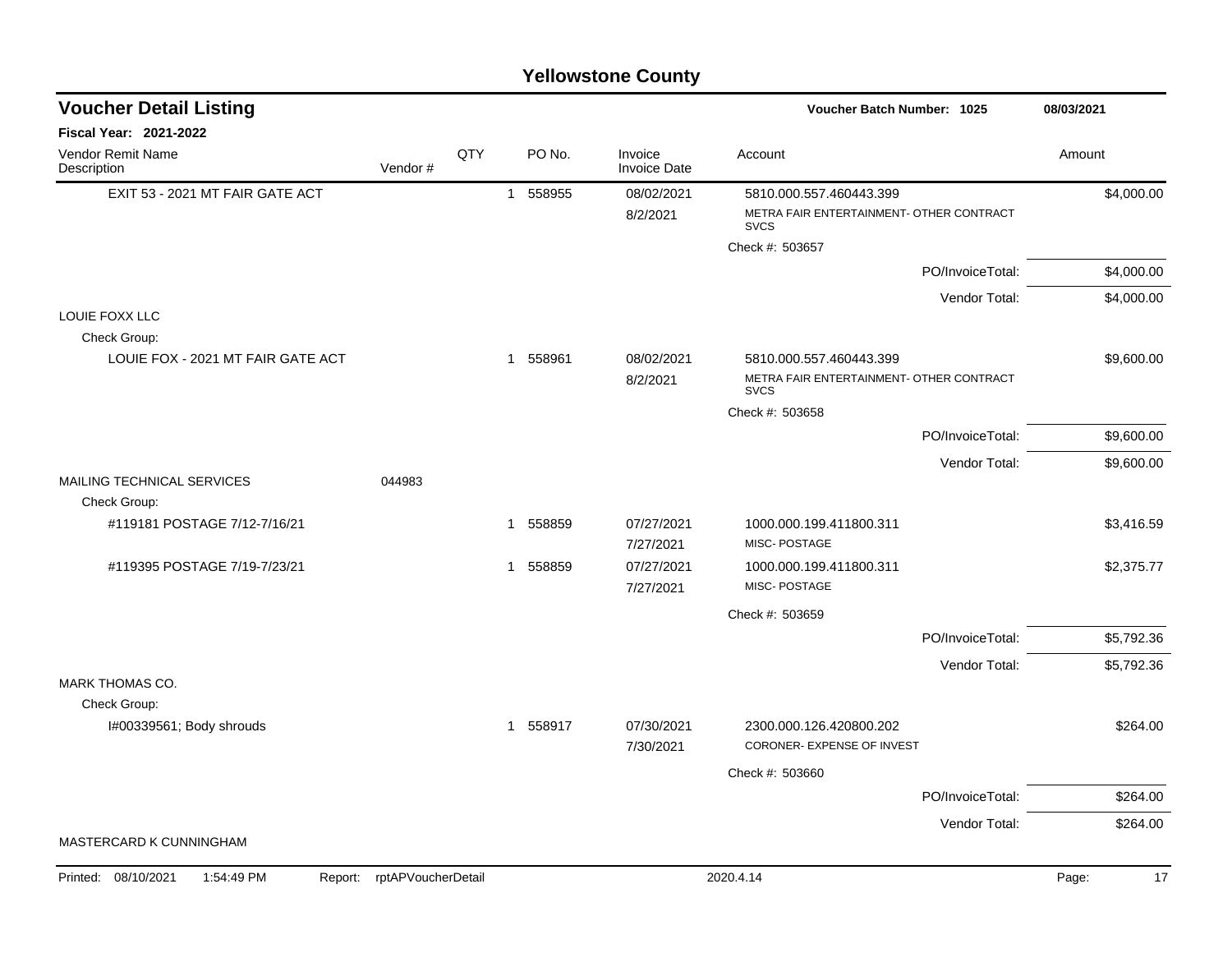| <b>Fiscal Year: 2021-2022</b>                        |                    |     |          |                                |                               |                  |             |
|------------------------------------------------------|--------------------|-----|----------|--------------------------------|-------------------------------|------------------|-------------|
|                                                      |                    |     |          |                                |                               |                  |             |
| Vendor Remit Name<br>Description                     | Vendor#            | QTY | PO No.   | Invoice<br><b>Invoice Date</b> | Account                       |                  | Amount      |
| Check Group: K CUNNINGHAM                            |                    |     |          |                                |                               |                  |             |
| #8541: Fuel - extradition WY/YCDF (Bennett)          |                    |     | 1 558916 | 07/30/2021                     | 2300.000.136.420200.310       |                  | \$33.29     |
| MASTERCARD<br>P-Card Payee:                          |                    |     |          | 7/30/2021                      | DETENTION- PRISONER TRANSPORT |                  |             |
| #8541: Fuel - extradition WY/YCDF (Bennett)          |                    | 1   | 558916   | 07/30/2021                     | 2300.000.136.420200.310       |                  | \$52.36     |
| P-Card Payee:<br>MASTERCARD                          |                    |     |          | 7/30/2021                      | DETENTION- PRISONER TRANSPORT |                  |             |
| #8541: Fuel - extradition WY/YCDF (Bennett)          |                    | 1   | 558916   | 07/30/2021                     | 2300.000.136.420200.310       |                  | \$42.03     |
| MASTERCARD<br>P-Card Payee:                          |                    |     |          | 7/30/2021                      | DETENTION- PRISONER TRANSPORT |                  |             |
| #8541: Fuel - extradition WY/YCDF (Bennett)          |                    | 1   | 558916   | 07/30/2021                     | 2300.000.136.420200.310       |                  | \$36.69     |
| MASTERCARD<br>P-Card Payee:                          |                    |     |          | 7/30/2021                      | DETENTION- PRISONER TRANSPORT |                  |             |
| #8541: Prisoner meal - extradition WY/YCDF (Bennett) |                    | 1   | 558916   | 07/30/2021                     | 2300.000.136.420200.310       |                  | \$4.29      |
| <b>MASTERCARD</b><br>P-Card Payee:                   |                    |     |          | 7/30/2021                      | DETENTION- PRISONER TRANSPORT |                  |             |
| #8541: Lodging - extradition WY/YCDF (Bennett)       |                    | 1   | 558916   | 07/30/2021                     | 2300.000.136.420200.310       |                  | \$214.18    |
| <b>P-Card Payee:</b><br>MASTERCARD                   |                    |     |          | 7/30/2021                      | DETENTION- PRISONER TRANSPORT |                  |             |
| #8541: Fuel - extradition WY/YCDF (Bennett)          |                    | 1   | 558916   | 07/30/2021                     | 2300.000.136.420200.310       |                  | \$27.28     |
| MASTERCARD<br>P-Card Payee:                          |                    |     |          | 7/30/2021                      | DETENTION- PRISONER TRANSPORT |                  |             |
|                                                      |                    |     |          |                                | Check #: 503707               |                  |             |
|                                                      |                    |     |          |                                |                               | PO/InvoiceTotal: | \$410.12    |
|                                                      |                    |     |          |                                |                               | Vendor Total:    | \$410.12    |
| <b>MASTERCARD M LINDER</b>                           |                    |     |          |                                |                               |                  |             |
| Check Group: M LINDER                                |                    |     |          |                                |                               |                  |             |
| #2462; Amazon - Punch, tabs, cards                   |                    | 1   | 558907   | 07/30/2021                     | 2300.000.130.420110.210       |                  | \$26.74     |
| MASTERCARD<br><b>P-Card Payee:</b>                   |                    |     |          | 7/30/2021                      | <b>ADMIN- OFFICE SUPPLIES</b> |                  |             |
| #2462; Fuel - SAR mission Red Lodge (ML)             |                    | 1   | 558907   | 07/30/2021                     | 2300.000.130.420110.231       |                  | \$66.88     |
| MASTERCARD<br><b>P-Card Payee:</b>                   |                    |     |          | 7/30/2021                      | ADMIN- GAS/OIL/GREASE         |                  |             |
| #2462; AAA Credit Screening (C.A.)                   |                    | 1   | 558907   | 07/30/2021                     | 2300.000.130.420110.380       |                  | \$30.00     |
| P-Card Payee:<br>MASTERCARD                          |                    |     |          | 7/30/2021                      | <b>ADMIN-TRAINING</b>         |                  |             |
| #2462; Billings Gazette 7/1/21-6/30/22 subscription  |                    | 1   | 558907   | 07/30/2021                     | 2300.000.130.420110.210       |                  | \$501.00    |
| MASTERCARD<br>P-Card Payee:                          |                    |     |          | 7/30/2021                      | <b>ADMIN- OFFICE SUPPLIES</b> |                  |             |
|                                                      |                    |     |          |                                | Check #: 503708               |                  |             |
|                                                      |                    |     |          |                                |                               | PO/InvoiceTotal: | \$624.62    |
| Printed: 08/10/2021<br>1:54:49 PM<br>Report:         | rptAPVoucherDetail |     |          |                                | 2020.4.14                     |                  | 18<br>Page: |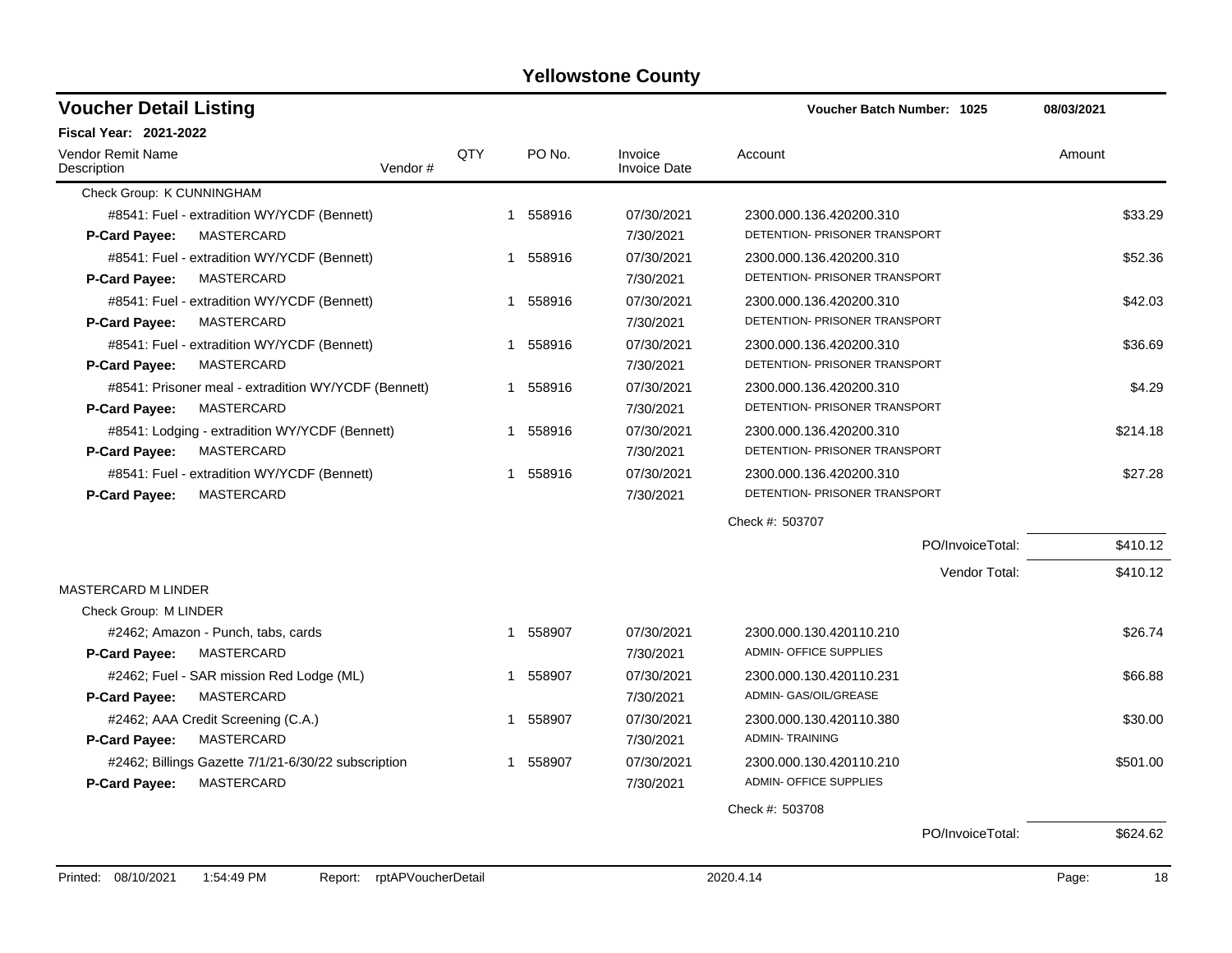| <b>Voucher Detail Listing</b>                                 |     |   |          |                                | <b>Voucher Batch Number: 1025</b>                                   | 08/03/2021 |
|---------------------------------------------------------------|-----|---|----------|--------------------------------|---------------------------------------------------------------------|------------|
| <b>Fiscal Year: 2021-2022</b>                                 |     |   |          |                                |                                                                     |            |
| Vendor Remit Name<br>Vendor#<br>Description                   | QTY |   | PO No.   | Invoice<br><b>Invoice Date</b> | Account                                                             | Amount     |
|                                                               |     |   |          |                                | Vendor Total:                                                       | \$624.62   |
| MASTERCARD METRAPARK CONCESSIONS                              |     |   |          |                                |                                                                     |            |
| Check Group: METRA<br><b>CONCESSIONS</b>                      |     |   |          |                                |                                                                     |            |
| A# 9144 7/1/21 SAM'S CLUB - FOOD PRODUCT 4TH OF<br>JULY       |     |   | 1 558956 | 08/02/2021                     | 5810.000.553.460442.223                                             | \$78.24    |
| <b>P-Card Payee:</b><br>MASTERCARD                            |     |   |          | 8/2/2021                       | METRA CONCESSIONS- FOOD                                             |            |
|                                                               |     |   |          |                                | Check #: 503709                                                     |            |
|                                                               |     |   |          |                                | PO/InvoiceTotal:                                                    | \$78.24    |
|                                                               |     |   |          |                                | Vendor Total:                                                       | \$78.24    |
| <b>MASTERCARD R MASSIE</b>                                    |     |   |          |                                |                                                                     |            |
| Check Group:                                                  |     |   |          |                                |                                                                     |            |
| A# 7471 INV# MC11745710 7/1/21 FAIR ADVERTISING               |     |   | 1 558950 | 08/02/2021<br>8/2/2021         | 5810.000.555.460442.368<br>METRA MARKETING- SOFTWARE/HARDWARE MAINT | \$430.00   |
| A# 7471 7/1/21 JAMEY JOHNSON ADV                              |     | 1 | 558950   | 08/02/2021                     | 5810.000.555.460442.337                                             | \$39.27    |
|                                                               |     |   |          | 8/2/2021                       | METRA MARKETING- PUBLICITY/ADVERTSING                               |            |
| A# 7471 INV0338720 7/6/21 MONTHLY LICENSE ADV                 |     |   | 1 558950 | 08/02/2021                     | 5810.000.555.460442.368                                             | \$49.00    |
|                                                               |     |   |          | 8/2/2021                       | METRA MARKETING- SOFTWARE/HARDWARE MAINT                            |            |
| A# 7471 7/8/21 GAZETTE THRIFTY NICKEL ADV                     |     | 1 | 558950   | 08/02/2021                     | 5810.000.555.460442.337                                             | \$5.00     |
|                                                               |     |   |          | 8/2/2021                       | METRA MARKETING- PUBLICITY/ADVERTSING                               |            |
| A# 7471 7/9/21 FACEBOOK FAIR ADV                              |     |   | 1 558950 | 08/02/2021                     | 5810.000.555.460442.337                                             | \$179.89   |
|                                                               |     |   |          | 8/2/2021                       | METRA MARKETING- PUBLICITY/ADVERTSING                               |            |
| A# 7471 7/22 WRISTBANDS.COM 4H WRISTBANDS                     |     | 1 | 558950   | 08/02/2021                     | 5810.000.557.460442.220                                             | \$211.49   |
|                                                               |     |   |          | 8/2/2021                       | <b>METRA FAIR- OPERATING SUPPLIES</b>                               |            |
| A# 7471 INV 1449021322 7/19/21 ADOBE CREATIVE<br><b>CLOUD</b> |     | 1 | 558950   | 08/02/2021                     | 5810.000.555.460442.368                                             | \$52.99    |
|                                                               |     |   |          | 8/2/2021                       | METRA MARKETING- SOFTWARE/HARDWARE MAINT                            |            |
| A# 7471 BASECAMP LLC 7/17/21 INV# 144455967                   |     | 1 | 558950   | 08/02/2021                     | 5810.000.555.460442.368                                             | \$24.00    |
|                                                               |     |   |          | 8/2/2021                       | METRA MARKETING- SOFTWARE/HARDWARE MAINT                            |            |
| A# 7471 7/12/21 ADOBE CREATIVE CLOUD                          |     | 1 | 558950   | 08/02/2021                     | 5810.000.555.460442.368                                             | \$52.99    |
|                                                               |     |   |          | 8/2/2021                       | METRA MARKETING- SOFTWARE/HARDWARE MAINT                            |            |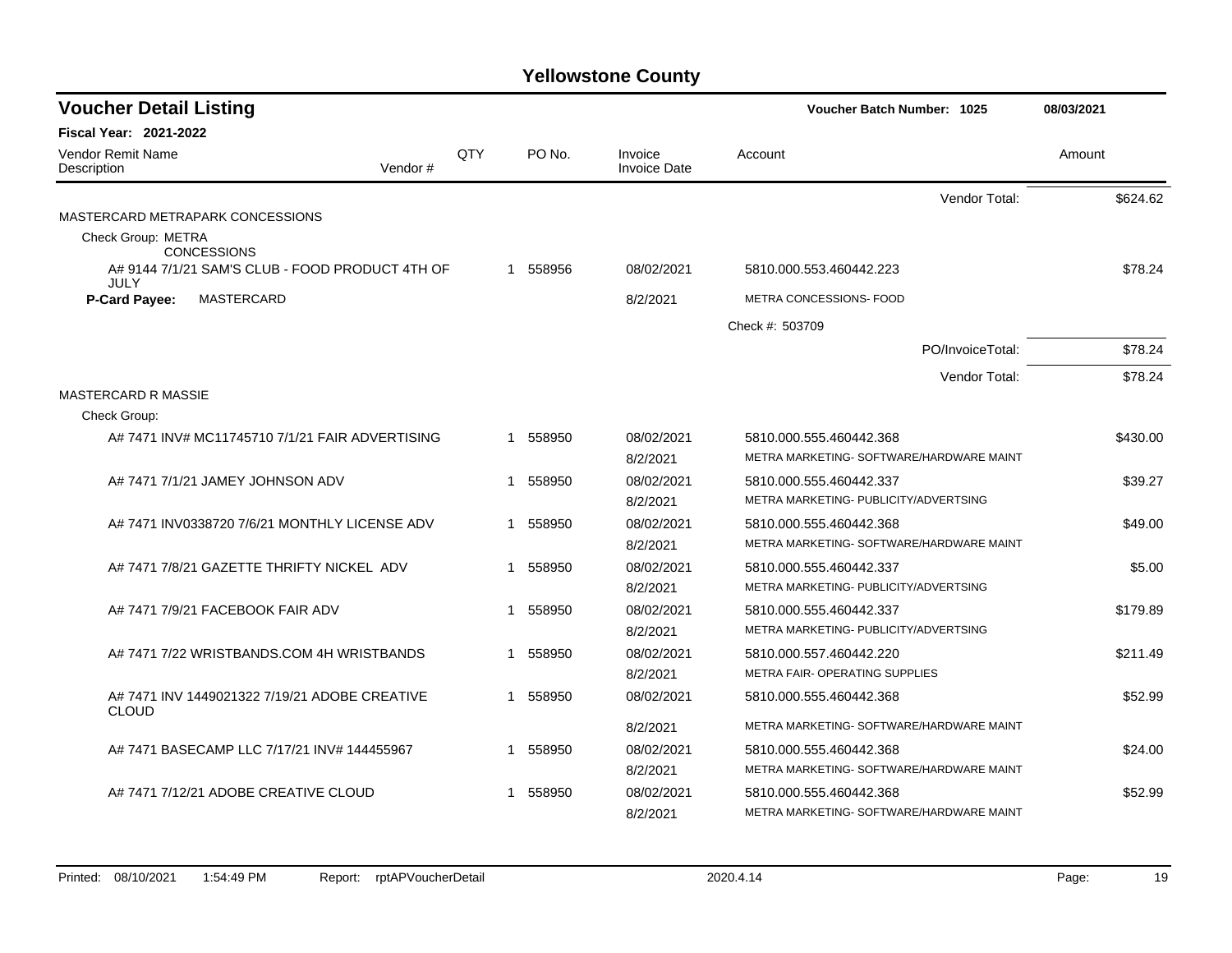| <b>Voucher Detail Listing</b>                |         |     |          |                                | <b>Voucher Batch Number: 1025</b>                                   | 08/03/2021 |
|----------------------------------------------|---------|-----|----------|--------------------------------|---------------------------------------------------------------------|------------|
| Fiscal Year: 2021-2022                       |         |     |          |                                |                                                                     |            |
| <b>Vendor Remit Name</b><br>Description      | Vendor# | QTY | PO No.   | Invoice<br><b>Invoice Date</b> | Account                                                             | Amount     |
| A# 7471 7/20/21 MOBSTAC INC. BEADONSTAC SUB  |         |     | 1 558950 | 08/02/2021<br>8/2/2021         | 5810.000.555.460442.368<br>METRA MARKETING- SOFTWARE/HARDWARE MAINT | \$60.00    |
|                                              |         |     |          |                                | Check #: 503661                                                     |            |
|                                              |         |     |          |                                | PO/InvoiceTotal:                                                    | \$1,104.63 |
|                                              |         |     |          |                                | Vendor Total:                                                       | \$1,104.63 |
| <b>MASTERCARD S BOFTO</b>                    |         |     |          |                                |                                                                     |            |
| Check Group: S BOFTO                         |         |     |          |                                |                                                                     |            |
| #5266; Sam's Club - wipes, sponges, dust-off |         |     | 1 558912 | 07/30/2021                     | 2300.000.130.420110.210                                             | \$36.40    |
| <b>P-Card Payee:</b><br>MASTERCARD           |         |     |          | 7/30/2021                      | <b>ADMIN- OFFICE SUPPLIES</b>                                       |            |
| #5266; Sam's Club - shredder (coroners)      |         |     | 1 558912 | 07/30/2021                     | 2300.000.126.420800.210                                             | \$99.98    |
| MASTERCARD<br>P-Card Payee:                  |         |     |          | 7/30/2021                      | CORONER- OFFICE SUPPLIES                                            |            |
| #5266; Wondershare software -dets            |         |     | 1 558912 | 07/30/2021                     | 2300.000.131.420140.368                                             | \$79.95    |
| MASTERCARD<br><b>P-Card Payee:</b>           |         |     |          | 7/30/2021                      | DETECTIVES-SOFTWARE/HARDWARE MAINT                                  |            |
| #5266; Wondershare international trans. fee  |         |     | 1 558912 | 07/30/2021                     | 2300.000.131.420140.368                                             | \$0.72     |
| MASTERCARD<br><b>P-Card Payee:</b>           |         |     |          | 7/30/2021                      | DETECTIVES-SOFTWARE/HARDWARE MAINT                                  |            |
|                                              |         |     |          |                                | Check #: 503710                                                     |            |
|                                              |         |     |          |                                | PO/InvoiceTotal:                                                    | \$217.05   |
|                                              |         |     |          |                                | Vendor Total:                                                       | \$217.05   |
| <b>MASTERCARD V WEBER</b>                    | 041609  |     |          |                                |                                                                     |            |
| Check Group: V WEBER                         |         |     |          |                                |                                                                     |            |
| A#9886 Food                                  |         |     | 1 558959 | 08/02/2021                     | 2399.000.235.420250.223                                             | \$15.98    |
| MASTERCARD<br>P-Card Payee:                  |         |     |          | 8/2/2021                       | YSC-FOOD                                                            |            |
| A#9886 Membership Fee                        |         |     | 1 558959 | 08/02/2021                     | 2399.000.235.420250.330                                             | \$12.99    |
| MASTERCARD<br>P-Card Payee:                  |         |     |          | 8/2/2021                       | YSC-MEMBERSHIP & DUES                                               |            |
| A#9886 File folders/hole punches             |         | 1   | 558959   | 08/02/2021                     | 2399.000.235.420250.210                                             | \$37.96    |
| MASTERCARD<br><b>P-Card Payee:</b>           |         |     |          | 8/2/2021                       | <b>YSC- OFFICE SUPPLIES</b>                                         |            |
| A#9886 Fuel for vehicle                      |         | 1.  | 558959   | 08/02/2021                     | 2399.000.235.420250.370                                             | \$72.50    |
| MASTERCARD<br>P-Card Payee:                  |         |     |          | 8/2/2021                       | <b>YSC-TRAVEL</b>                                                   |            |
| A#9886 Books for FSP Program                 |         | 1   | 558959   | 08/02/2021                     | 2399.000.235.420253.378                                             | \$51.73    |
| MASTERCARD<br>P-Card Payee:                  |         |     |          | 8/2/2021                       | FAMILY STABIL- OTHER TRAINING                                       |            |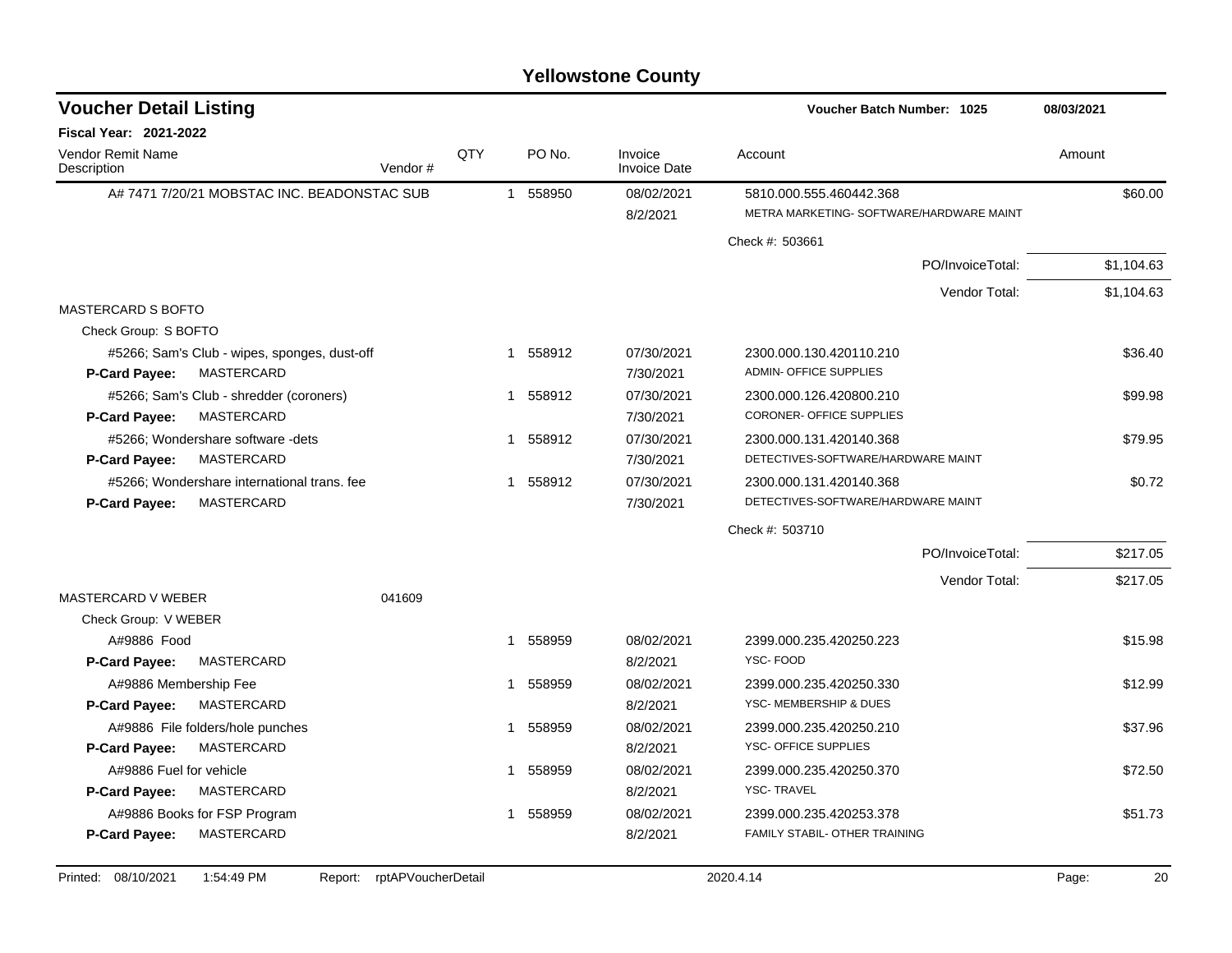| <b>Voucher Detail Listing</b>           |                                                          |     |              |                                | <b>Voucher Batch Number: 1025</b>       | 08/03/2021 |
|-----------------------------------------|----------------------------------------------------------|-----|--------------|--------------------------------|-----------------------------------------|------------|
| Fiscal Year: 2021-2022                  |                                                          |     |              |                                |                                         |            |
| <b>Vendor Remit Name</b><br>Description | Vendor#                                                  | QTY | PO No.       | Invoice<br><b>Invoice Date</b> | Account                                 | Amount     |
| A#9886 Food                             |                                                          |     | 1 558959     | 08/02/2021                     | 2399.000.235.420250.223                 | \$21.81    |
| P-Card Payee:                           | MASTERCARD                                               |     |              | 8/2/2021                       | YSC-FOOD                                |            |
| A#9886 Pens for staff                   |                                                          |     | 1 558959     | 08/02/2021                     | 2399.000.235.420250.210                 | \$25.98    |
| <b>P-Card Payee:</b>                    | MASTERCARD                                               |     |              | 8/2/2021                       | <b>YSC- OFFICE SUPPLIES</b>             |            |
| A#9886 Cases for archery bows           |                                                          |     | 558959<br>1  | 08/02/2021                     | 2399.000.235.420250.225                 | \$189.18   |
| <b>P-Card Payee:</b>                    | MASTERCARD                                               |     |              | 8/2/2021                       | YSC- RECREATION SUPPLIES                |            |
| A#9886 Water bottles for youth          |                                                          |     | 558959<br>1  | 08/02/2021                     | 2399.000.235.420250.225                 | \$59.99    |
| P-Card Payee:                           | <b>MASTERCARD</b>                                        |     |              | 8/2/2021                       | <b>YSC- RECREATION SUPPLIES</b>         |            |
|                                         | A#9886 Dinner for youth as stove/oven was being cleaned  |     | 558959<br>1  | 08/02/2021                     | 2399.000.235.420250.223                 | \$140.75   |
| <b>P-Card Payee:</b>                    | MASTERCARD                                               |     |              | 8/2/2021                       | YSC-FOOD                                |            |
| A#9886 Trim line weed whacker           |                                                          |     | 558959<br>1  | 08/02/2021                     | 2399.000.235.420250.360                 | \$33.98    |
| <b>P-Card Payee:</b>                    | MASTERCARD                                               |     |              | 8/2/2021                       | YSC- REPAIRS & MAINT SERVICE            |            |
| A#9886 Fuel for vehicle                 |                                                          |     | 558959<br>1  | 08/02/2021                     | 2399.000.235.420250.370                 | \$40.00    |
| <b>P-Card Payee:</b>                    | MASTERCARD                                               |     |              | 8/2/2021                       | <b>YSC-TRAVEL</b>                       |            |
| <b>Bozeman</b>                          | A#9886 Rental car to pick up youth and staff stranded in |     | 558959       | 08/02/2021                     | 2399.000.235.420250.370                 | \$390.00   |
| P-Card Payee:                           | MASTERCARD                                               |     |              | 8/2/2021                       | <b>YSC-TRAVEL</b>                       |            |
| van from Bozeman                        | A#9886 Ford Roadside Assistance charges for towing of    |     | 1 558959     | 08/02/2021                     | 2399.000.235.420250.360                 | \$508.00   |
| P-Card Payee:                           | MASTERCARD                                               |     |              | 8/2/2021                       | YSC- REPAIRS & MAINT SERVICE            |            |
| van from Bozeman                        | A#9886 Ford Roadside Assistance charges for towing of    |     | 558959<br>1  | 08/02/2021                     | 2399.000.235.420250.360                 | \$486.00   |
| <b>P-Card Payee:</b>                    | MASTERCARD                                               |     |              | 8/2/2021                       | <b>YSC- REPAIRS &amp; MAINT SERVICE</b> |            |
| A#9886 Credit for bow cases             |                                                          |     | 558959<br>1  | 08/02/2021                     | 2399.000.235.420250.225                 | (\$189.18) |
| P-Card Payee:                           | MASTERCARD                                               |     |              | 8/2/2021                       | <b>YSC- RECREATION SUPPLIES</b>         |            |
| A#9886 Bow cases for archery            |                                                          |     | 558959<br>1. | 08/02/2021                     | 2399.000.235.420250.225                 | \$209.70   |
| <b>P-Card Payee:</b>                    | <b>MASTERCARD</b>                                        |     |              | 8/2/2021                       | <b>YSC- RECREATION SUPPLIES</b>         |            |
| A#9886 Late Fee 6/27/21                 |                                                          |     | 1 558959     | 08/02/2021                     | 2399.000.235.420250.210                 | \$10.00    |
| <b>P-Card Payee:</b>                    | MASTERCARD                                               |     |              | 8/2/2021                       | <b>YSC- OFFICE SUPPLIES</b>             |            |
|                                         |                                                          |     |              |                                | Check #: 503711                         |            |
|                                         |                                                          |     |              |                                | PO/InvoiceTotal:                        | \$2,117.37 |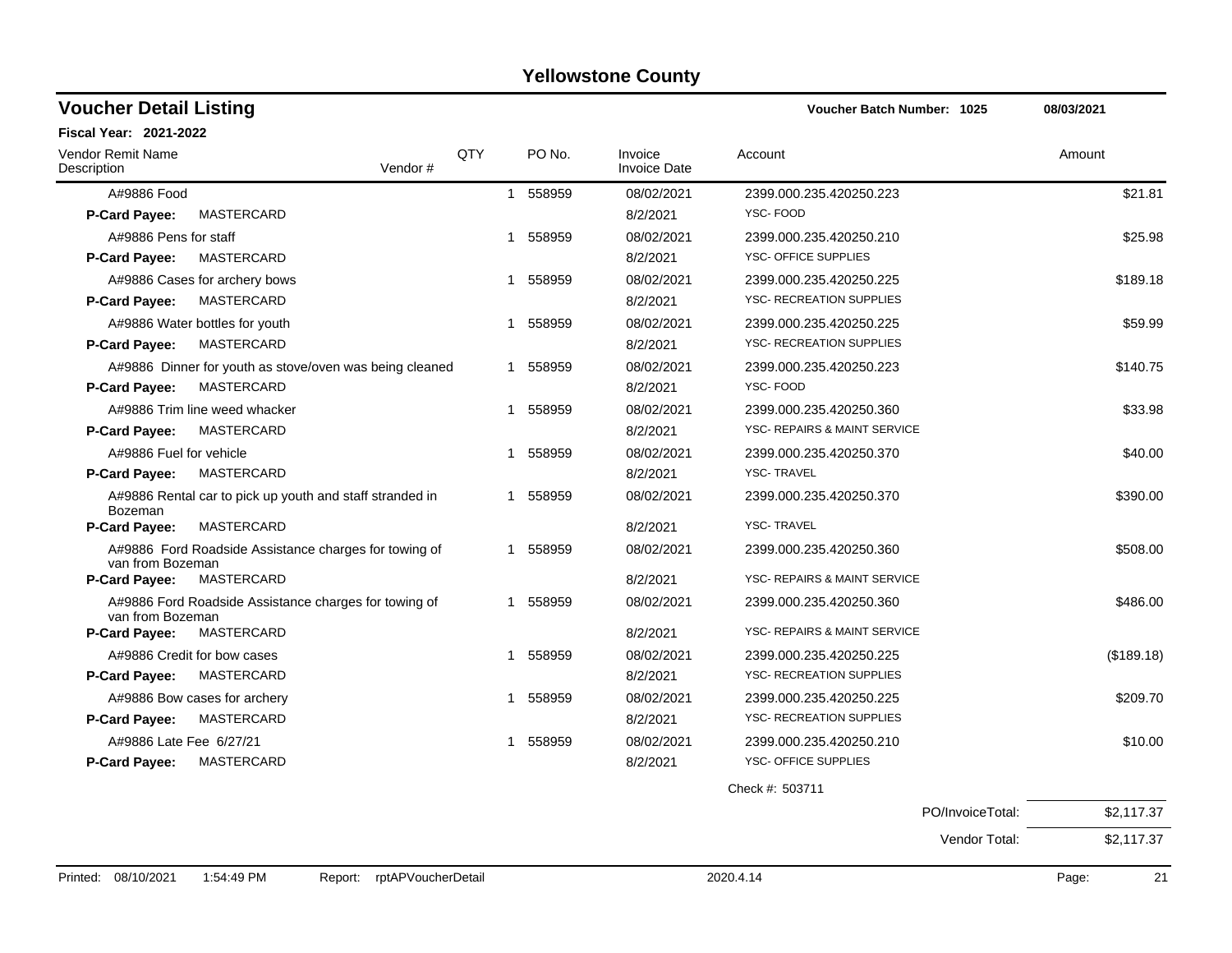| <b>Voucher Detail Listing</b>                                        |                    |     |             |                                | Voucher Batch Number: 1025                               |                  | 08/03/2021  |
|----------------------------------------------------------------------|--------------------|-----|-------------|--------------------------------|----------------------------------------------------------|------------------|-------------|
| <b>Fiscal Year: 2021-2022</b>                                        |                    |     |             |                                |                                                          |                  |             |
| <b>Vendor Remit Name</b><br>Description                              | Vendor#            | QTY | PO No.      | Invoice<br><b>Invoice Date</b> | Account                                                  |                  | Amount      |
| MAXWELL, VAL                                                         |                    |     |             |                                |                                                          |                  |             |
| Check Group:                                                         |                    |     |             |                                |                                                          |                  |             |
| INV# 849329 7/22/21 FAIR COMPETITIVE EVENTS<br><b>SCAVENGER HUNT</b> |                    |     | 558953<br>1 | 08/02/2021                     | 5810.000.557.460442.220                                  |                  | \$400.00    |
|                                                                      |                    |     |             | 8/2/2021                       | METRA FAIR- OPERATING SUPPLIES                           |                  |             |
|                                                                      |                    |     |             |                                | Check #: 503662                                          |                  |             |
|                                                                      |                    |     |             |                                |                                                          | PO/InvoiceTotal: | \$400.00    |
|                                                                      |                    |     |             |                                |                                                          | Vendor Total:    | \$400.00    |
| MCCOUN, MARIAH                                                       |                    |     |             |                                |                                                          |                  |             |
| Check Group:                                                         |                    |     |             |                                |                                                          |                  |             |
| COVA BURIAL BENEFIT CARL J MCCOUN 7/14/21                            |                    |     | 1 558889    | 07/29/2021<br>7/29/2021        | 1000.000.199.450200.396<br>MISC- FUNERAL EXPENSE/BURIALS |                  | \$250.00    |
|                                                                      |                    |     |             |                                | Check #: 503663                                          |                  |             |
|                                                                      |                    |     |             |                                |                                                          | PO/InvoiceTotal: | \$250.00    |
|                                                                      |                    |     |             |                                |                                                          | Vendor Total:    | \$250.00    |
| METRAPARK                                                            | 021687             |     |             |                                |                                                          |                  |             |
| Check Group:                                                         |                    |     |             |                                |                                                          |                  |             |
| 2021 MONTANA FAIR PREMIUMS                                           |                    |     | 1 558944    | 08/02/2021<br>8/2/2021         | 5810.000.557.460442.740<br>METRA FAIR- AWARDS            |                  | \$85,000.00 |
|                                                                      |                    |     |             |                                | Check #: 503664                                          |                  |             |
|                                                                      |                    |     |             |                                |                                                          | PO/InvoiceTotal: | \$85,000.00 |
|                                                                      |                    |     |             |                                |                                                          | Vendor Total:    | \$85,000.00 |
| METRAPARK PETTY CASH                                                 | 011084             |     |             |                                |                                                          |                  |             |
| Check Group:                                                         |                    |     |             |                                |                                                          |                  |             |
| 2021 MT FAIR COMPETETIVE EVENTS PETTY CASH                           |                    |     | 1 558890    | 07/29/2021<br>7/29/2021        | 5810.000.000.010300.000<br>METRA PETTY CASH              |                  | \$200.00    |
|                                                                      |                    |     |             |                                | Check #: 503665                                          |                  |             |
|                                                                      |                    |     |             |                                |                                                          | PO/InvoiceTotal: | \$200.00    |
|                                                                      |                    |     |             |                                |                                                          | Vendor Total:    | \$200.00    |
| MICHELOTTI-SAWYERS MORTUARY                                          | 004190             |     |             |                                |                                                          |                  |             |
| Printed: 08/10/2021<br>1:54:49 PM<br>Report:                         | rptAPVoucherDetail |     |             |                                | 2020.4.14                                                |                  | 22<br>Page: |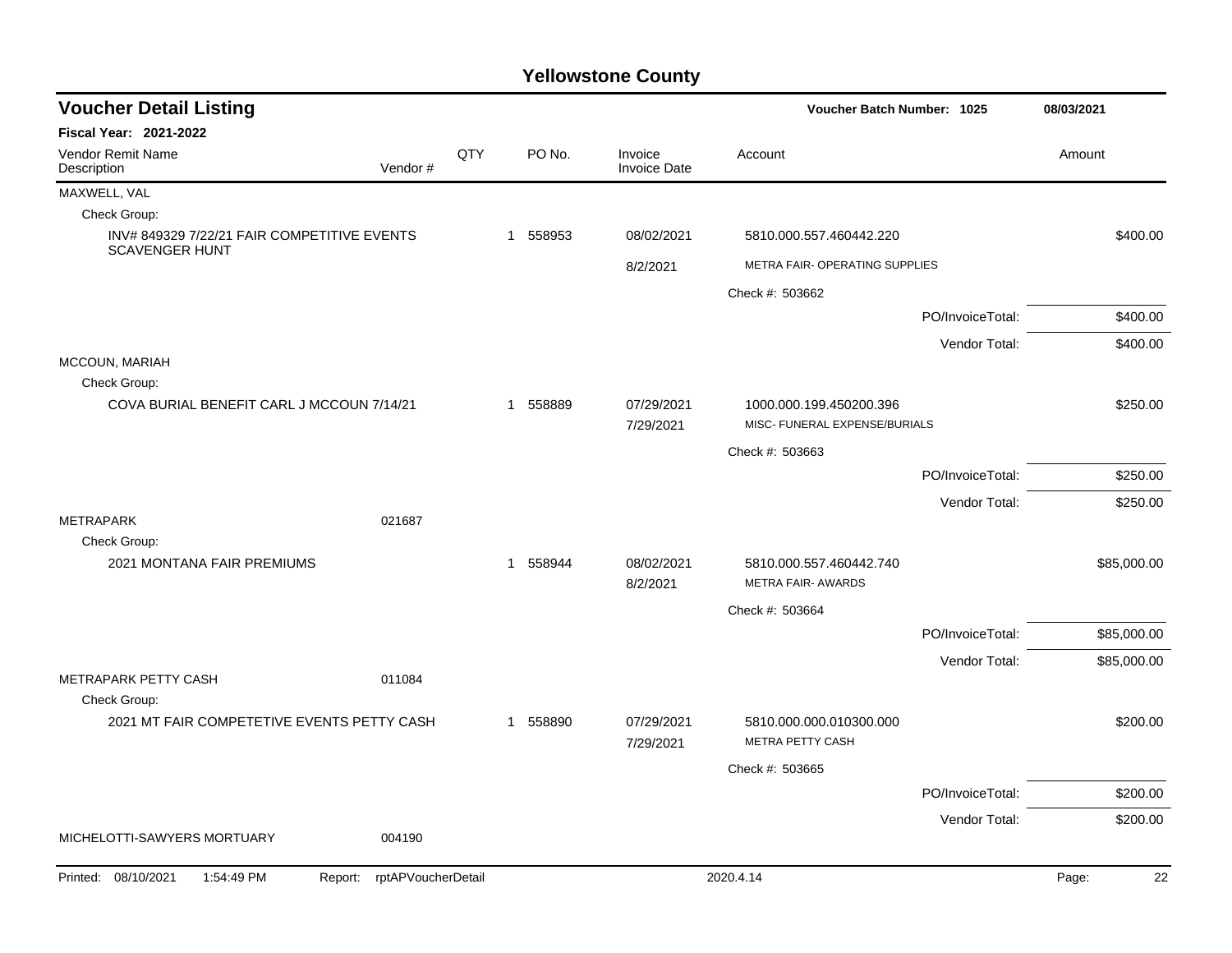| <b>Voucher Detail Listing</b>                |                    |     |                        |                                | Voucher Batch Number: 1025                                       |                  | 08/03/2021  |
|----------------------------------------------|--------------------|-----|------------------------|--------------------------------|------------------------------------------------------------------|------------------|-------------|
| Fiscal Year: 2021-2022                       |                    |     |                        |                                |                                                                  |                  |             |
| <b>Vendor Remit Name</b><br>Description      | Vendor#            | QTY | PO No.                 | Invoice<br><b>Invoice Date</b> | Account                                                          |                  | Amount      |
| Check Group:                                 |                    |     |                        |                                |                                                                  |                  |             |
| C#21028 7/26/21; Transport 7/25/21 (A.W.)    |                    |     | 1 558900               | 08/02/2021<br>8/2/2021         | 2300.000.126.420800.202<br>CORONER- EXPENSE OF INVEST            |                  | \$300.00    |
| C#21029 7/27/21; Transport 7/23/21 (R.R.)    |                    |     | 1 558900               | 08/02/2021<br>8/2/2021         | 2300.000.126.420800.202<br>CORONER- EXPENSE OF INVEST            |                  | \$300.00    |
|                                              |                    |     |                        |                                | Check #: 503666                                                  |                  |             |
|                                              |                    |     |                        |                                |                                                                  | PO/InvoiceTotal: | \$600.00    |
|                                              |                    |     |                        |                                |                                                                  | Vendor Total:    | \$600.00    |
| <b>MID-RIVERS COMMUNICATIONS</b>             |                    |     |                        |                                |                                                                  |                  |             |
| Check Group:                                 |                    |     |                        |                                |                                                                  |                  |             |
| A#4786600; Custer Repeater 8/1/21            |                    |     | 558928<br>$\mathbf{1}$ | 08/02/2021<br>8/2/2021         | 1000.000.124.420600.345<br><b>DES-TELEPHONE &amp; TECHNOLOGY</b> |                  | \$57.30     |
|                                              |                    |     |                        |                                | Check #: 503667                                                  |                  |             |
|                                              |                    |     |                        |                                |                                                                  | PO/InvoiceTotal: | \$57.30     |
|                                              |                    |     |                        |                                |                                                                  |                  |             |
| MONTANA DAKOTA UTILITIES<br>Check Group:     | 040762             |     |                        |                                |                                                                  | Vendor Total:    | \$57.30     |
| A#85219010007 7/21/21 410 S 26th St          |                    |     | 558861<br>$\mathbf{1}$ | 07/27/2021<br>7/27/2021        | 2399.000.235.420250.344<br>YSC-GAS                               |                  | \$245.43    |
| A#76319010005 7/21/21 407 S 27th St          |                    |     | 558861<br>1            | 07/27/2021<br>7/27/2021        | 2399.000.235.420250.344<br>YSC-GAS                               |                  | \$15.84     |
| A#11319010002 7/21/21 413 S 27th St          |                    |     | 558861<br>$\mathbf{1}$ | 07/27/2021<br>7/27/2021        | 2399.000.235.420250.344<br>YSC-GAS                               |                  | \$17.85     |
|                                              |                    |     |                        |                                | Check #: 503668                                                  |                  |             |
|                                              |                    |     |                        |                                |                                                                  | PO/InvoiceTotal: | \$279.12    |
| Check Group:                                 |                    |     |                        |                                |                                                                  |                  |             |
| A#05449010007 3325 E King Ave 7/21/21        |                    |     | 1 558879               | 07/29/2021<br>7/29/2021        | 2140.000.403.431100.340<br><b>WEED- UTILITIES</b>                |                  | \$12.09     |
|                                              |                    |     |                        |                                | Check #: 503668                                                  |                  |             |
|                                              |                    |     |                        |                                |                                                                  | PO/InvoiceTotal: | \$12.09     |
| Printed: 08/10/2021<br>1:54:49 PM<br>Report: | rptAPVoucherDetail |     |                        |                                | 2020.4.14                                                        |                  | 23<br>Page: |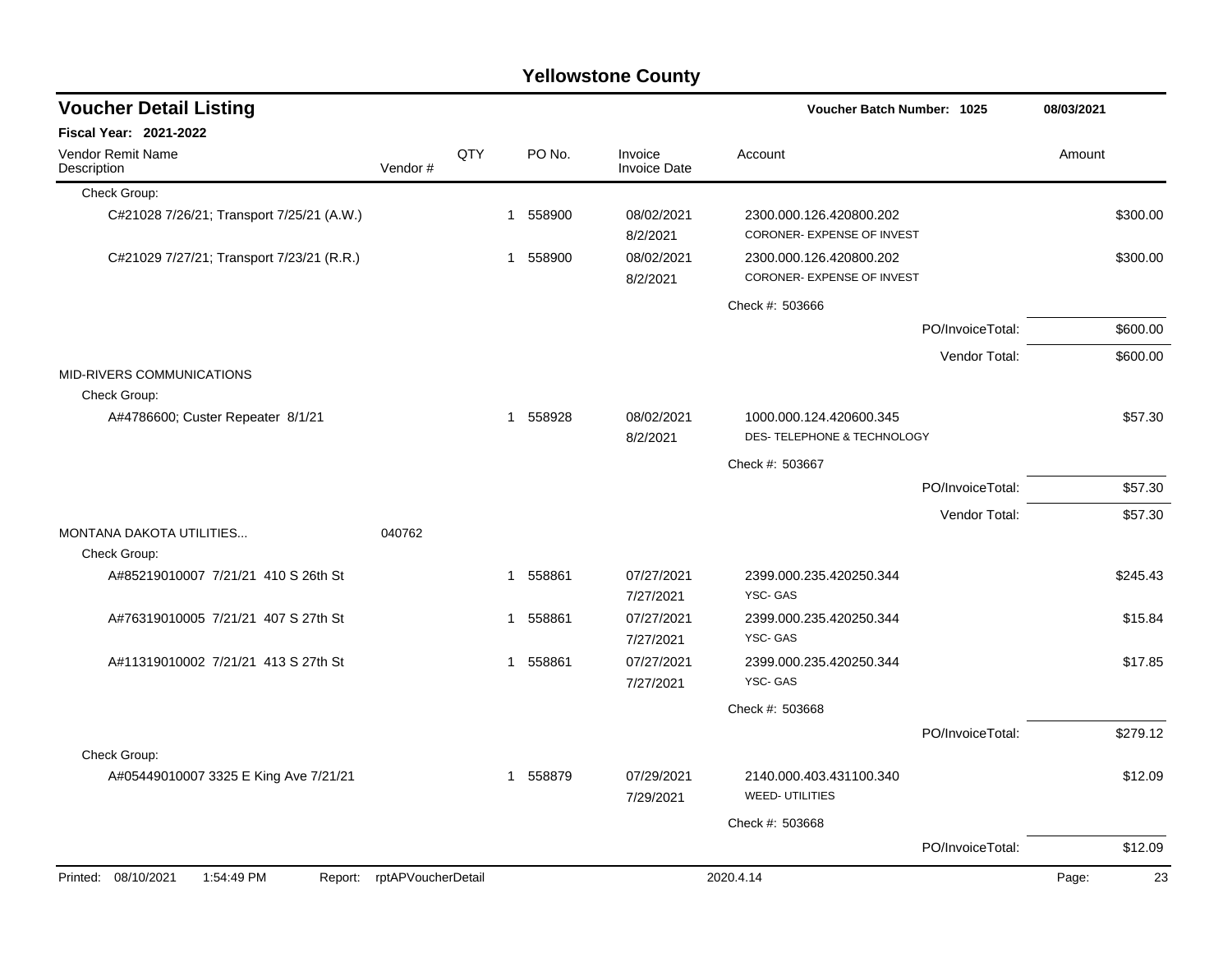| <b>Voucher Detail Listing</b>                                      |              |            |                                | <b>Voucher Batch Number: 1025</b>                                   |                  | 08/03/2021  |
|--------------------------------------------------------------------|--------------|------------|--------------------------------|---------------------------------------------------------------------|------------------|-------------|
| <b>Fiscal Year: 2021-2022</b>                                      |              |            |                                |                                                                     |                  |             |
| Vendor Remit Name<br>Vendor#<br>Description                        | QTY          | PO No.     | Invoice<br><b>Invoice Date</b> | Account                                                             |                  | Amount      |
| Check Group:                                                       |              |            |                                |                                                                     |                  |             |
| A#75857665790; Svc. Payne bldg. 7/19/21                            | $\mathbf{1}$ | 558905     | 07/30/2021<br>7/30/2021        | 2300.000.135.420180.344<br>MISC- GAS                                |                  | \$88.94     |
| A#51571310005 Svc. evid. bldg. 7/21/21                             |              | 1 558905   | 07/30/2021<br>7/30/2021        | 2300.000.131.420140.344<br><b>DETECTIVES- GAS</b>                   |                  | \$78.99     |
|                                                                    |              |            |                                | Check #: 503668                                                     |                  |             |
|                                                                    |              |            |                                |                                                                     | PO/InvoiceTotal: | \$167.93    |
|                                                                    |              |            |                                |                                                                     | Vendor Total:    | \$459.14    |
| <b>MONTANA LAW ENFORCEMENT</b><br>046375<br>Check Group:           |              |            |                                |                                                                     |                  |             |
| I#20656: Firearms Instructor Helena 7/26-30/21 CE, SW              |              | 2 558926   | 08/02/2021<br>8/2/2021         | 2300.000.130.420110.380<br><b>ADMIN-TRAINING</b>                    |                  | \$600.00    |
|                                                                    |              |            |                                | Check #: 503669                                                     |                  |             |
|                                                                    |              |            |                                |                                                                     | PO/InvoiceTotal: | \$600.00    |
|                                                                    |              |            |                                |                                                                     | Vendor Total:    | \$600.00    |
| MONTANA MOBILE DOCUMENT SHREDDING INC                              |              |            |                                |                                                                     |                  |             |
| Check Group:                                                       |              |            |                                |                                                                     |                  |             |
| I#62960 Shredding                                                  | 376          | 558882     | 07/29/2021<br>7/29/2021        | 1000.000.199.411800.397<br>MISC- CONTRACT SERVICES                  |                  | \$71.44     |
| I#62960 Shredding                                                  |              | 192 558882 | 07/29/2021                     | 2301.000.122.411100.399                                             |                  | \$36.48     |
|                                                                    |              |            | 7/29/2021                      | ATTORNEY- OTHER CONTRACT SERVICES                                   |                  |             |
| I#62960 Shredding                                                  | 438          | 558882     | 07/29/2021<br>7/29/2021        | 1000.000.221.410330.398<br>CLERK OF COURT-VARIABLE CONTRACT SERVICE |                  | \$83.22     |
|                                                                    |              |            |                                | Check #: 503670                                                     |                  |             |
|                                                                    |              |            |                                |                                                                     | PO/InvoiceTotal: | \$191.14    |
| Check Group:                                                       |              |            |                                |                                                                     |                  |             |
| I#62959; Shredding 7/28/21                                         | 267          | 558909     | 07/30/2021<br>7/30/2021        | 2300.000.135.420180.399<br>MISC- CONTRACT SERVICE                   |                  | \$50.73     |
|                                                                    |              |            |                                | Check #: 503670                                                     |                  |             |
|                                                                    |              |            |                                |                                                                     | PO/InvoiceTotal: | \$50.73     |
| Printed: 08/10/2021<br>1:54:49 PM<br>rptAPVoucherDetail<br>Report: |              |            |                                | 2020.4.14                                                           |                  | 24<br>Page: |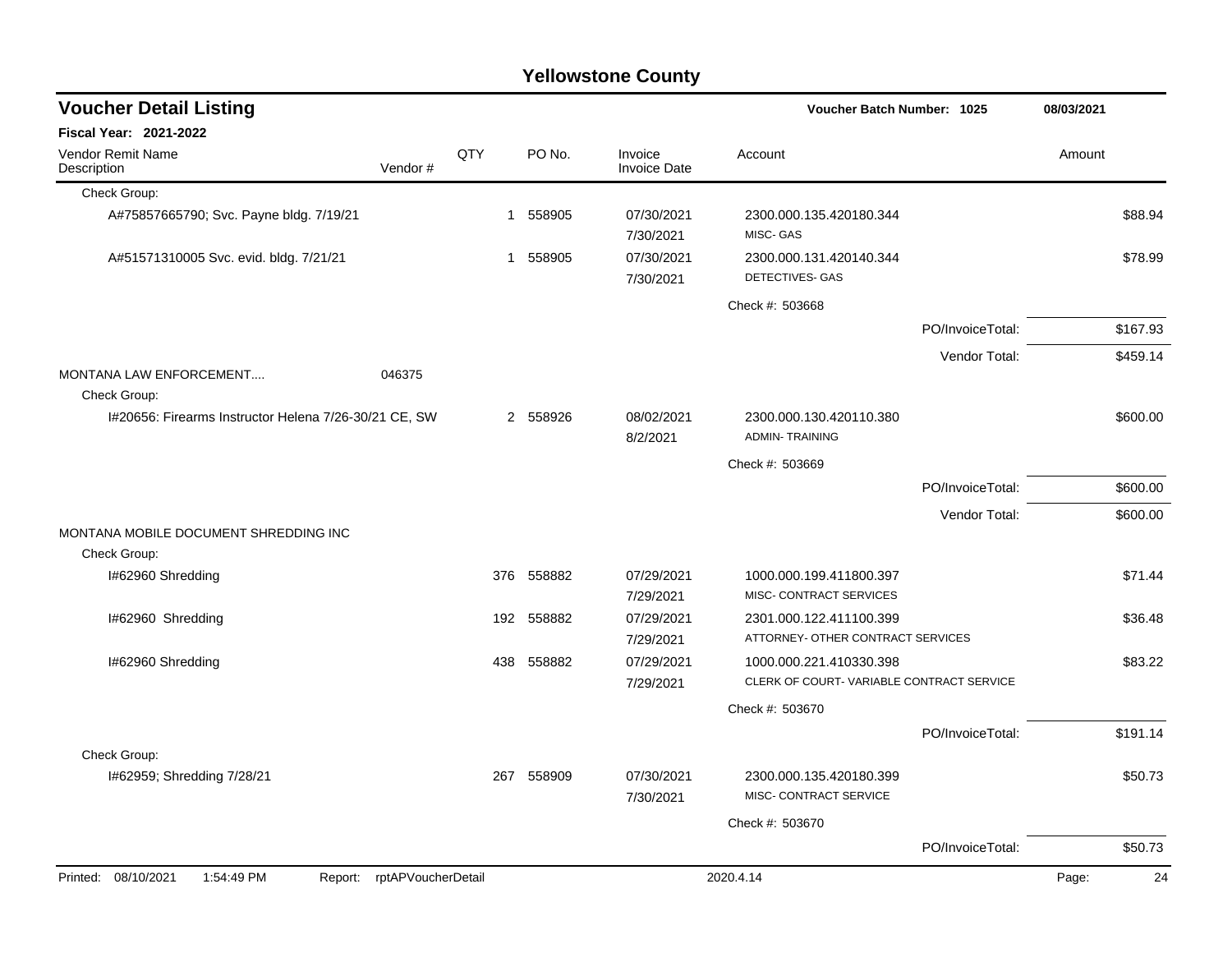| <b>Voucher Detail Listing</b>                |                    |     |                        |                                | <b>Voucher Batch Number: 1025</b>                         |                  | 08/03/2021  |
|----------------------------------------------|--------------------|-----|------------------------|--------------------------------|-----------------------------------------------------------|------------------|-------------|
| <b>Fiscal Year: 2021-2022</b>                |                    |     |                        |                                |                                                           |                  |             |
| Vendor Remit Name<br>Description             | Vendor#            | QTY | PO No.                 | Invoice<br><b>Invoice Date</b> | Account                                                   |                  | Amount      |
|                                              |                    |     |                        |                                |                                                           | Vendor Total:    | \$241.87    |
| MONTANA WEED CONTROL ASSOCIATION             | 043070             |     |                        |                                |                                                           |                  |             |
| Check Group:                                 |                    |     |                        |                                |                                                           |                  |             |
| I#208885/Weed ID books                       |                    |     | 1 558858               | 07/27/2021                     | 2140.000.403.431100.336<br><b>WEED- PUBLIC RELATIONS</b>  |                  | \$435.00    |
|                                              |                    |     |                        | 7/27/2021                      |                                                           |                  |             |
|                                              |                    |     |                        |                                | Check #: 503671                                           |                  |             |
|                                              |                    |     |                        |                                |                                                           | PO/InvoiceTotal: | \$435.00    |
|                                              |                    |     |                        |                                |                                                           | Vendor Total:    | \$435.00    |
| <b>MOUNTAIN ALARM</b><br>Check Group:        |                    |     |                        |                                |                                                           |                  |             |
| I#2490279; Monitor Payne bldg. 8/1/21        |                    |     | 558918<br>1            | 07/30/2021                     | 2300.000.135.420180.399                                   |                  | \$47.30     |
|                                              |                    |     |                        | 7/30/2021                      | MISC- CONTRACT SERVICE                                    |                  |             |
| I#2495598; Monitor evid. bldg. 8/1/21        |                    |     | 558918<br>1            | 07/30/2021                     | 2300.000.131.420140.202                                   |                  | \$44.55     |
|                                              |                    |     |                        | 7/30/2021                      | DETECTIVES- EXPENSE OF INVEST                             |                  |             |
| I#2489912; CCTV install Payne bldg.7/16/21   |                    |     | 558918<br>1            | 07/30/2021                     | 2300.000.135.420180.362                                   |                  | \$1,065.98  |
|                                              |                    |     |                        | 7/30/2021                      | <b>MISC- MAINT &amp; REPAIRS</b>                          |                  |             |
|                                              |                    |     |                        |                                | Check #: 503672                                           |                  |             |
|                                              |                    |     |                        |                                |                                                           | PO/InvoiceTotal: | \$1,157.83  |
|                                              |                    |     |                        |                                |                                                           | Vendor Total:    | \$1,157.83  |
| NORTHWESTERN ENERGY                          | 045035             |     |                        |                                |                                                           |                  |             |
| Check Group:                                 |                    |     |                        |                                |                                                           |                  |             |
| A#3300662-8; Svc. Payne 7/20/21              |                    |     | 558902<br>$\mathbf{1}$ | 07/30/2021                     | 2300.000.135.420180.341                                   |                  | \$3,760.41  |
|                                              |                    |     |                        | 7/30/2021                      | <b>MISC- ELECTRICITY</b>                                  |                  |             |
|                                              |                    |     |                        |                                | Check #: 503673                                           |                  |             |
|                                              |                    |     |                        |                                |                                                           | PO/InvoiceTotal: | \$3,760.41  |
|                                              |                    |     |                        |                                |                                                           | Vendor Total:    | \$3,760.41  |
| NUTRIEN AG SOLUTIONS                         |                    |     |                        |                                |                                                           |                  |             |
| Check Group:                                 |                    |     |                        |                                |                                                           |                  |             |
| I#46216665/ 5 gal Tordon, 512 oz Escort XP   |                    |     | 558864<br>1            | 07/27/2021                     | 2140.000.403.431100.222<br>WEED- CHEM, LAB & MED SUPPLIES |                  | \$1,551.44  |
|                                              |                    |     |                        | 7/27/2021                      |                                                           |                  |             |
| Printed: 08/10/2021<br>1:54:49 PM<br>Report: | rptAPVoucherDetail |     |                        |                                | 2020.4.14                                                 |                  | 25<br>Page: |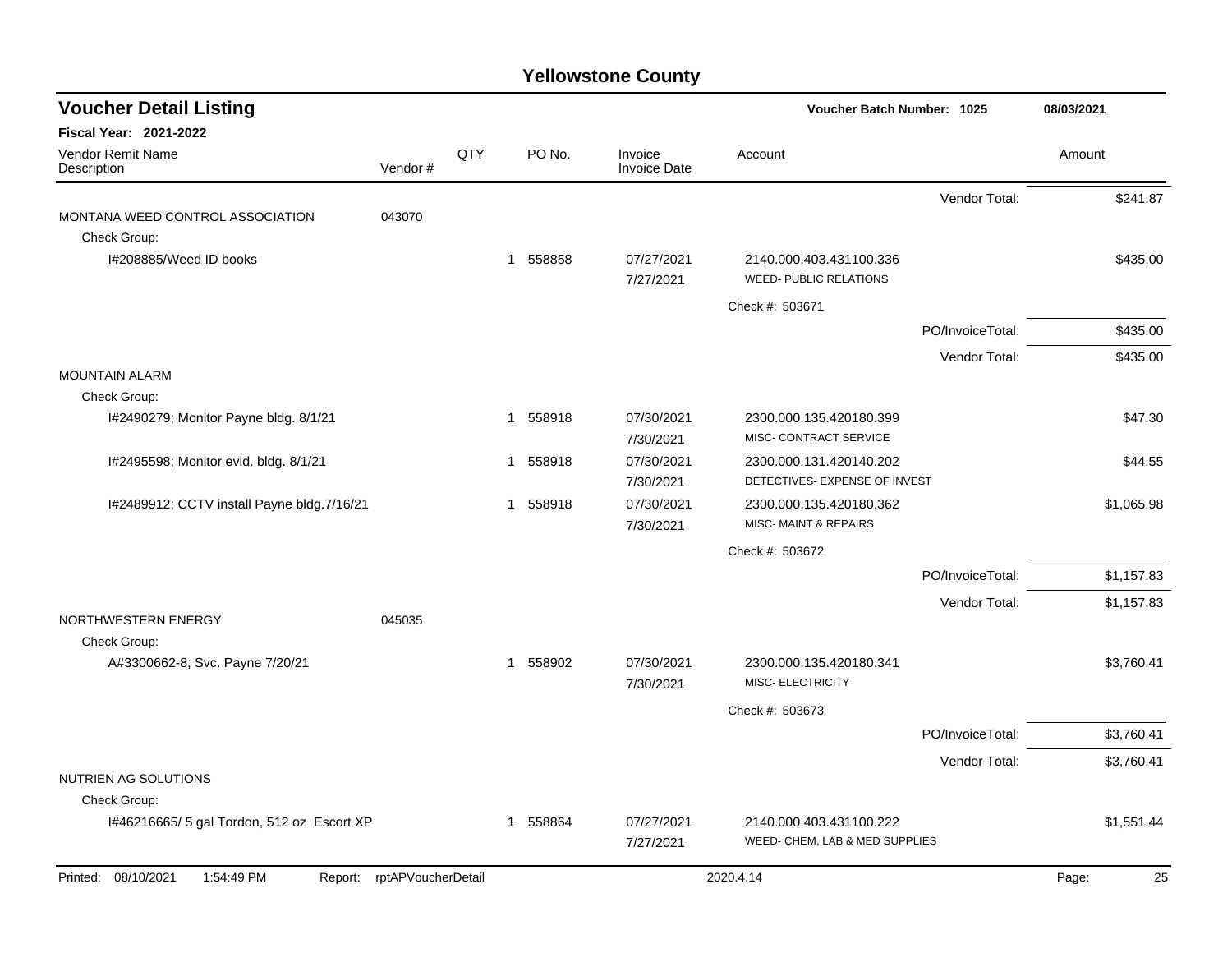| <b>Voucher Detail Listing</b>                        |         |     |             |                                | Voucher Batch Number: 1025                                  |                  | 08/03/2021  |
|------------------------------------------------------|---------|-----|-------------|--------------------------------|-------------------------------------------------------------|------------------|-------------|
| <b>Fiscal Year: 2021-2022</b>                        |         |     |             |                                |                                                             |                  |             |
| Vendor Remit Name<br>Description                     | Vendor# | QTY | PO No.      | Invoice<br><b>Invoice Date</b> | Account                                                     |                  | Amount      |
|                                                      |         |     |             |                                | Check #: 503674                                             |                  |             |
|                                                      |         |     |             |                                |                                                             | PO/InvoiceTotal: | \$1,551.44  |
|                                                      |         |     |             |                                |                                                             | Vendor Total:    | \$1,551.44  |
| O'DONNELL, KENT                                      | 039533  |     |             |                                |                                                             |                  |             |
| Check Group:                                         |         |     |             |                                |                                                             |                  |             |
| Claim #14-21; Reimb for lost eye glasses             |         |     | 558857<br>1 | 07/28/2021<br>7/28/2021        | 2300.000.132.420150.229<br>PATROL- OTHER OPERATING SUPPLIES |                  | \$609.00    |
|                                                      |         |     |             |                                | Check #: 503675                                             |                  |             |
|                                                      |         |     |             |                                |                                                             | PO/InvoiceTotal: | \$609.00    |
|                                                      |         |     |             |                                |                                                             | Vendor Total:    | \$609.00    |
| OA PROMOTIONS                                        |         |     |             |                                |                                                             |                  |             |
| Check Group:                                         |         |     |             |                                |                                                             |                  |             |
| 2021 MT FAIR OCTANE ADDICTIONS NIGHT SHOW<br>8.16.21 |         |     | 1 558968    | 08/02/2021                     | 5810.000.557.460443.398                                     |                  | \$25,000.00 |
|                                                      |         |     |             | 8/2/2021                       | METRA FAIR ENTERTAINMENT- VAR CONTRACT<br><b>SERVICES</b>   |                  |             |
|                                                      |         |     |             |                                | Check #: 503676                                             |                  |             |
|                                                      |         |     |             |                                |                                                             | PO/InvoiceTotal: | \$25,000.00 |
|                                                      |         |     |             |                                |                                                             | Vendor Total:    | \$25,000.00 |
| OBERG, LINDA                                         |         |     |             |                                |                                                             |                  |             |
| Check Group:                                         |         |     |             |                                |                                                             |                  |             |
| Amazon#3371415; BINDERS                              |         |     | 558929<br>1 | 08/02/2021<br>8/2/2021         | 1000.000.124.420600.210<br>DES-OFFICE SUPPLIES              |                  | \$51.96     |
| Amazon#6176234; Bullhorns DES CACHE                  |         |     | 558929<br>1 | 08/02/2021                     | 1000.000.124.420600.220                                     |                  | \$143.08    |
|                                                      |         |     |             | 8/2/2021                       | <b>DES- OPERATING SUPPLIES</b>                              |                  |             |
| Amazon#0802659; Printer Parts                        |         |     | 1 558929    | 08/02/2021                     | 1000.000.124.420600.210                                     |                  | \$80.98     |
|                                                      |         |     |             | 8/2/2021                       | <b>DES- OFFICE SUPPLIES</b>                                 |                  |             |
|                                                      |         |     |             |                                | Check #: 503677                                             |                  |             |
|                                                      |         |     |             |                                |                                                             | PO/InvoiceTotal: | \$276.02    |
|                                                      |         |     |             |                                |                                                             | Vendor Total:    | \$276.02    |
| <b>OSBORN, PAMELA S</b>                              |         |     |             |                                |                                                             |                  |             |

Printed: 08/10/2021 1:54:49 PM Report: rptAPVoucherDetail 2020.4.14 2020.4.14 2020.4.14 Page: 26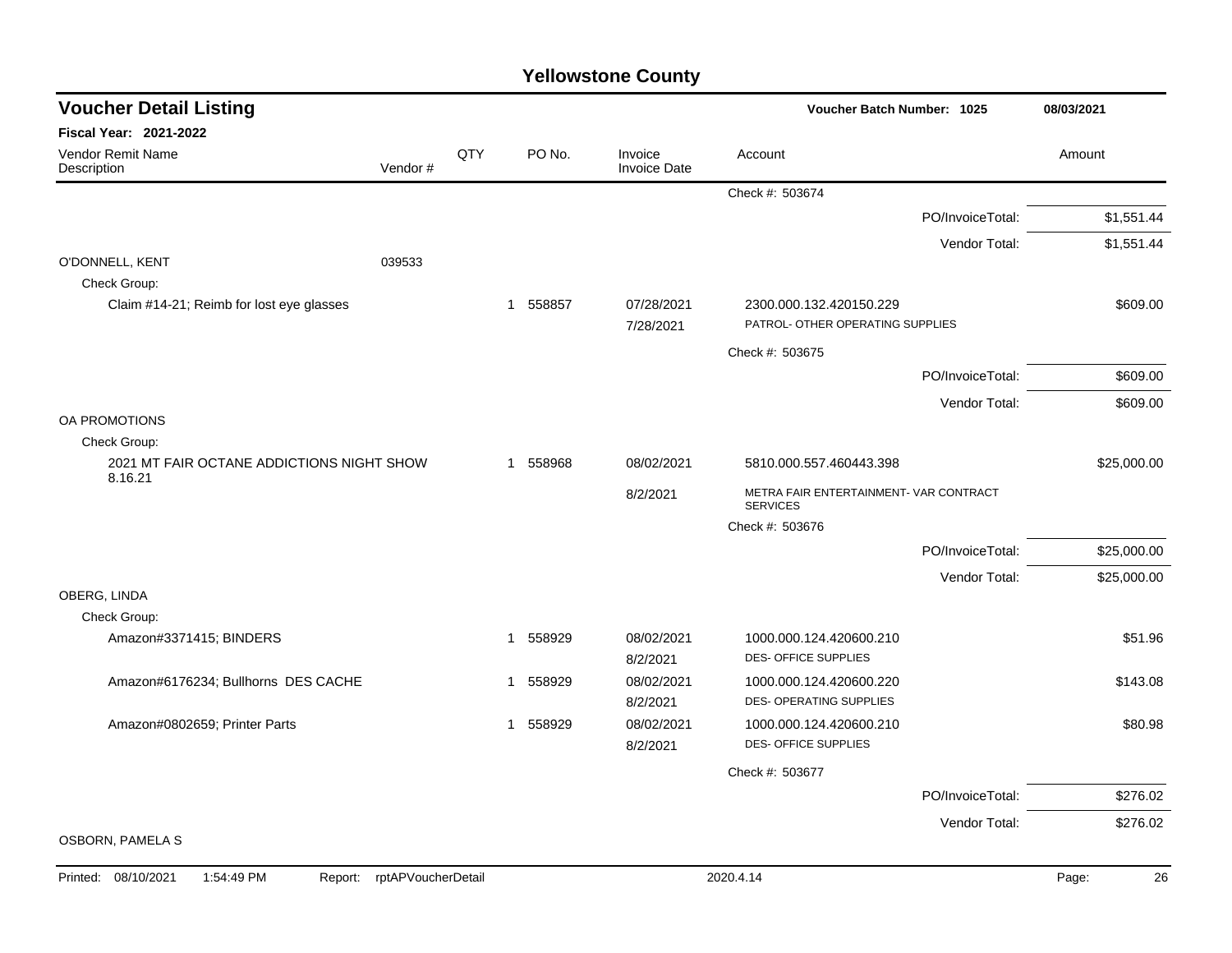| <b>Yellowstone County</b>                          |         |     |   |          |                                |                                                               |                  |             |  |
|----------------------------------------------------|---------|-----|---|----------|--------------------------------|---------------------------------------------------------------|------------------|-------------|--|
| <b>Voucher Detail Listing</b>                      |         |     |   |          |                                | <b>Voucher Batch Number: 1025</b>                             |                  | 08/03/2021  |  |
| <b>Fiscal Year: 2021-2022</b>                      |         |     |   |          |                                |                                                               |                  |             |  |
| Vendor Remit Name<br>Description                   | Vendor# | QTY |   | PO No.   | Invoice<br><b>Invoice Date</b> | Account                                                       |                  | Amount      |  |
| Check Group:                                       |         |     |   |          |                                |                                                               |                  |             |  |
| ART BARN JUDGE - 2021 FAIR CONTRACT                |         |     | 1 | 558958   | 8/2/21<br>8/2/2021             | 5810.000.557.460442.743<br>METRA FAIR- JUDGES/SUPERINTENDANCE |                  | \$178.98    |  |
|                                                    |         |     |   |          |                                | Check #: 503678                                               |                  |             |  |
|                                                    |         |     |   |          |                                |                                                               | PO/InvoiceTotal: | \$178.98    |  |
|                                                    |         |     |   |          |                                |                                                               | Vendor Total:    | \$178.98    |  |
| PEOPLE MAGAZINE                                    |         |     |   |          |                                |                                                               |                  |             |  |
| Check Group:                                       |         |     |   |          |                                |                                                               |                  |             |  |
| A#2408822415 1 Year (54 Issues) FY22               |         |     | 1 | 558866   | 07/27/2021<br>7/27/2021        | 2399.000.235.420250.333<br>YSC-SUBSCRIPTIONS                  |                  | \$118.26    |  |
|                                                    |         |     |   |          |                                | Check #: 503679                                               |                  |             |  |
|                                                    |         |     |   |          |                                |                                                               | PO/InvoiceTotal: | \$118.26    |  |
|                                                    |         |     |   |          |                                |                                                               | Vendor Total:    | \$118.26    |  |
| PIRANHA PRODUCTIONS INC                            |         |     |   |          |                                |                                                               |                  |             |  |
| Check Group:<br>2021 MT FAIR NIGHTSHOW PRODUCTIONS |         |     | 1 | 558949   | 08/02/2021                     | 5810.000.557.460443.357                                       |                  | \$13,750.00 |  |
|                                                    |         |     |   |          | 8/2/2021                       | METRA FAIR ENTERTAINMENT- OTHER PROF SVCS                     |                  |             |  |
|                                                    |         |     |   |          |                                | Check #: 503680                                               |                  |             |  |
|                                                    |         |     |   |          |                                |                                                               | PO/InvoiceTotal: | \$13,750.00 |  |
|                                                    |         |     |   |          |                                |                                                               | Vendor Total:    | \$13,750.00 |  |
| PLEASANT VALLEY RANCH, LLC                         |         |     |   |          |                                |                                                               |                  |             |  |
| Check Group:                                       |         |     |   |          |                                |                                                               |                  |             |  |
| I#715; Hay bales                                   |         |     |   | 1 558898 | 07/30/2021<br>7/30/2021        | 2300.000.137.440600.220<br>ANIMAL CONTROL- OPERATING SUPPLIES |                  | \$2,340.00  |  |
|                                                    |         |     |   |          |                                | Check #: 503681                                               |                  |             |  |
|                                                    |         |     |   |          |                                |                                                               | PO/InvoiceTotal: | \$2,340.00  |  |
|                                                    |         |     |   |          |                                |                                                               | Vendor Total:    | \$2,340.00  |  |
| PUBLIC UTILITIES<br>Check Group:                   | 005150  |     |   |          |                                |                                                               |                  |             |  |

Printed: 08/10/2021 1:54:49 PM Report: rptAPVoucherDetail 2020.4.14 2020.4.14 2020.4.14 Page: 27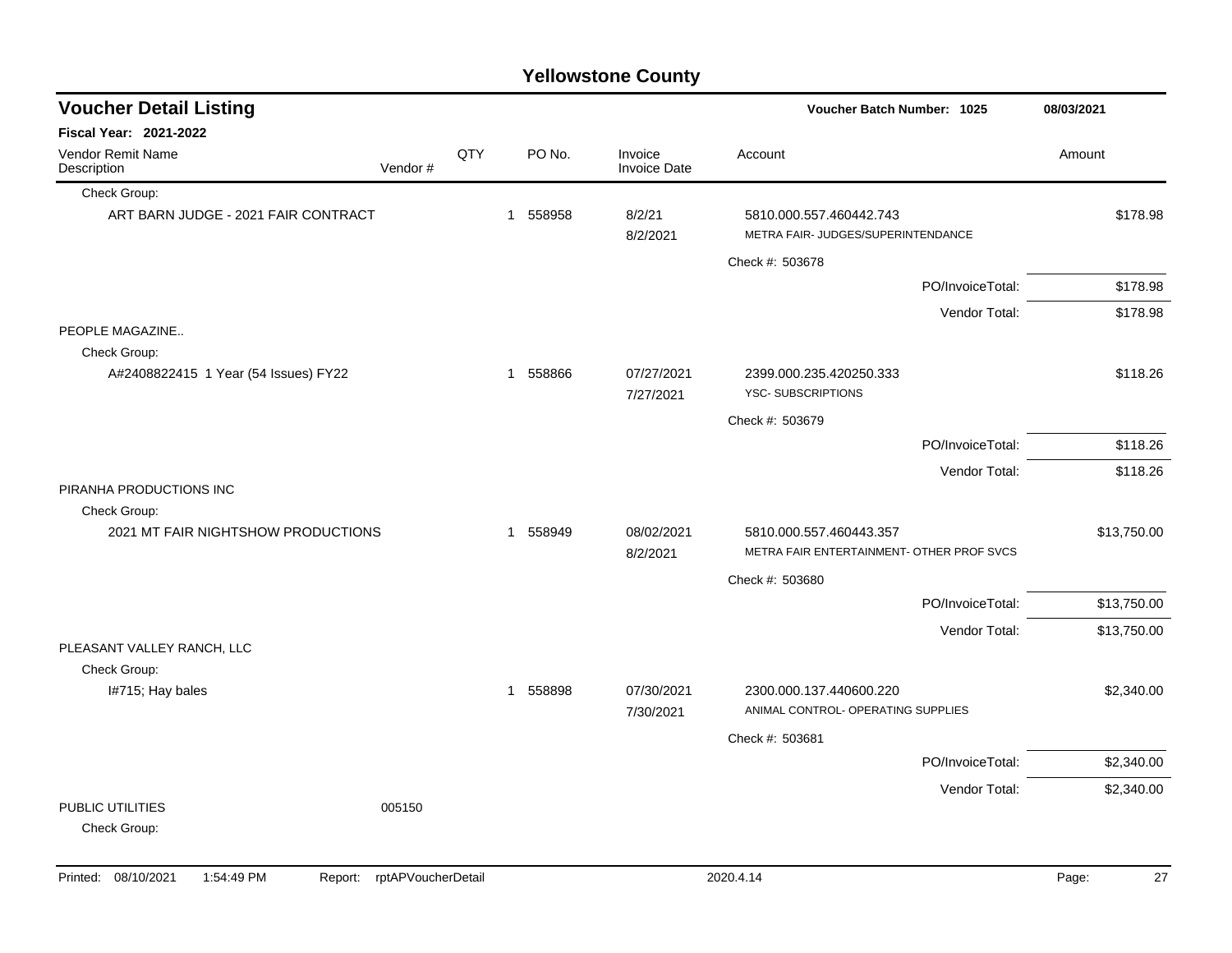| <b>Yellowstone County</b>                                          |     |             |                                |                                                                 |             |  |  |  |
|--------------------------------------------------------------------|-----|-------------|--------------------------------|-----------------------------------------------------------------|-------------|--|--|--|
| <b>Voucher Detail Listing</b>                                      |     |             |                                | <b>Voucher Batch Number: 1025</b>                               | 08/03/2021  |  |  |  |
| Fiscal Year: 2021-2022                                             |     |             |                                |                                                                 |             |  |  |  |
| Vendor Remit Name<br>Vendor#<br>Description                        | QTY | PO No.      | Invoice<br><b>Invoice Date</b> | Account                                                         | Amount      |  |  |  |
| A#129440 3165 King Ave E 7/22/21                                   |     | 1 558855    | 07/27/2021<br>7/27/2021        | 2300.000.146.411200.342<br>FACILITIES JAIL- WATER/LANDFILL      | \$10,213.10 |  |  |  |
| A#254664 3165 King Ave E 7/22/21                                   |     | 558855<br>1 | 07/27/2021<br>7/27/2021        | 2300.000.146.411200.342<br>FACILITIES JAIL- WATER/LANDFILL      | \$283.50    |  |  |  |
|                                                                    |     |             |                                | Check #: 503682                                                 |             |  |  |  |
|                                                                    |     |             |                                | PO/InvoiceTotal:                                                | \$10,496.60 |  |  |  |
| Check Group:                                                       |     |             |                                |                                                                 |             |  |  |  |
| A#129441 3321 King Ave E 7/22/21                                   |     | 558878<br>1 | 07/29/2021<br>7/29/2021        | 2140.000.403.431100.340<br><b>WEED- UTILITIES</b>               | \$25.55     |  |  |  |
|                                                                    |     |             |                                | Check #: 503682                                                 |             |  |  |  |
|                                                                    |     |             |                                | PO/InvoiceTotal:                                                | \$25.55     |  |  |  |
|                                                                    |     |             |                                | Vendor Total:                                                   | \$10,522.15 |  |  |  |
| PUIGGARI & ASSOCIATES                                              |     |             |                                |                                                                 |             |  |  |  |
| Check Group:<br>1#7/31/2021 METRA INVESTIGATION                    |     | 558942<br>1 | 08/02/2021<br>8/2/2021         | 2190.000.429.510200.202<br>DEFENSE COSTS- EXPENSE OF INVEST     | \$230.00    |  |  |  |
|                                                                    |     |             |                                | Check #: 503683                                                 |             |  |  |  |
|                                                                    |     |             |                                | PO/InvoiceTotal:                                                | \$230.00    |  |  |  |
|                                                                    |     |             |                                | Vendor Total:                                                   | \$230.00    |  |  |  |
| ROBERTS, DIONE                                                     |     |             |                                |                                                                 |             |  |  |  |
| Check Group:<br>ART BARN JUDGE - 2021 CONTRACT SRVC                |     | 558946<br>1 | 08/02/2021<br>8/2/2021         | 5810.000.557.460442.743<br>METRA FAIR- JUDGES/SUPERINTENDANCE   | \$125.00    |  |  |  |
|                                                                    |     |             |                                | Check #: 503684                                                 |             |  |  |  |
|                                                                    |     |             |                                | PO/InvoiceTotal:                                                | \$125.00    |  |  |  |
|                                                                    |     |             |                                | Vendor Total:                                                   | \$125.00    |  |  |  |
| ROCKY MOUNTAIN BANK                                                |     |             |                                |                                                                 |             |  |  |  |
| Check Group:                                                       |     |             |                                |                                                                 |             |  |  |  |
| 8/21 #5139401135; Principal                                        |     | 558891<br>1 | 07/29/2021<br>7/29/2021        | 7218.000.719.420400.610<br>BLUE CREEK FIRE SERV AREA- PRINCIPAL | \$2,882.26  |  |  |  |
| Printed: 08/10/2021<br>1:54:49 PM<br>rptAPVoucherDetail<br>Report: |     |             |                                | 2020.4.14                                                       | Page:<br>28 |  |  |  |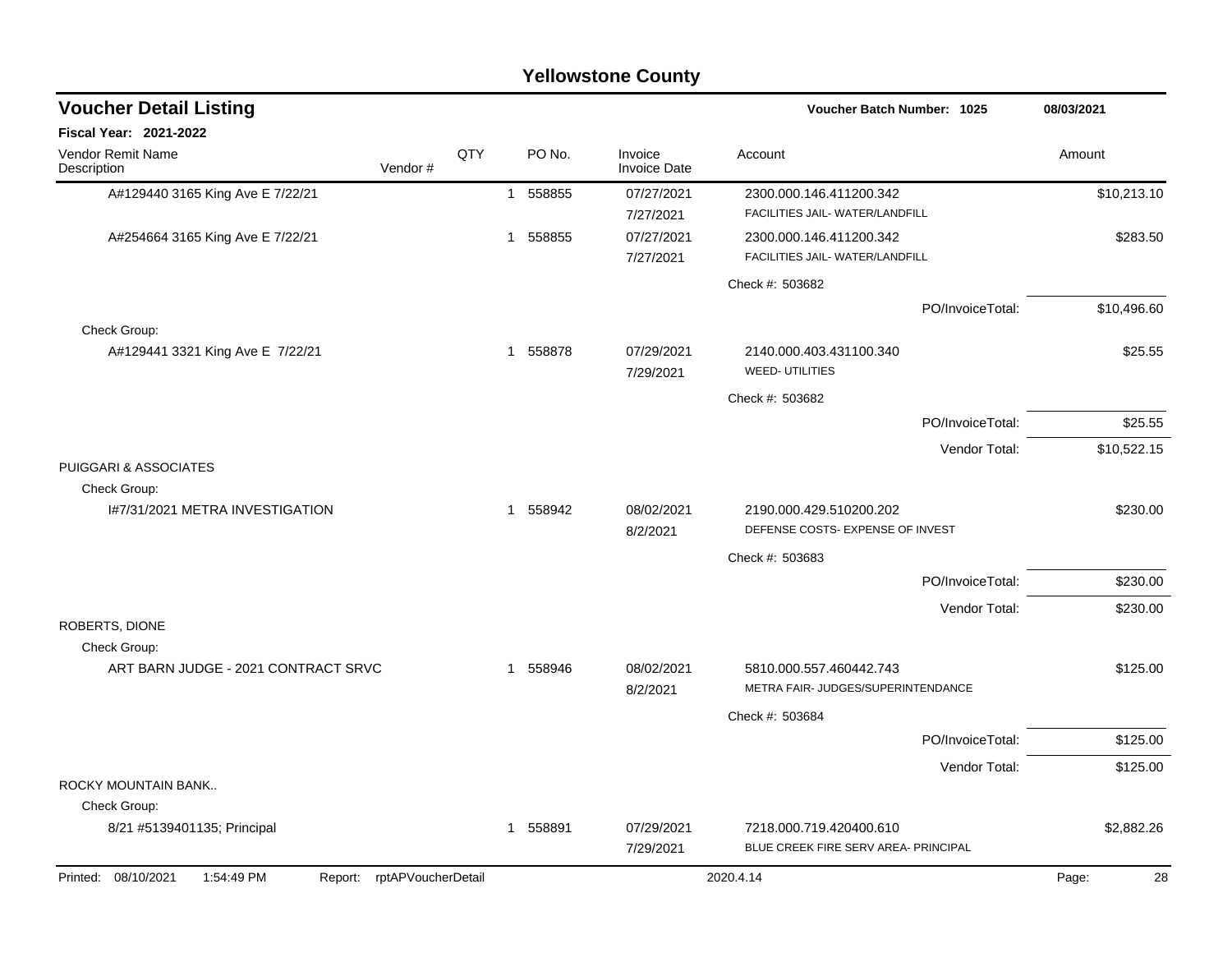| <b>Voucher Detail Listing</b>                                                                                                                                                                                                                                                                                                                                                                                 |         |     |          |                                | Voucher Batch Number: 1025                                                         | 08/03/2021         |
|---------------------------------------------------------------------------------------------------------------------------------------------------------------------------------------------------------------------------------------------------------------------------------------------------------------------------------------------------------------------------------------------------------------|---------|-----|----------|--------------------------------|------------------------------------------------------------------------------------|--------------------|
| <b>Fiscal Year: 2021-2022</b>                                                                                                                                                                                                                                                                                                                                                                                 |         |     |          |                                |                                                                                    |                    |
| <b>Vendor Remit Name</b><br>Description                                                                                                                                                                                                                                                                                                                                                                       | Vendor# | QTY | PO No.   | Invoice<br><b>Invoice Date</b> | Account                                                                            | Amount             |
| 8/21 #5139401135; Interest                                                                                                                                                                                                                                                                                                                                                                                    |         |     | 1 558891 | 07/29/2021<br>7/29/2021        | 7218.000.719.420400.620<br>BLUE CREEK FIRE SERV AREA- INTEREST                     | \$305.74           |
|                                                                                                                                                                                                                                                                                                                                                                                                               |         |     |          |                                | Check #: 503685                                                                    |                    |
|                                                                                                                                                                                                                                                                                                                                                                                                               |         |     |          |                                | PO/InvoiceTotal:                                                                   | \$3,188.00         |
|                                                                                                                                                                                                                                                                                                                                                                                                               |         |     |          |                                | Vendor Total:                                                                      | \$3,188.00         |
| ROMEO ENTERTAINMENT GROUP INC<br>Check Group:                                                                                                                                                                                                                                                                                                                                                                 |         |     |          |                                |                                                                                    |                    |
| 1#4254 2021 MTFAIR ENTERTAINMENT CONSULTING<br><b>FEE</b>                                                                                                                                                                                                                                                                                                                                                     |         |     | 1 558947 | 08/02/2021                     | 5810.000.557.460443.398                                                            | \$30,187.50        |
|                                                                                                                                                                                                                                                                                                                                                                                                               |         |     |          | 8/2/2021                       | METRA FAIR ENTERTAINMENT- VAR CONTRACT<br><b>SERVICES</b>                          |                    |
|                                                                                                                                                                                                                                                                                                                                                                                                               |         |     |          |                                | Check #: 503686                                                                    |                    |
|                                                                                                                                                                                                                                                                                                                                                                                                               |         |     |          |                                | PO/InvoiceTotal:                                                                   | \$30,187.50        |
|                                                                                                                                                                                                                                                                                                                                                                                                               |         |     |          |                                | Vendor Total:                                                                      | \$30,187.50        |
| SIRCHIE FINGER PRINT LABORATORIES<br>Check Group:                                                                                                                                                                                                                                                                                                                                                             | 036990  |     |          |                                |                                                                                    |                    |
| I#0505556; Cotton swabs                                                                                                                                                                                                                                                                                                                                                                                       |         |     | 1 558904 | 07/30/2021<br>7/30/2021        | 2300.000.131.420140.202<br>DETECTIVES- EXPENSE OF INVEST                           | \$28.30            |
| I#0505556; Evidence tape                                                                                                                                                                                                                                                                                                                                                                                      |         |     | 1 558904 | 07/30/2021<br>7/30/2021        | 2300.000.131.420140.202<br>DETECTIVES- EXPENSE OF INVEST                           | \$315.50           |
|                                                                                                                                                                                                                                                                                                                                                                                                               |         |     |          |                                | Check #: 503687                                                                    |                    |
|                                                                                                                                                                                                                                                                                                                                                                                                               |         |     |          |                                | PO/InvoiceTotal:                                                                   | \$343.80           |
|                                                                                                                                                                                                                                                                                                                                                                                                               |         |     |          |                                | Vendor Total:                                                                      | \$343.80           |
| SKOVE, DOUGLAS A<br>Check Group:                                                                                                                                                                                                                                                                                                                                                                              |         |     |          |                                |                                                                                    |                    |
| CHICKEN RIDER - 2021 MT FAIR GATE ACT                                                                                                                                                                                                                                                                                                                                                                         |         |     | 1 558963 | 08/02/2021<br>8/2/2021         | 5810.000.557.460443.399<br>METRA FAIR ENTERTAINMENT- OTHER CONTRACT<br><b>SVCS</b> | \$4,500.00         |
|                                                                                                                                                                                                                                                                                                                                                                                                               |         |     |          |                                | Check #: 503688                                                                    |                    |
|                                                                                                                                                                                                                                                                                                                                                                                                               |         |     |          |                                | PO/InvoiceTotal:                                                                   | \$4,500.00         |
|                                                                                                                                                                                                                                                                                                                                                                                                               |         |     |          |                                | Vendor Total:                                                                      | \$4,500.00         |
| $D_{\text{shock}}$ $A = 0.0400004$<br>$4.54.40$ DM<br>$D_{\text{max}} = \frac{1}{2} \left( \frac{1}{2} \sum_{i=1}^{n} \sum_{j=1}^{n} \sum_{j=1}^{n} \sum_{j=1}^{n} \sum_{j=1}^{n} \sum_{j=1}^{n} \sum_{j=1}^{n} \sum_{j=1}^{n} \sum_{j=1}^{n} \sum_{j=1}^{n} \sum_{j=1}^{n} \sum_{j=1}^{n} \sum_{j=1}^{n} \sum_{j=1}^{n} \sum_{j=1}^{n} \sum_{j=1}^{n} \sum_{j=1}^{n} \sum_{j=1}^{n} \sum_{j=1}^{n} \sum_{j=$ |         |     |          |                                | 0000111                                                                            | $D = 44$<br>$\sim$ |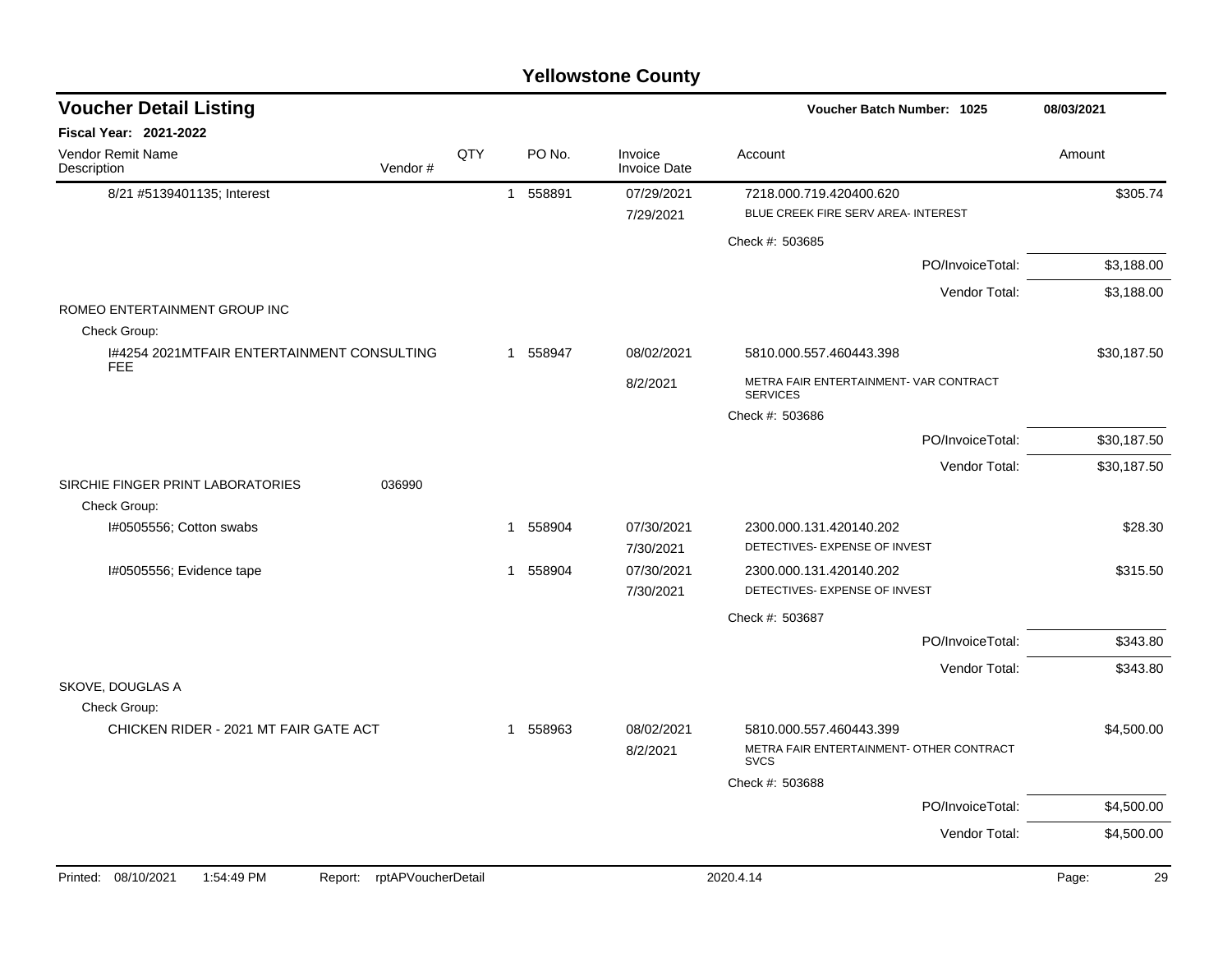| <b>Voucher Detail Listing</b>                                                    |                    |     |                        |                                | Voucher Batch Number: 1025                                 |                  | 08/03/2021  |
|----------------------------------------------------------------------------------|--------------------|-----|------------------------|--------------------------------|------------------------------------------------------------|------------------|-------------|
| Fiscal Year: 2021-2022                                                           |                    |     |                        |                                |                                                            |                  |             |
| Vendor Remit Name<br>Description                                                 | Vendor#            | QTY | PO No.                 | Invoice<br><b>Invoice Date</b> | Account                                                    |                  | Amount      |
| SMITH FUNERAL CHAPEL                                                             | 005690             |     |                        |                                |                                                            |                  |             |
| Check Group:                                                                     |                    |     |                        |                                |                                                            |                  |             |
| I#Transport; Transport 7/15/21 (G)                                               |                    |     | 1 558901               | 07/30/2021<br>7/30/2021        | 2300.000.126.420800.202<br>CORONER- EXPENSE OF INVEST      |                  | \$300.00    |
| I#Transport; Transport 7/18/21 (M)                                               |                    |     | 1 558901               | 07/30/2021<br>7/30/2021        | 2300.000.126.420800.202<br>CORONER- EXPENSE OF INVEST      |                  | \$300.00    |
|                                                                                  |                    |     |                        |                                | Check #: 503689                                            |                  |             |
|                                                                                  |                    |     |                        |                                |                                                            | PO/InvoiceTotal: | \$600.00    |
|                                                                                  |                    |     |                        |                                |                                                            | Vendor Total:    | \$600.00    |
| SPECTRUM.                                                                        |                    |     |                        |                                |                                                            |                  |             |
| Check Group:                                                                     |                    |     |                        |                                |                                                            |                  |             |
| A#8313200010090588 Cable ACC 7/19/21                                             |                    |     | 558873<br>$\mathbf{1}$ | 07/27/2021<br>7/27/2021        | 2399.000.235.420250.225<br><b>YSC- RECREATION SUPPLIES</b> |                  | \$130.17    |
|                                                                                  |                    |     |                        |                                | Check #: 503690                                            |                  |             |
|                                                                                  |                    |     |                        |                                |                                                            | PO/InvoiceTotal: | \$130.17    |
|                                                                                  |                    |     |                        |                                |                                                            | Vendor Total:    | \$130.17    |
| <b>SPORTS ILLUSTRATED</b>                                                        | 037394             |     |                        |                                |                                                            |                  |             |
| Check Group:                                                                     |                    |     |                        |                                |                                                            |                  |             |
| Renew subscription effect 10/01/21                                               |                    |     | 558920<br>$\mathbf 1$  | 08/02/2021<br>8/2/2021         | 2399.000.235.420250.333<br>YSC-SUBSCRIPTIONS               |                  | \$94.50     |
|                                                                                  |                    |     |                        |                                | Check #: 503691                                            |                  |             |
|                                                                                  |                    |     |                        |                                |                                                            | PO/InvoiceTotal: | \$94.50     |
|                                                                                  |                    |     |                        |                                |                                                            | Vendor Total:    | \$94.50     |
| STERLING COMPUTERS CORPORATION                                                   |                    |     |                        |                                |                                                            |                  |             |
| Check Group:                                                                     |                    |     |                        |                                |                                                            |                  |             |
| I# 0102217; Web Application Firewall (WAF) License<br>Barracuda 460 Subscription |                    |     | 12 558896              | 07/29/2021                     | 6060.000.608.500800.368                                    |                  | \$4,119.12  |
|                                                                                  |                    |     |                        | 7/29/2021                      | TECHNOLOGY- SOFTWARE/HARDWARE MAINT                        |                  |             |
| I# 0102217; Barracuda DDoS Prevent Subscription                                  |                    |     | 12 558896              | 07/29/2021                     | 6060.000.608.500800.368                                    |                  | \$1,237.32  |
|                                                                                  |                    |     |                        | 7/29/2021                      | TECHNOLOGY- SOFTWARE/HARDWARE MAINT                        |                  |             |
|                                                                                  |                    |     |                        |                                |                                                            |                  |             |
| 08/10/2021<br>1:54:49 PM<br>Printed:<br>Report:                                  | rptAPVoucherDetail |     |                        |                                | 2020.4.14                                                  |                  | Page:<br>30 |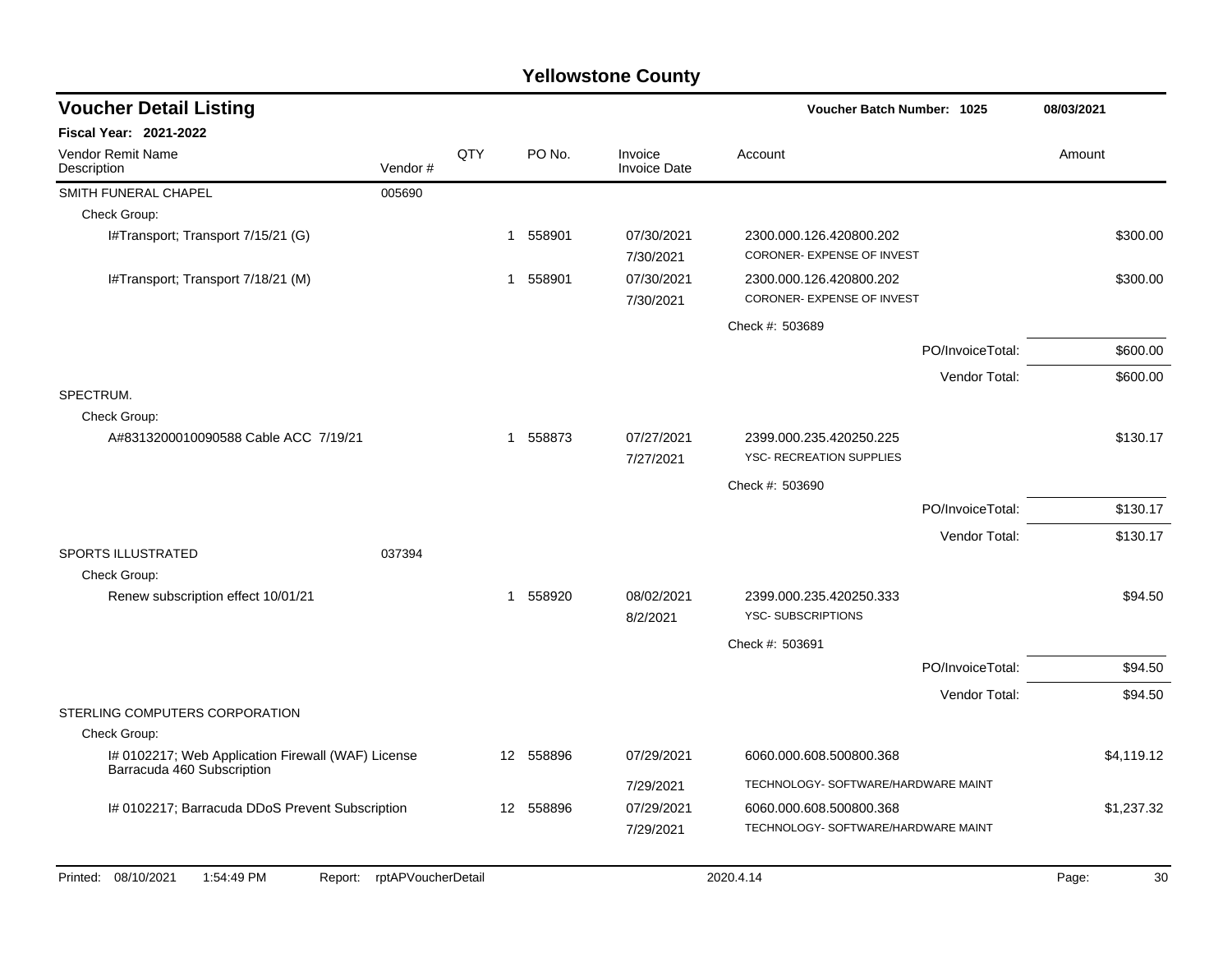| <b>Voucher Detail Listing</b>                                        |     |              |           |                                | Voucher Batch Number: 1025                              | 08/03/2021  |
|----------------------------------------------------------------------|-----|--------------|-----------|--------------------------------|---------------------------------------------------------|-------------|
| <b>Fiscal Year: 2021-2022</b>                                        |     |              |           |                                |                                                         |             |
| Vendor Remit Name<br>Vendor#<br>Description                          | QTY |              | PO No.    | Invoice<br><b>Invoice Date</b> | Account                                                 | Amount      |
| I# 0102217; WAF Bot Protection Subscripton                           |     |              | 12 558896 | 07/29/2021                     | 6060.000.608.500800.368                                 | \$1,441.68  |
|                                                                      |     |              |           | 7/29/2021                      | TECHNOLOGY- SOFTWARE/HARDWARE MAINT                     |             |
|                                                                      |     |              |           |                                | Check #: 503692                                         |             |
|                                                                      |     |              |           |                                | PO/InvoiceTotal:                                        | \$6,798.12  |
|                                                                      |     |              |           |                                | Vendor Total:                                           | \$6,798.12  |
| STUVERUD, ROBERT<br>Check Group:                                     |     |              |           |                                |                                                         |             |
| ROBERTO - 2021 MT FAIR GATE ACT                                      |     |              | 1 558952  | 08/02/2021                     | 5810.000.557.460443.399                                 | \$9,000.00  |
|                                                                      |     |              |           | 8/2/2021                       | METRA FAIR ENTERTAINMENT- OTHER CONTRACT<br><b>SVCS</b> |             |
|                                                                      |     |              |           |                                | Check #: 503693                                         |             |
|                                                                      |     |              |           |                                | PO/InvoiceTotal:                                        | \$9,000.00  |
|                                                                      |     |              |           |                                | Vendor Total:                                           | \$9,000.00  |
| SVEE, RODNEY                                                         |     |              |           |                                |                                                         |             |
| Check Group:<br>August 2021 - Professional Contract for Rodney Svee  |     |              | 1 558877  | 07/27/2021                     | 1000.000.113.410540.398                                 | \$1,000.00  |
|                                                                      |     |              |           | 7/27/2021                      | TREASURER-VARIABLE CONTRACT SERVICE                     |             |
|                                                                      |     |              |           |                                | Check #: 503694                                         |             |
|                                                                      |     |              |           |                                | PO/InvoiceTotal:                                        | \$1,000.00  |
| Check Group:<br>Reimburse Gen Liability Ins Coverage 7/01/21-6/30/22 |     | 1            | 558893    | 07/29/2021                     | 1000.000.113.410540.398                                 | \$1,063.00  |
| contract; Policy # PPP1552667D                                       |     |              |           | 7/29/2021                      | TREASURER-VARIABLE CONTRACT SERVICE                     |             |
|                                                                      |     |              |           |                                | Check #: 503694                                         |             |
|                                                                      |     |              |           |                                | PO/InvoiceTotal:                                        | \$1,063.00  |
|                                                                      |     |              |           |                                | Vendor Total:                                           | \$2,063.00  |
| THE EMBLEM AUTHORITY<br>Check Group:                                 |     |              |           |                                |                                                         |             |
| I#36738; Pink patches                                                |     | $\mathbf{1}$ | 558943    | 08/02/2021                     | 2300.000.130.420110.336                                 | \$549.00    |
|                                                                      |     |              |           | 8/2/2021                       | ADMIN- PUBLIC RELATIONS                                 |             |
|                                                                      |     |              |           |                                | Check #: 503695                                         |             |
| Printed: 08/10/2021<br>1:54:49 PM<br>rptAPVoucherDetail<br>Report:   |     |              |           |                                | 2020.4.14                                               | 31<br>Page: |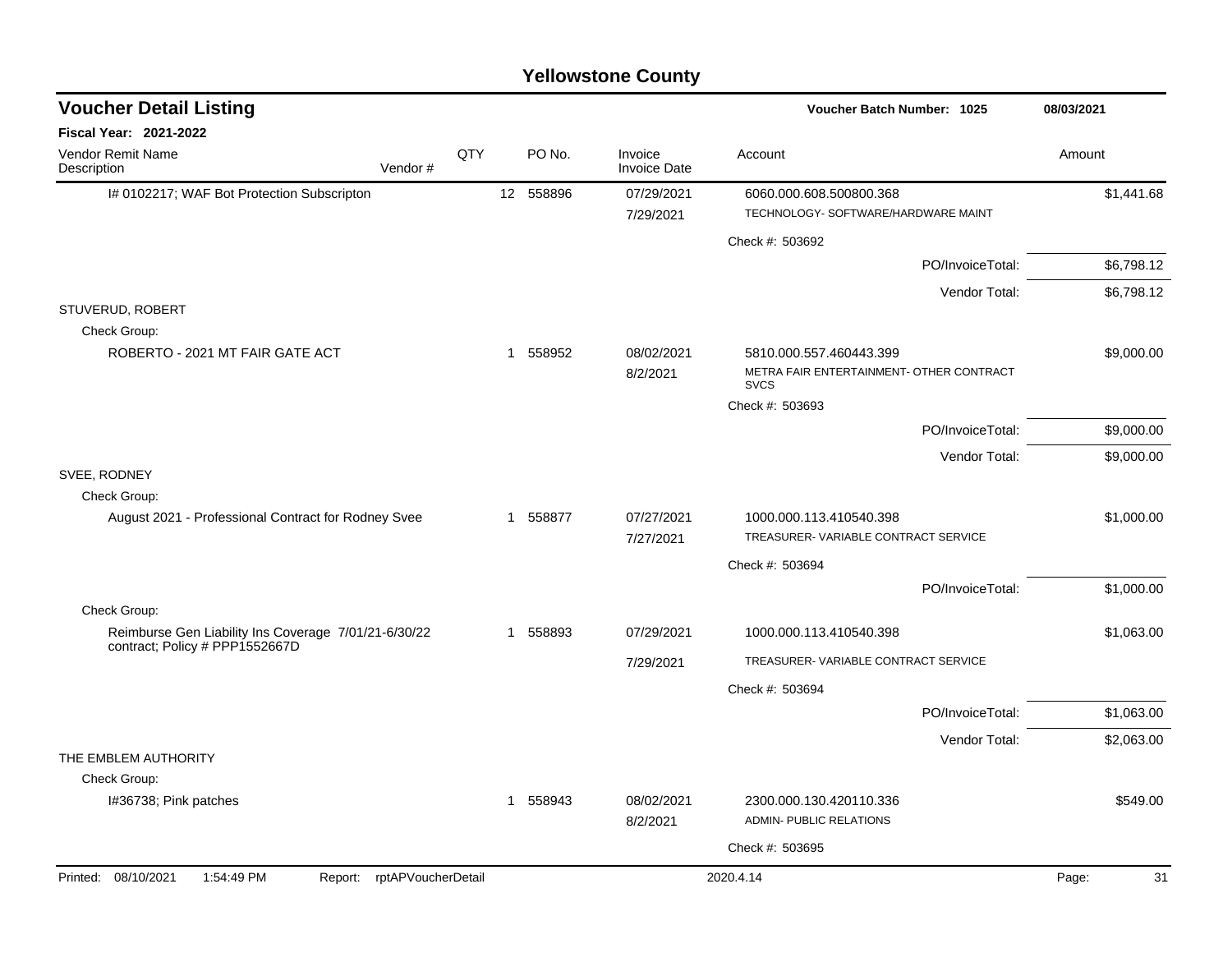| <b>Voucher Detail Listing</b>                        |                            |     |             |                                | Voucher Batch Number: 1025                              |                  | 08/03/2021  |
|------------------------------------------------------|----------------------------|-----|-------------|--------------------------------|---------------------------------------------------------|------------------|-------------|
| <b>Fiscal Year: 2021-2022</b>                        |                            |     |             |                                |                                                         |                  |             |
| Vendor Remit Name<br>Description                     | Vendor#                    | QTY | PO No.      | Invoice<br><b>Invoice Date</b> | Account                                                 |                  | Amount      |
|                                                      |                            |     |             |                                |                                                         | PO/InvoiceTotal: | \$549.00    |
|                                                      |                            |     |             |                                |                                                         | Vendor Total:    | \$549.00    |
| THEATRICAL MEDIA SERVICES INC                        | 020993                     |     |             |                                |                                                         |                  |             |
| Check Group:<br>2021 MT FAIR NIGHT SHOW SOUND/LIGHTS |                            |     | 1 558945    | 08/02/2021                     | 5810.000.557.460443.357                                 |                  | \$31,550.00 |
|                                                      |                            |     |             | 8/2/2021                       | METRA FAIR ENTERTAINMENT- OTHER PROF SVCS               |                  |             |
|                                                      |                            |     |             |                                | Check #: 503696                                         |                  |             |
|                                                      |                            |     |             |                                |                                                         | PO/InvoiceTotal: | \$31,550.00 |
|                                                      |                            |     |             |                                |                                                         | Vendor Total:    | \$31,550.00 |
| TRACTOR SUPPLY CREDIT PLAN                           | 046003                     |     |             |                                |                                                         |                  |             |
| Check Group:<br>A#8455 7/7/21 TIRE/WHEEL LUGS        |                            |     | 558921<br>1 | 08/02/2021                     | 5810.000.552.460442.369                                 |                  | \$87.99     |
|                                                      |                            |     |             | 8/2/2021                       | METRA FACILITIES- BUILDING/EQUIP REPAIRS                |                  |             |
|                                                      |                            |     |             |                                | Check #: 503697                                         |                  |             |
|                                                      |                            |     |             |                                |                                                         | PO/InvoiceTotal: | \$87.99     |
|                                                      |                            |     |             |                                |                                                         | Vendor Total:    | \$87.99     |
| TYLER-MCSHERRY, DARLA                                |                            |     |             |                                |                                                         |                  |             |
| Check Group:                                         |                            |     |             |                                |                                                         |                  |             |
| July 2021 ADMIN                                      |                            |     | 1 558941    | 08/02/2021<br>8/2/2021         | 2950.000.470.420190.397<br>DUI- FIXED CONTRACT SERVICES |                  | \$2,000.00  |
|                                                      |                            |     |             |                                | Check #: 503698                                         |                  |             |
|                                                      |                            |     |             |                                |                                                         | PO/InvoiceTotal: | \$2,000.00  |
|                                                      |                            |     |             |                                |                                                         | Vendor Total:    | \$2,000.00  |
| <b>UPS</b>                                           | 046530                     |     |             |                                |                                                         |                  |             |
| Check Group:                                         |                            |     |             |                                |                                                         |                  |             |
| #19526Y291 POSTAGE 7/12-7/15-21                      |                            |     | 1 558851    | 07/27/2021<br>7/27/2021        | 1000.000.199.411800.311<br>MISC-POSTAGE                 |                  | \$18.81     |
|                                                      |                            |     |             |                                | Check #: 503699                                         |                  |             |
|                                                      |                            |     |             |                                |                                                         | PO/InvoiceTotal: | \$18.81     |
| Printed: 08/10/2021<br>1:54:49 PM                    | Report: rptAPVoucherDetail |     |             |                                | 2020.4.14                                               |                  | Page:<br>32 |
|                                                      |                            |     |             |                                |                                                         |                  |             |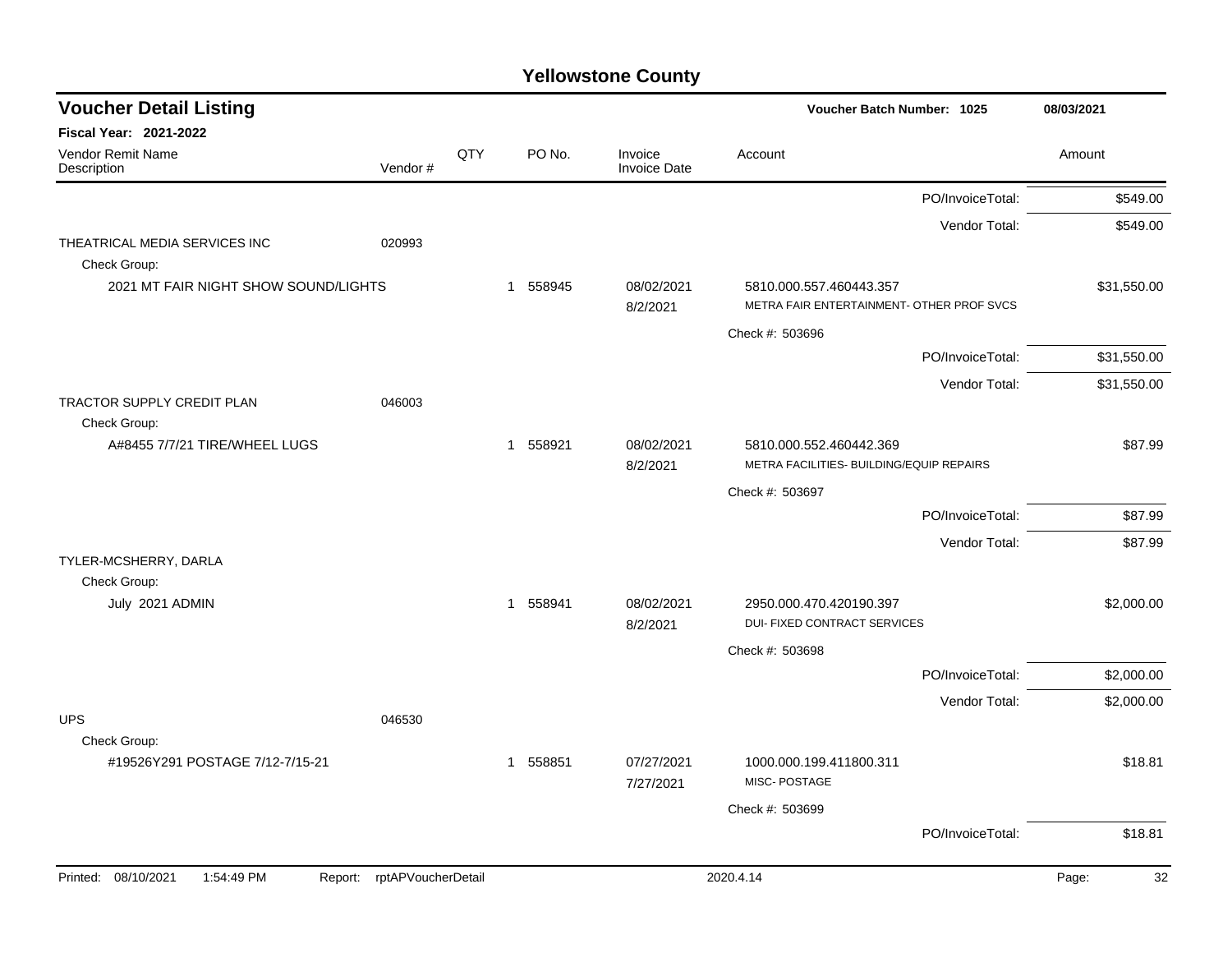| <b>Voucher Detail Listing</b>                 | <b>Voucher Batch Number: 1025</b> | 08/03/2021  |          |                                |                                                           |                  |            |
|-----------------------------------------------|-----------------------------------|-------------|----------|--------------------------------|-----------------------------------------------------------|------------------|------------|
| Fiscal Year: 2021-2022                        |                                   |             |          |                                |                                                           |                  |            |
| Vendor Remit Name<br>Description              | Vendor#                           | QTY         | PO No.   | Invoice<br><b>Invoice Date</b> | Account                                                   |                  | Amount     |
|                                               |                                   |             |          |                                |                                                           | Vendor Total:    | \$18.81    |
| US FOODS INC                                  | 002926                            |             |          |                                |                                                           |                  |            |
| Check Group:                                  |                                   |             |          |                                |                                                           |                  |            |
| A#94194115 I#4151808 Credit Food not received |                                   |             | 1 558919 | 08/02/2021                     | 2399.000.235.420250.223                                   |                  | (\$22.15)  |
|                                               |                                   |             |          | 8/2/2021                       | YSC-FOOD                                                  |                  |            |
| A#94194115 I#5129040 Credit food not received |                                   |             | 1 558919 | 08/02/2021                     | 2399.000.235.420250.223                                   |                  | (\$43.88)  |
|                                               |                                   |             |          | 8/2/2021                       | YSC-FOOD                                                  |                  |            |
| A#94194115 #3697764 Bleach                    |                                   |             | 1 558919 | 08/02/2021                     | 2399.000.235.420250.224                                   |                  | \$10.87    |
|                                               |                                   |             |          | 8/2/2021                       | YSC- JANITORIAL SUPPLIES                                  |                  |            |
| A#94194115 #3697764 Bleach                    |                                   |             | 1 558919 | 08/02/2021                     | 2399.000.235.420250.221                                   |                  | \$2.72     |
|                                               |                                   |             |          | 8/2/2021                       | YSC- FOOD SUPPLIES                                        |                  |            |
| A#94194115 I#3697764 Napkins                  |                                   |             | 1 558919 | 08/02/2021                     | 2399.000.235.420250.221                                   |                  | \$58.77    |
|                                               |                                   |             |          | 8/2/2021                       | YSC- FOOD SUPPLIES                                        |                  |            |
| A#94194115 1#3697764 Toilet Tissue            |                                   |             | 1 558919 | 08/02/2021                     | 2399.000.235.420250.224                                   |                  | \$37.85    |
|                                               |                                   |             |          | 8/2/2021                       | YSC- JANITORIAL SUPPLIES                                  |                  |            |
| A#94194115 I#3697764 Food                     |                                   | $\mathbf 1$ | 558919   | 08/02/2021                     | 2399.000.235.420250.223                                   |                  | \$1,582.03 |
|                                               |                                   |             |          | 8/2/2021                       | YSC-FOOD                                                  |                  |            |
|                                               |                                   |             |          |                                | Check #: 503700                                           |                  |            |
|                                               |                                   |             |          |                                |                                                           | PO/InvoiceTotal: | \$1,626.21 |
|                                               |                                   |             |          |                                |                                                           | Vendor Total:    | \$1,626.21 |
| VAUS, ANNA                                    |                                   |             |          |                                |                                                           |                  |            |
| Check Group:                                  |                                   |             |          |                                |                                                           |                  |            |
| 2021 MT FAIR ANNAVAUSE NIGHT SHOW 8.14.21     |                                   |             | 1 558970 | 08/02/2021                     | 5810.000.557.460443.398                                   |                  | \$5,000.00 |
|                                               |                                   |             |          | 8/2/2021                       | METRA FAIR ENTERTAINMENT- VAR CONTRACT<br><b>SERVICES</b> |                  |            |
|                                               |                                   |             |          |                                | Check #: 503701                                           |                  |            |
|                                               |                                   |             |          |                                |                                                           | PO/InvoiceTotal: | \$5,000.00 |
|                                               |                                   |             |          |                                |                                                           | Vendor Total:    | \$5,000.00 |
| <b>WC COMMERCIAL LLC</b>                      |                                   |             |          |                                |                                                           |                  |            |
| Check Group:                                  |                                   |             |          |                                |                                                           |                  |            |

Printed: 08/10/2021 1:54:49 PM Report: rptAPVoucherDetail 2020.4.14 2020.4.14 2020.4.14 Page: 33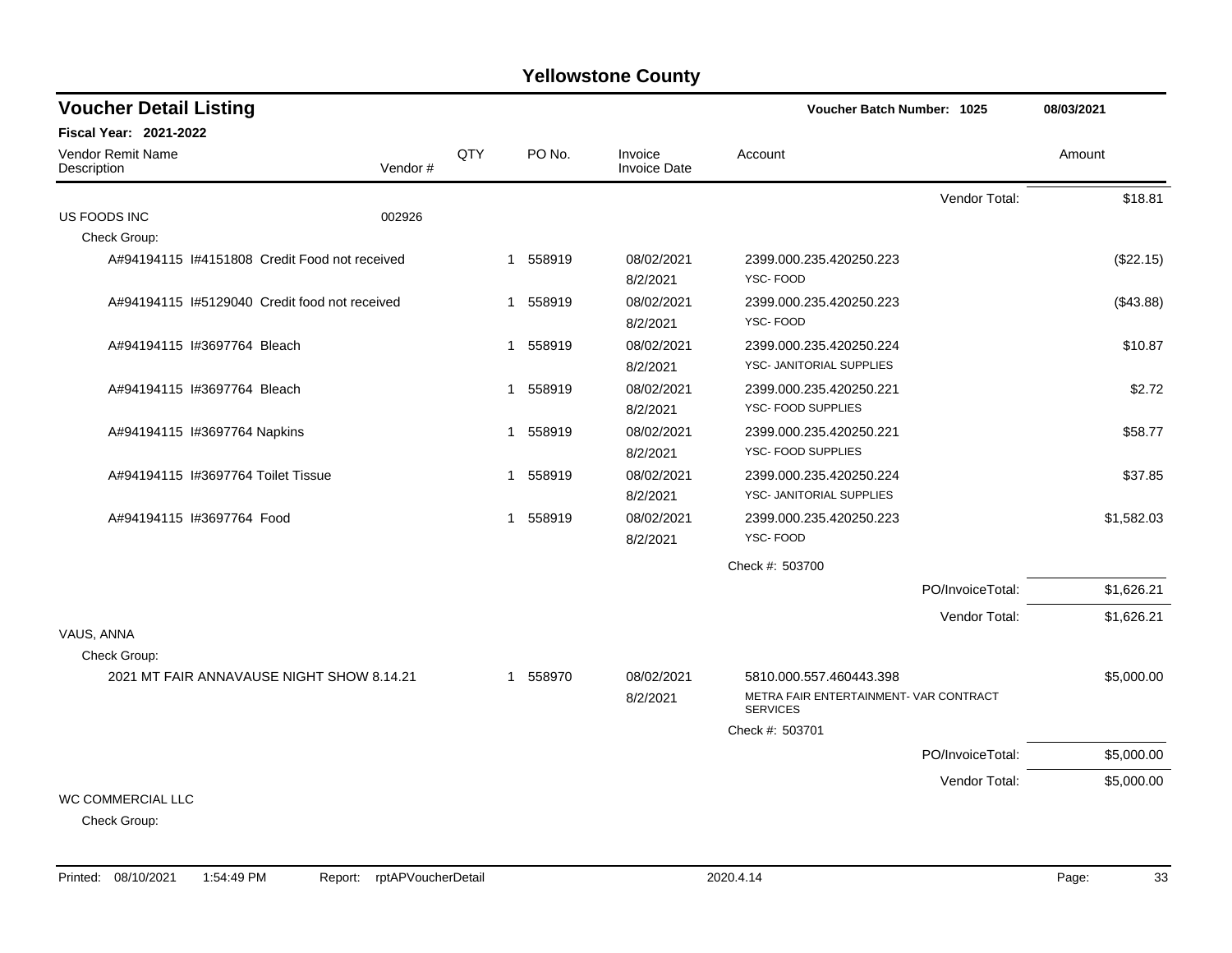#### I#2018 Stillwater AUGUST 2021 Rent 1 558894 07/29/2021 1000.000.199.411800.530 \$31,542.93 7/29/2021 MISC- RENT/LEASE Check #: 503702 PO/InvoiceTotal: \$31,542.93 Vendor Total: \$31,542.93 WEST PROPERTIES Check Group: Extension Office Rent August 2021 1 558892 1 558892 07/29/2021 2290.000.410.450400.530 \$2,400.00 7/29/2021 EXTENSION - RENT/LEASE Check #: 503703 PO/InvoiceTotal: \$2,400.00 Vendor Total: \$2,400.00 WRAP LAB Check Group: Claim #11-21; I#000019; SO decal for patrol vehicle 1 558884 07/29/2021 2190.000.429.510200.751 \$400.00 7/29/2021 DEFENSE COSTS- AUTO COLLISION & COMP Check #: 503704 PO/InvoiceTotal: \$400.00 Vendor Total: \$400.00 YELLOWSTONE COUNTY NEWS 006690 Check Group: I#112565 Notice of Meeting YCPSTC 7/16/21 1 558876 07/27/2021 1000.000.113.410540.332 \$13.00 7/27/2021 TREASURER- PUBLICATIONS Check #: 503705 PO/InvoiceTotal: \$13.00 Vendor Total: \$13.00 YELLOWSTONE FAMILY **Voucher Batch Number: Yellowstone County** Vendor Remit Name **Description Voucher Detail Listing Fiscal Year: 2021-2022 1025 08/03/2021** PO No. Invoice Account Amount Amount Amount Amount Vendor # **QTY** Invoice Date

Check Group: